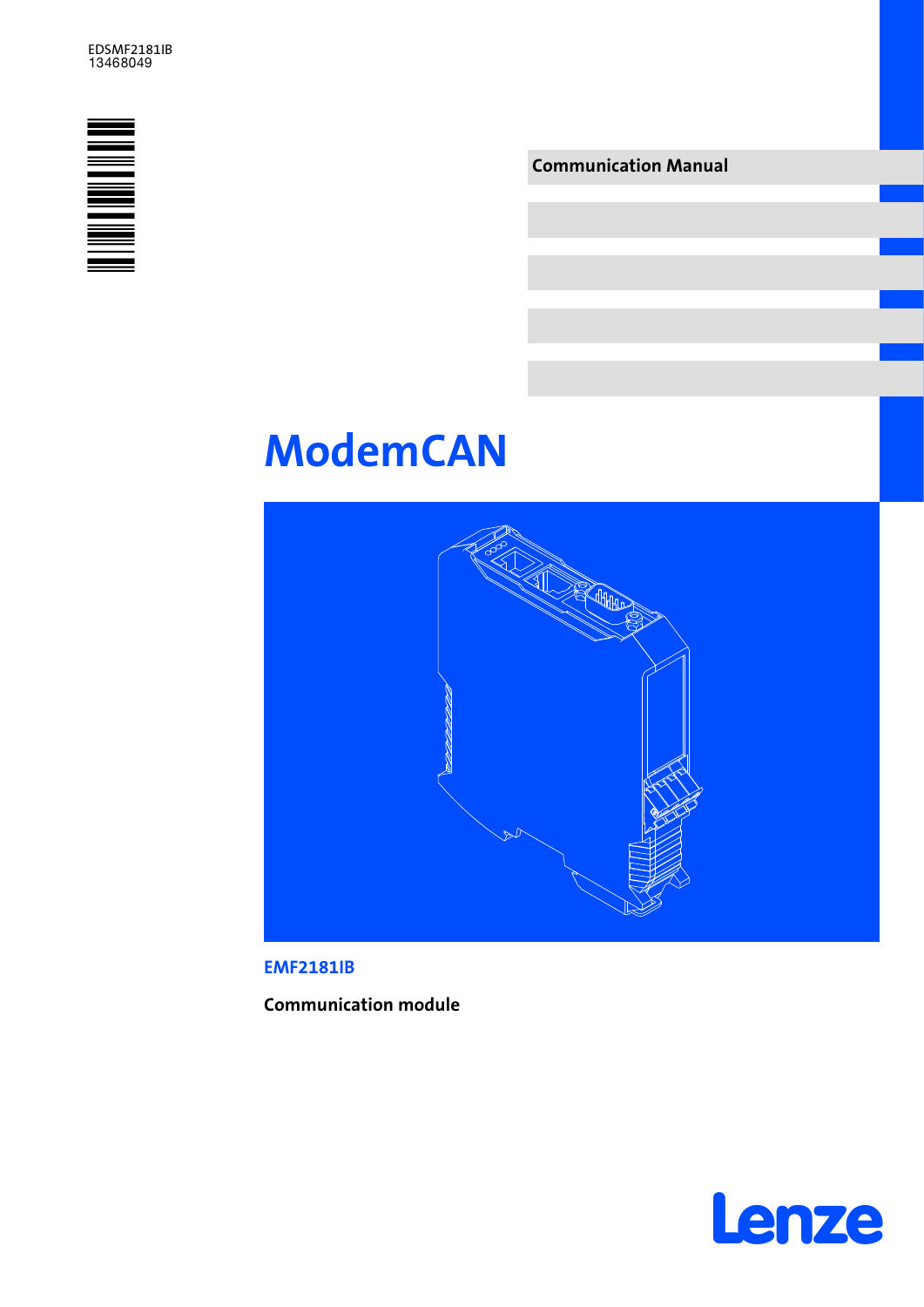# i Contents

| $\mathbf{1}$   |     |                                                                                                                                                                                                                                         | 4  |  |
|----------------|-----|-----------------------------------------------------------------------------------------------------------------------------------------------------------------------------------------------------------------------------------------|----|--|
|                | 1.1 |                                                                                                                                                                                                                                         | 5  |  |
|                | 1.2 |                                                                                                                                                                                                                                         | 5  |  |
|                | 1.3 |                                                                                                                                                                                                                                         | 6  |  |
| $\overline{2}$ |     |                                                                                                                                                                                                                                         | 8  |  |
|                | 2.1 |                                                                                                                                                                                                                                         | 8  |  |
|                | 2.2 | Device- and application-specific safety instructions                                                                                                                                                                                    | 9  |  |
|                | 2.3 |                                                                                                                                                                                                                                         | 9  |  |
|                | 2.4 |                                                                                                                                                                                                                                         | 10 |  |
| 3              |     |                                                                                                                                                                                                                                         | 11 |  |
|                | 3.1 |                                                                                                                                                                                                                                         | 11 |  |
|                | 3.2 |                                                                                                                                                                                                                                         | 13 |  |
|                | 3.3 |                                                                                                                                                                                                                                         | 14 |  |
| 4              |     |                                                                                                                                                                                                                                         | 15 |  |
|                | 4.1 |                                                                                                                                                                                                                                         | 15 |  |
|                | 4.2 |                                                                                                                                                                                                                                         | 16 |  |
|                | 4.3 |                                                                                                                                                                                                                                         | 17 |  |
| 5              |     |                                                                                                                                                                                                                                         | 18 |  |
|                | 5.1 |                                                                                                                                                                                                                                         |    |  |
|                | 5.2 |                                                                                                                                                                                                                                         | 20 |  |
|                |     | Wiring according to EMC (CE-typical drive system)<br>5.2.1                                                                                                                                                                              | 20 |  |
|                |     | 5.2.2                                                                                                                                                                                                                                   | 21 |  |
|                |     | Communication via the diagnostic interface (9400)<br>5.2.3                                                                                                                                                                              | 22 |  |
|                |     | Voltage supply (all contains and contained all contains and voltage supply all contains and variance supply and variance supply and variance supply and variance supply and variance supply and variance supply and variance s<br>5.2.4 | 23 |  |
|                |     | 5.2.5                                                                                                                                                                                                                                   | 24 |  |
|                |     | 5.2.6<br>Connection for an external modem                                                                                                                                                                                               | 28 |  |
|                |     | 5.2.7                                                                                                                                                                                                                                   | 29 |  |
|                |     | 5.2.8                                                                                                                                                                                                                                   | 30 |  |
| 6              |     |                                                                                                                                                                                                                                         | 31 |  |
|                | 6.1 |                                                                                                                                                                                                                                         | 31 |  |
|                | 6.2 | Commissioning with the system bus configurator                                                                                                                                                                                          | 32 |  |
|                | 6.3 |                                                                                                                                                                                                                                         | 35 |  |
|                | 6.4 |                                                                                                                                                                                                                                         |    |  |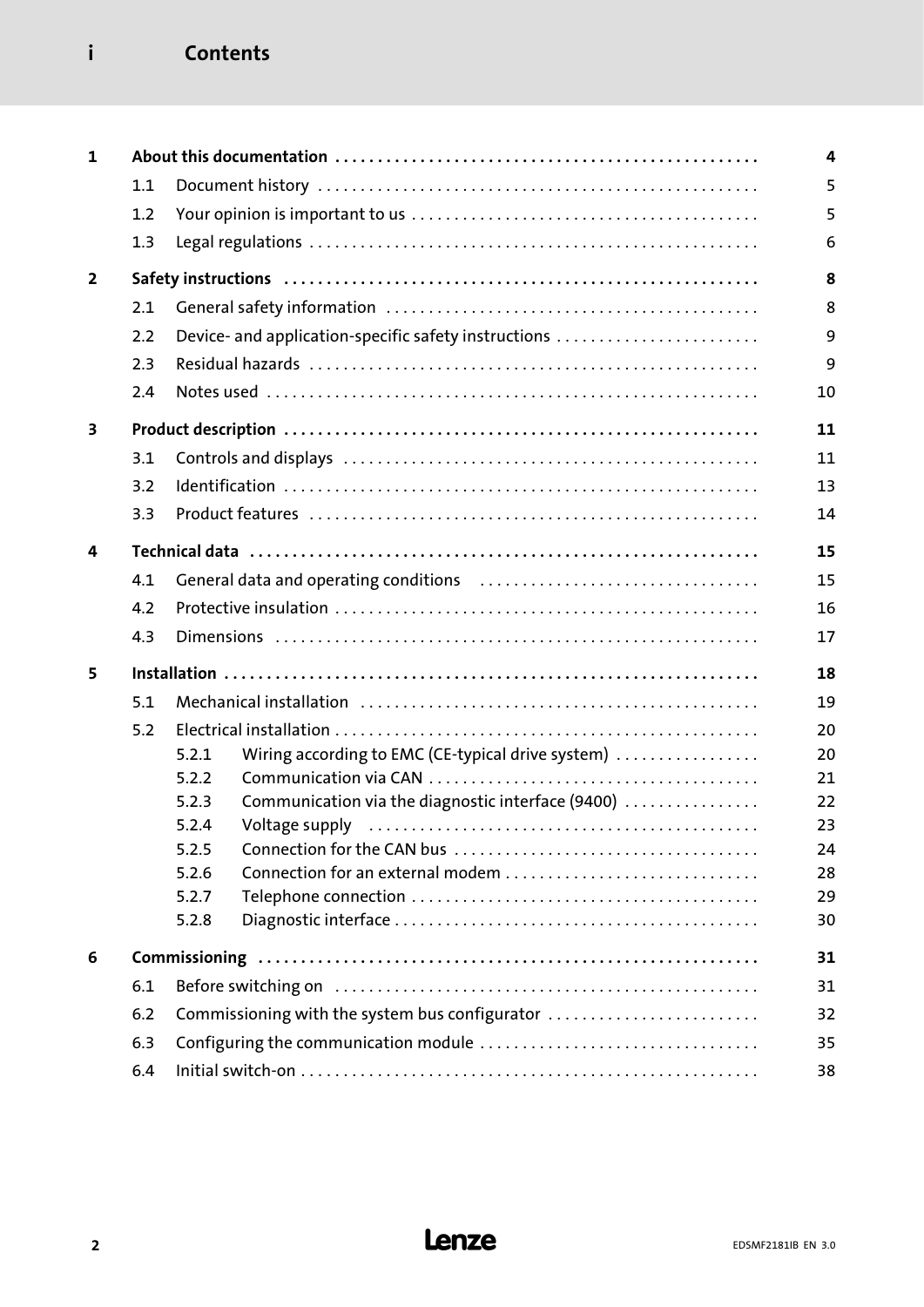| 7  |     |                                                 | 41 |
|----|-----|-------------------------------------------------|----|
|    | 7.1 |                                                 | 41 |
|    | 7.2 |                                                 | 43 |
|    | 7.3 |                                                 | 44 |
| 8  |     |                                                 | 45 |
|    | 8.1 |                                                 | 47 |
|    | 8.2 |                                                 | 48 |
|    | 8.3 | Description of the CANopen objects implemented  | 56 |
|    | 8.4 |                                                 | 58 |
|    | 8.5 | Description of the codes relevant for the modem | 60 |
| 9  |     |                                                 | 65 |
|    | 9.1 | Signalling of the CANopen RUN LED and ERROR LED | 65 |
|    |     | 9.1.1                                           | 65 |
|    |     | Operating mode - diagnostic interface<br>9.1.2  | 66 |
| 10 |     |                                                 | 67 |
|    |     |                                                 | 67 |
|    |     |                                                 | 68 |
|    |     |                                                 | 70 |
|    |     | 10.3.1<br>General modem control commands        | 70 |
|    |     | Interface commands for the DEE modem<br>10.3.2  | 72 |
|    |     | 10.3.3                                          | 73 |
|    |     | 10.3.4                                          | 75 |
|    |     | 10.3.5                                          | 78 |
|    |     | 10.3.6                                          | 79 |
| 11 |     |                                                 | 80 |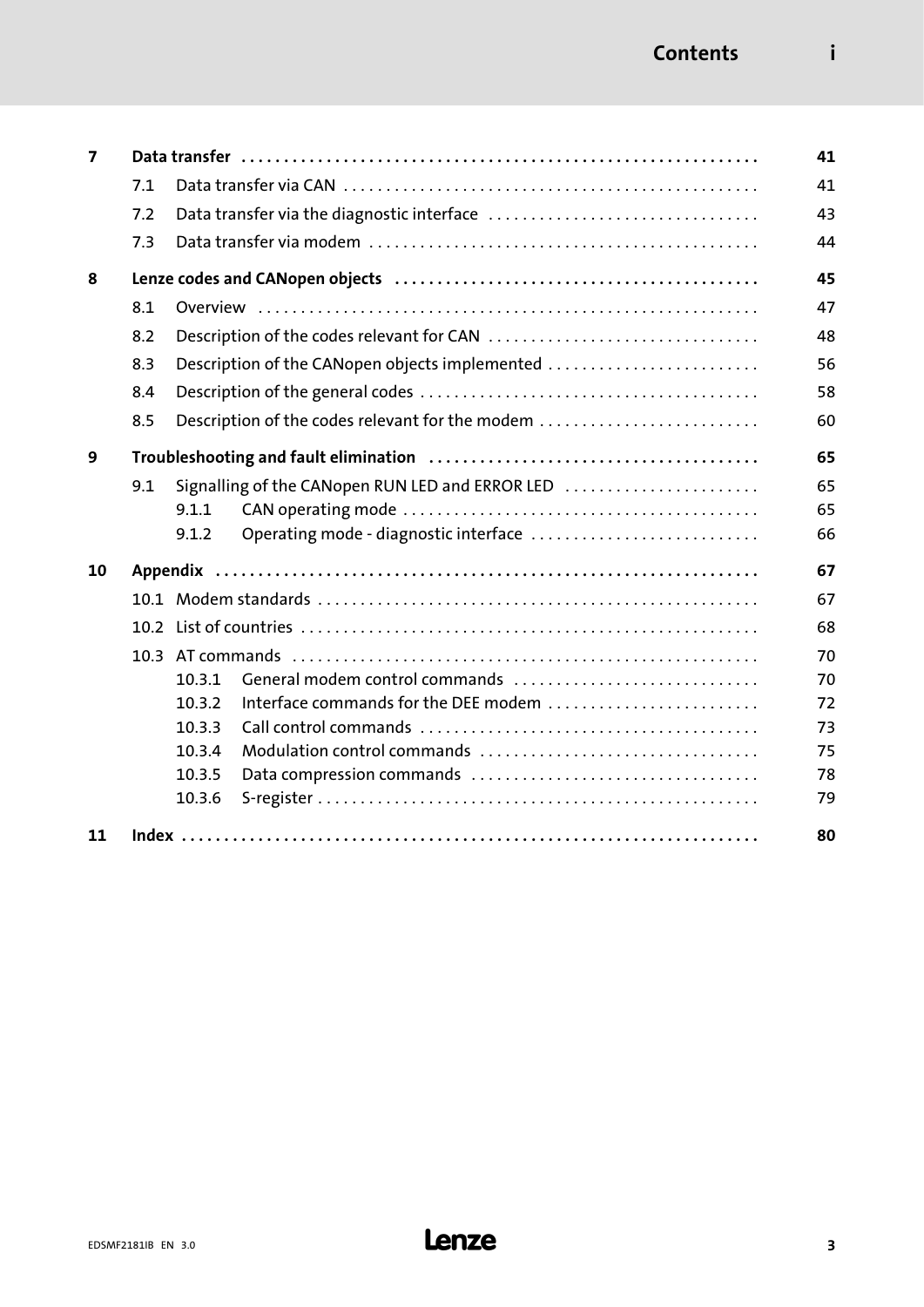# <span id="page-3-0"></span>1 **About this documentation**

#### Target group

This manual is intended for all persons who install, commission and maintain the networking and remote service of a machine.

#### **Contents**

The manual exclusively contains descriptions for the EMF2181IB communication module (ModemCAN) and software for remote maintenance.

The manual supplements the mounting instructions which are part of the scope of supply.

The features and functions of the communication module are described in detail.

Typical applications are explained with the help of examples.

The manual does not describe a third−party manufacturer's software. No responsibility is taken for corresponding information given in this manual. Information on how to use the software can be obtained from the documents of the master computer (master).

The theoretical connections are only explained in so far as they are necessary for comprehending the function of the communication module.

#### Validity information

This documentation is valid for:

| <b>Communication module</b> | Type designation | from hardware version from software version |    |
|-----------------------------|------------------|---------------------------------------------|----|
| ModemCAN                    | <b>EMF2181IB</b> | 1x                                          | 1x |

These instructions are only valid together with the documentation for the standard devices permitted for the application.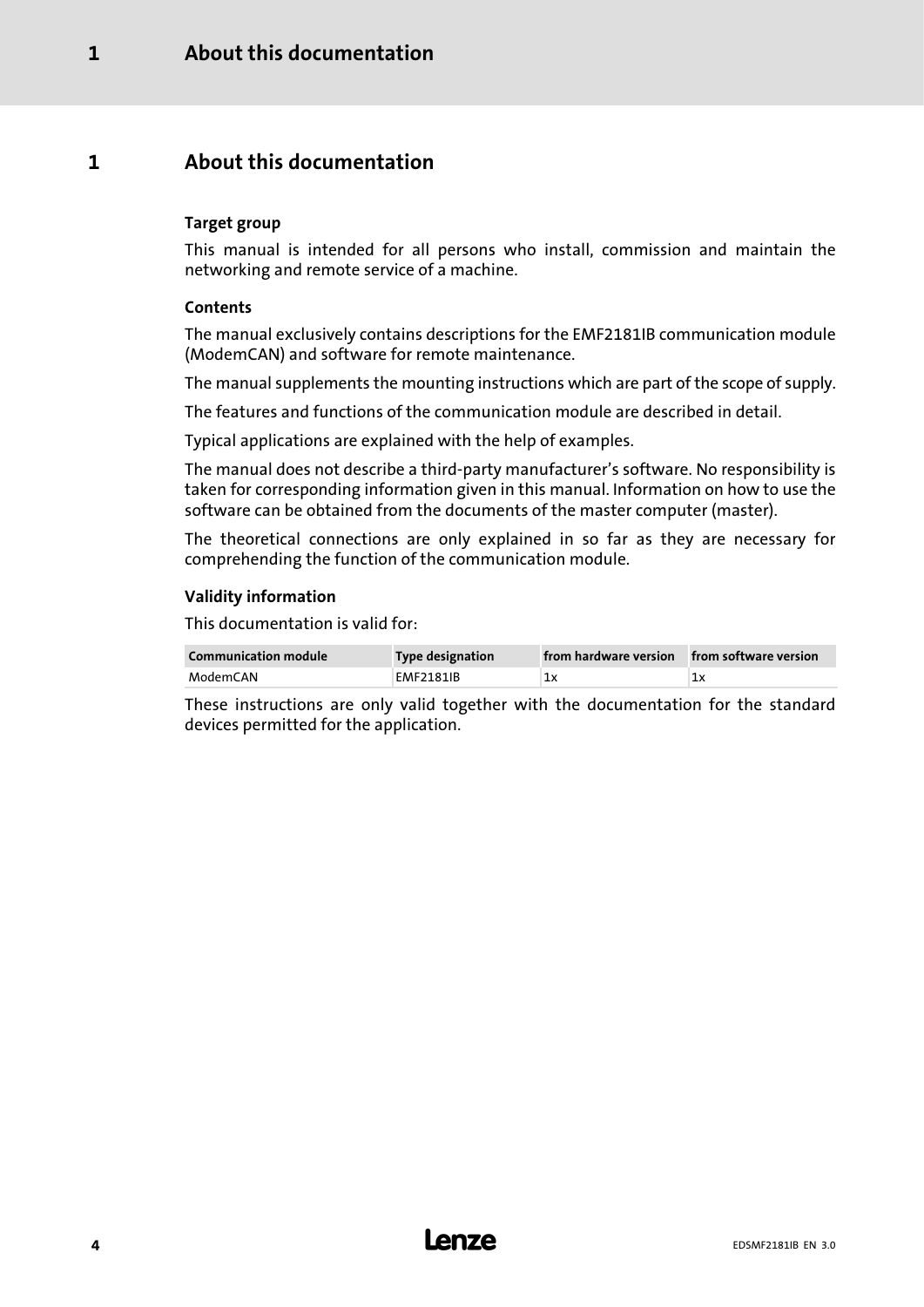#### <span id="page-4-0"></span>1.1 Document history

| <b>Edition date</b> | <b>Chapters revised</b>  | <b>Notes</b>                           |
|---------------------|--------------------------|----------------------------------------|
| 11/2004             | $\overline{\phantom{0}}$ | First edition                          |
| 03 / 2005           | 6.5.2                    | Update of system bus configurator V1.2 |
|                     | 6.7                      | Lenze codes supplemented               |
| 07 / 2014           | All                      | <b>General corrections</b>             |



Information and tools concerning the Lenze products can be found in the download area under www.lenze.com

#### 1.2 Your opinion is important to us

These instructions were created to the best of our knowledge and belief to give you the best possible support for handling our product.

If you have suggestions for improvement, please e−mail us to:

[feedback−docu@Lenze.de](mailto:feedback-docu@lenze.de)

Thank you for your support.

Your Lenze documentation team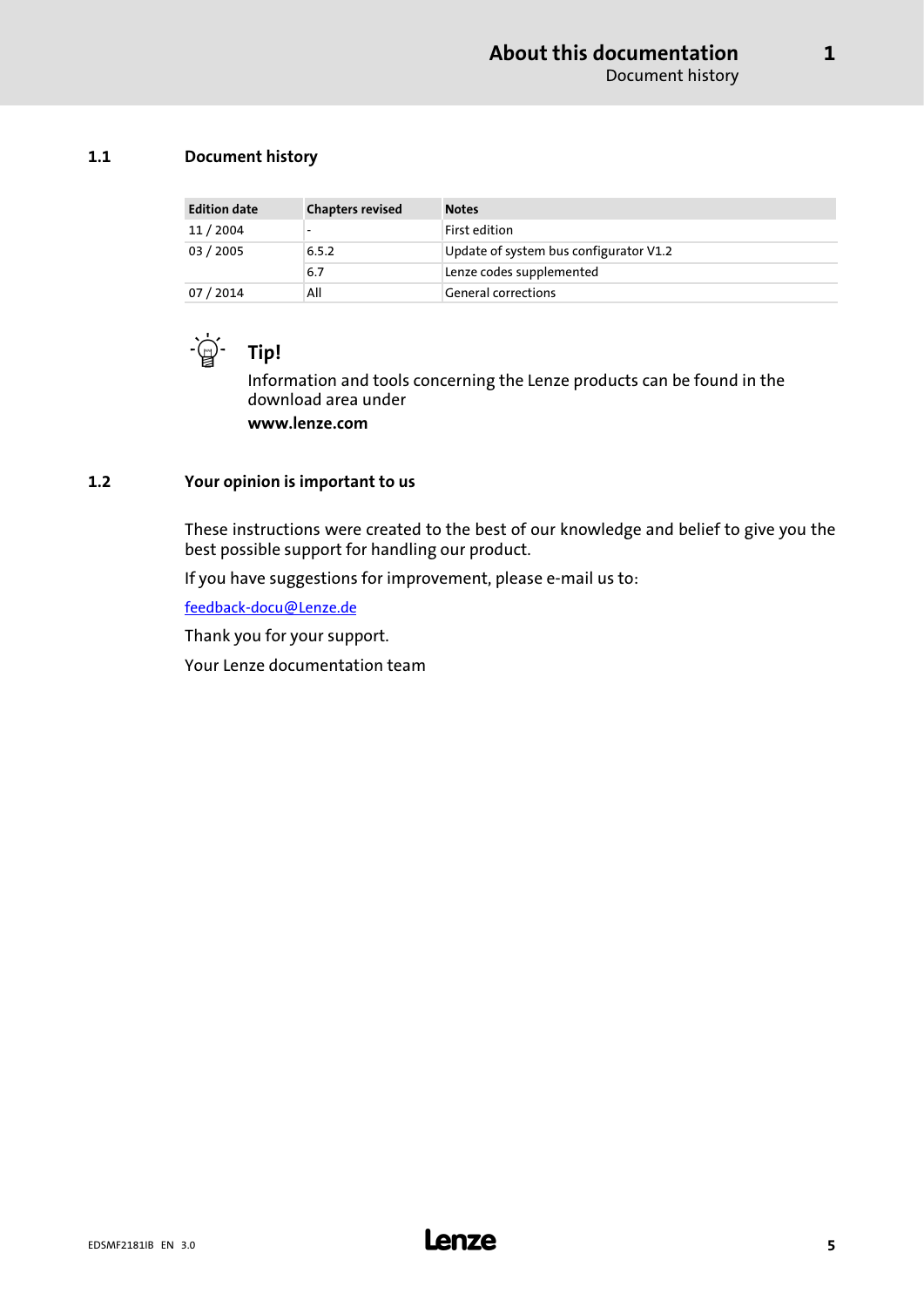#### <span id="page-5-0"></span>About this documentation [1](#page-3-0)

Legal regulations

#### 1.3 Legal regulations

#### Labelling

Lenze communication modules are unambiguously designated by the contents of the nameplate.

#### Manufacturer

Lenze Automation GmbH, Postfach 10 13 52, D−31763 Hameln

#### CE conformity

In conformity with EC "Low Voltage" Directive

#### Application as directed

The communication module or function module

- $\triangleright$  must only be actuated under the operating conditions described in this communication manual.
- $\triangleright$  is an accessory module that is used as an option for the Lenze inverters or Lenze drive PLCs. Detailed information about the application range can be found in the "General" chapter.
- $\triangleright$  must be mounted and electrically connected so that when it is installed correctly and is used for application as directed in error−free operation it fulfils its function and does not cause any danger to persons.

Observe all notes in the "Safety instructions" chapter.

Observe all notes relating to the corresponding communication module or function module in this communication manual. This means:

- $\triangleright$  Before starting any work, carefully read this part of the communication manual.
- $\blacktriangleright$  Always keep the communication manual next to the communication module or function module during operation.

Any other use shall be deemed inappropriate!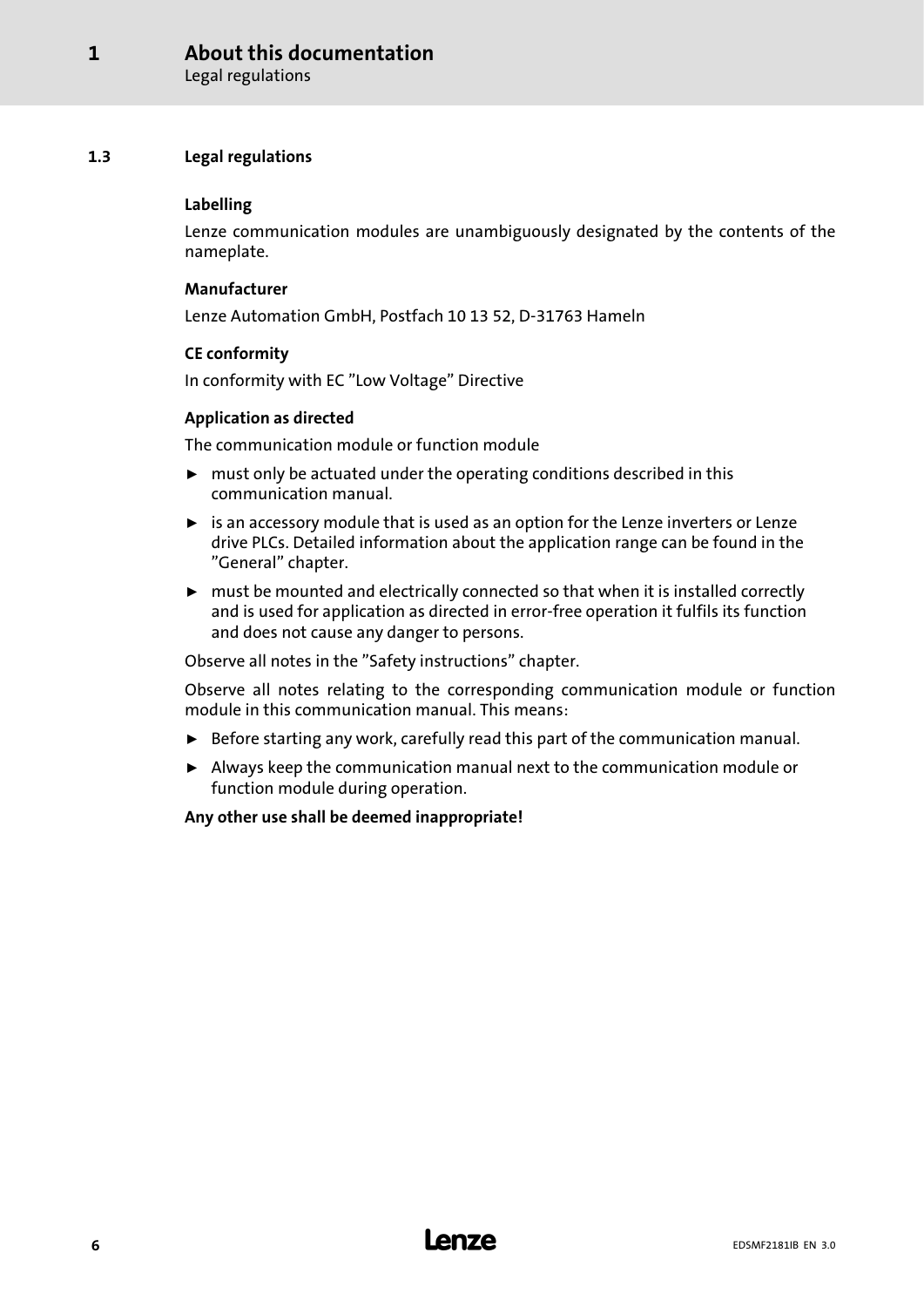#### Liability

The information, data and notes presented in this communication manual were up to date at the time of printing. No claims to changes of previously delivered communication modules or function modules can be made based on the information, figures and descriptions used in this manual.

The specifications, processes, and circuitry described in this communication manual are for guidance only and must be adapted to your own application. Lenze does not take responsibility for the suitability of the process and circuit proposals.

The information in this communication manual describes the features of the products without guaranteeing them.

Lenze does not accept any liability for damage and malfunctions caused by:

- $\blacktriangleright$  Disregarding the communication manual
- $\triangleright$  Unauthorised changes to the communication module or function module
- $\blacktriangleright$  Operating errors
- $\blacktriangleright$  Improper working on and with the communication module or function module

#### Warranty

See terms of sales and delivery of the Lenze Drive Systems GmbH.

Warranty claims must be made to Lenze immediately after detecting the deficiency or fault.

The warranty is void in all cases where liability claims cannot be made.

#### Disposal

| <b>Material</b>                              | Recycle | <b>Dispose</b> |
|----------------------------------------------|---------|----------------|
| Metal                                        |         | -              |
| Plastic                                      |         |                |
| <b>Assembled PCBs</b>                        | -       |                |
| Short instructions/operating<br>instructions |         |                |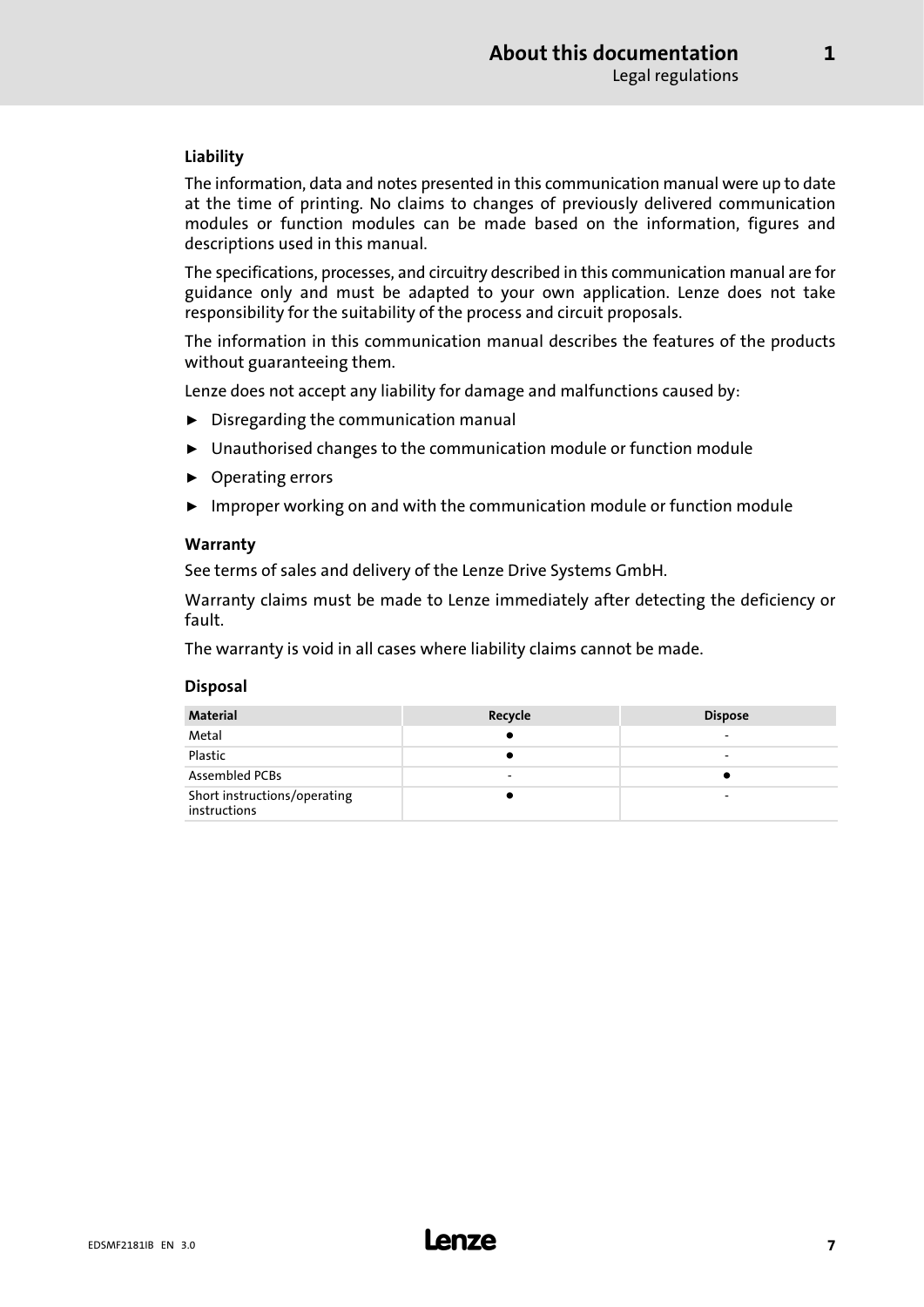# <span id="page-7-0"></span>2 Safety instructions

# Note!

It is absolutely vital that the stated safety measures are implemented in order to prevent serious injury to persons and damage to material assets. Always keep this documentation to hand in the vicinity of the product during operation.

#### 2.1 General safety information



# Danger!

Disregarding the following basic safety measures may lead to severe personal injury and damage to material assets!

- ▶ Lenze drive and automation components ...
	- ... must only be used for the intended purpose.
	- ... must never be operated if damaged.
	- ... must never be subjected to technical modifications.
	- ... must never be operated unless completely assembled.
	- ... must never be operated without the covers/guards.

... can − depending on their degree of protection − have live, movable or rotating parts during or after operation. Surfaces can be hot.

 $\blacktriangleright$  For Lenze drive components ...

... only use permitted accessories.

- ... only use original manufacturer spare parts.
- $\blacktriangleright$  All specifications of the corresponding enclosed documentation must be observed. This is vital for a safe and trouble−free operation and for achieving the specified product features.

The procedural notes and circuit details provided in this document are proposals which the user must check for suitability for his application. The manufacturer does not accept any liability for the suitability of the specified procedures and circuit proposals.

 $\triangleright$  Only qualified skilled personnel are permitted to work with or on Lenze drive and automation components.

According to IEC 60364 or CENELEC HD 384, these are persons ...

... who are familiar with the installation, assembly, commissioning and operation of the product,

... possess the appropriate qualifications for their work,

... and are acquainted with and can apply all the accident prevent regulations, directives and laws applicable at the place of use.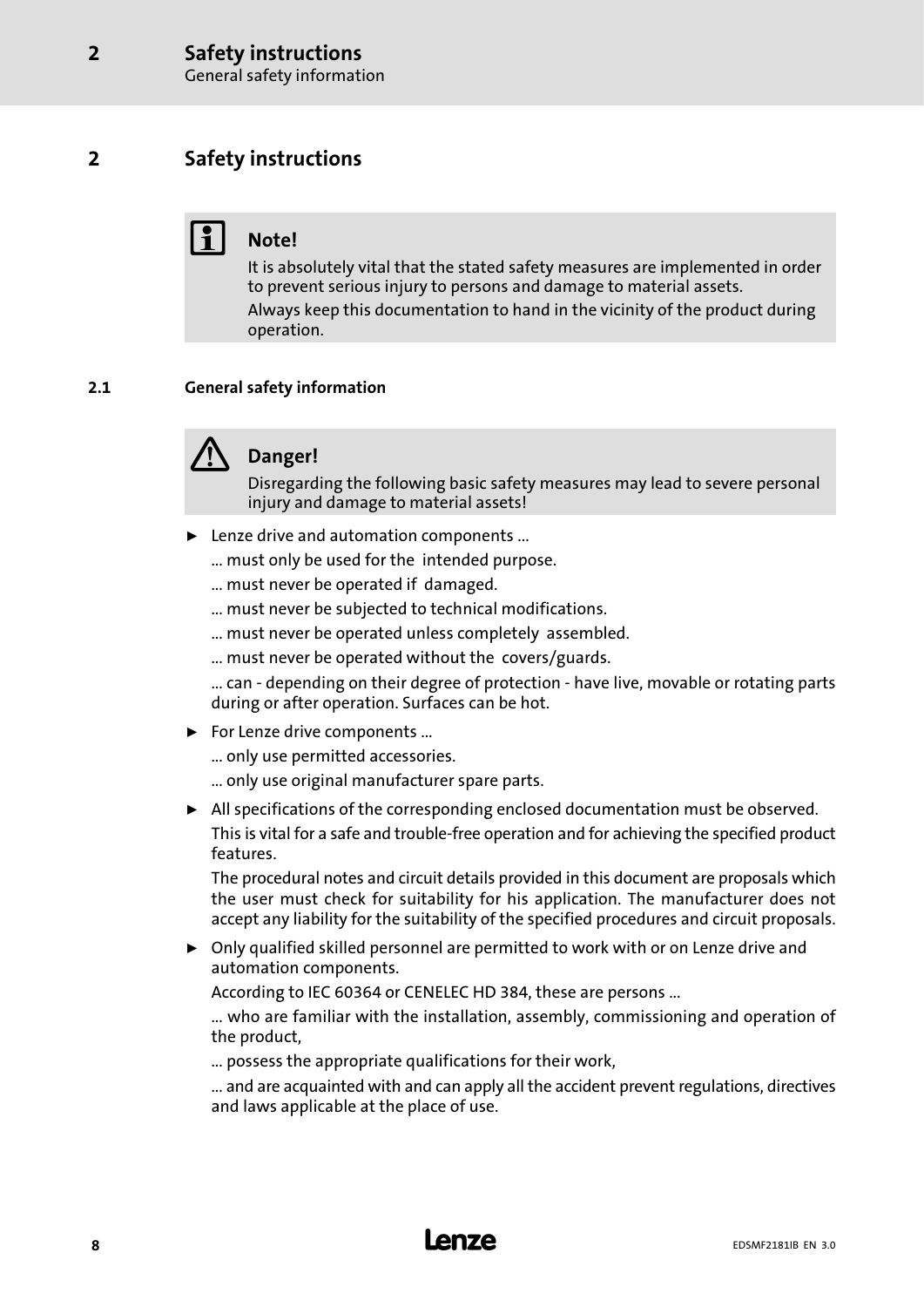#### <span id="page-8-0"></span>2.2 Device− and application−specific safety instructions

- $\triangleright$  During operation, the communication module must be securely connected to the standard device.
- $\triangleright$  With external voltage supply, always use a separate power supply unit, safely separated in accordance with EN 61800−5−1 in every control cabinet (SELV/PELV).
- $\triangleright$  Only use cables that meet the given specifications. ( $\Box$  [24](#page-23-0))

Documentation of the standard device, control system, and plant/machine

All the other measures prescribed in this documentation must also be implemented. Observe the safety instructions and application notes contained in this manual.

#### 2.3 Residual hazards

#### Protection of persons

► If inverters are connected to phase-earthed system with a rated mains voltage  $\geq$  400 V, external measures need to be implemented to provide reliable protection against accidental contact. (see chapter ["4.2"](#page-15-0),  $\Box$  [16](#page-15-0))

#### Device protection

 $\blacktriangleright$  The communication module contains electronic components that can be damaged or destroyed by electrostatic discharge.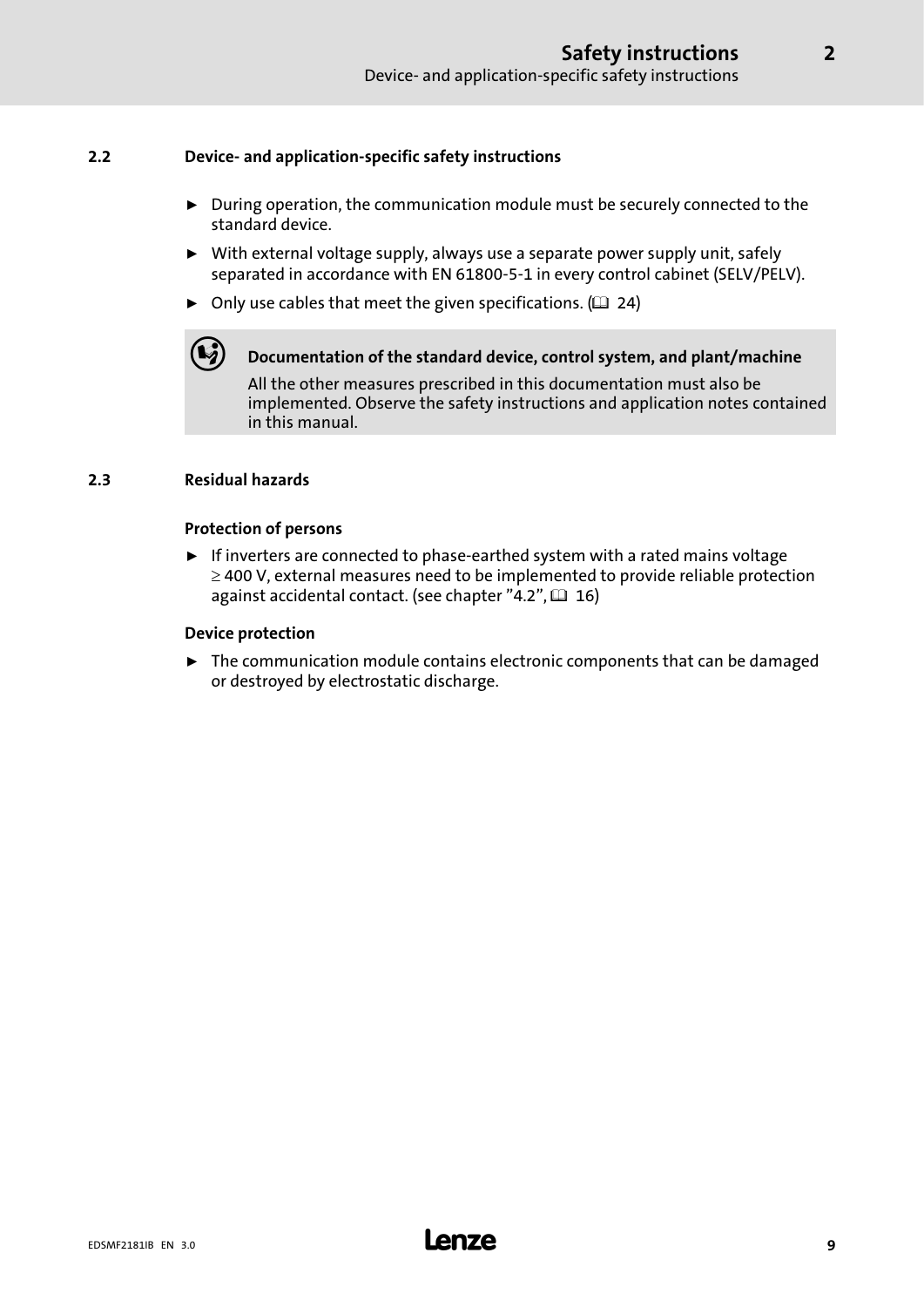#### <span id="page-9-0"></span>2.4 Notes used

The following pictographs and signal words are used in this documentation to indicate dangers and important information:

#### Safety instructions

Structure of safety instructions:

## Danger!

(characterises the type and severity of danger)

Note

(describes the danger and gives information about how to prevent dangerous situations)

| Pictograph and signal word | Meaning                                                                                                                                                                                                   |
|----------------------------|-----------------------------------------------------------------------------------------------------------------------------------------------------------------------------------------------------------|
| Danger!                    | Danger of personal injury through dangerous electrical voltage.<br>Reference to an imminent danger that may result in death or<br>serious personal injury if the corresponding measures are not<br>taken. |
| Danger!                    | Danger of personal injury through a general source of danger.<br>Reference to an imminent danger that may result in death or<br>serious personal injury if the corresponding measures are not<br>taken.   |
| [STOP]<br>Stop!            | Danger of property damage.<br>Reference to a possible danger that may result in property<br>damage if the corresponding measures are not taken.                                                           |

#### Application notes

| Pictograph and signal word         | Meaning                                        |
|------------------------------------|------------------------------------------------|
| $\boxed{1}$<br>Note!               | Important note to ensure troublefree operation |
| $-\underline{\bigoplus}$ -<br>Tip! | Useful tip for simple handling                 |
| $\mathbf Q$                        | Reference to another documentation             |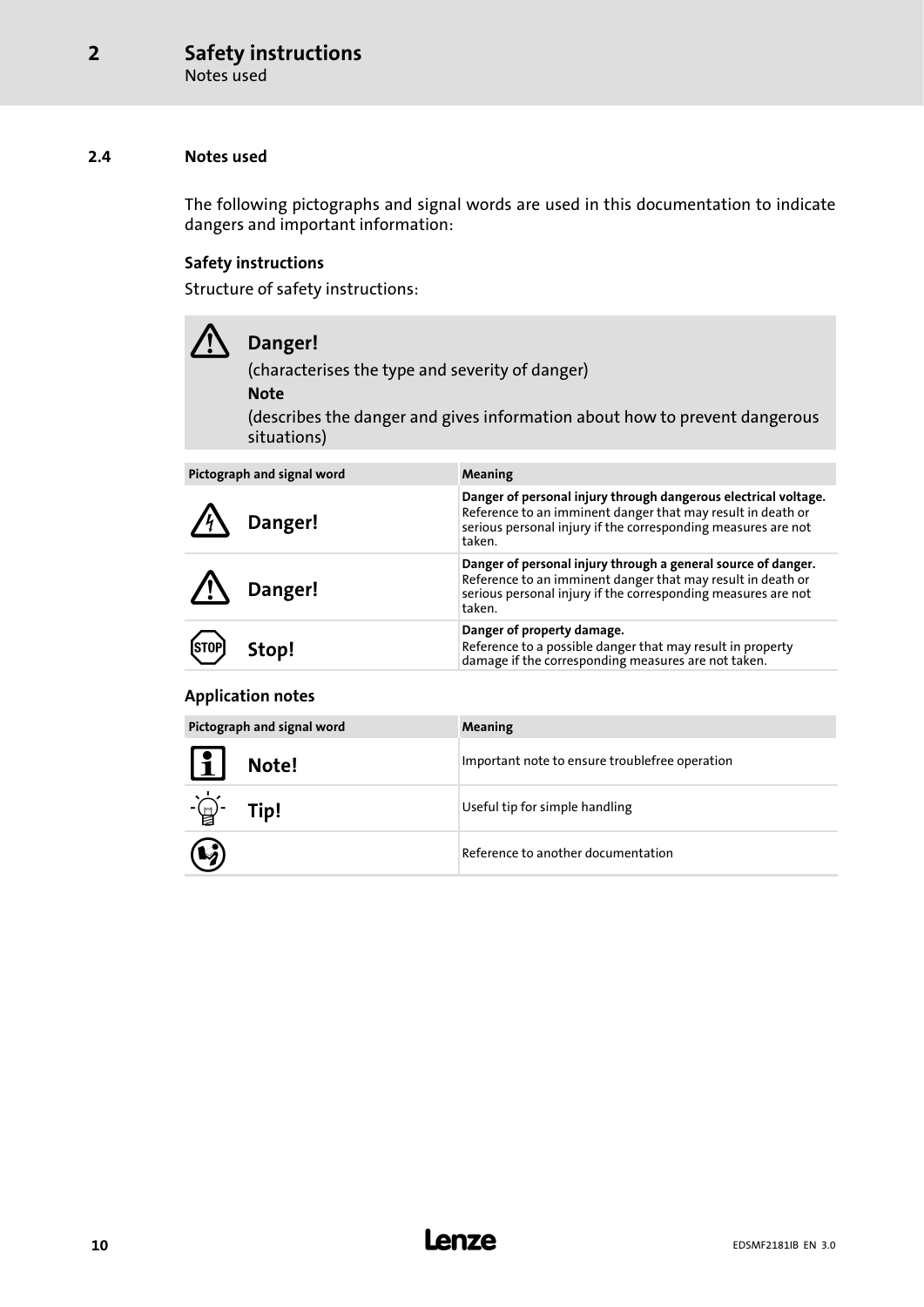# <span id="page-10-0"></span>3 Product description

### 3.1 Controls and displays



#### Connections

| Pos.                    | <b>Name</b>                                                   | <b>Description</b>                                                                                                         |
|-------------------------|---------------------------------------------------------------|----------------------------------------------------------------------------------------------------------------------------|
| 圓                       | Telephone connection                                          | Socket (RJ11)                                                                                                              |
| 间                       | Connection at diagnostic interface of the<br>Servo Drive 9400 | Socket (RJ69)                                                                                                              |
| $\overline{G}$          | <b>CAN</b> connection                                         | Socket (RS232, male)                                                                                                       |
| $\mathbb H$             | Connection for voltage supply                                 | Terminal strip with spring connection, 4-pole                                                                              |
| $\Box$                  | External modem connection                                     | Socket (RS232, male)                                                                                                       |
| $\overline{\mathbf{K}}$ | <b>PE</b> connection                                          | The plugged communication module is automatically<br>connected to the DIN rail.<br>The DIN rail must be connected with PE! |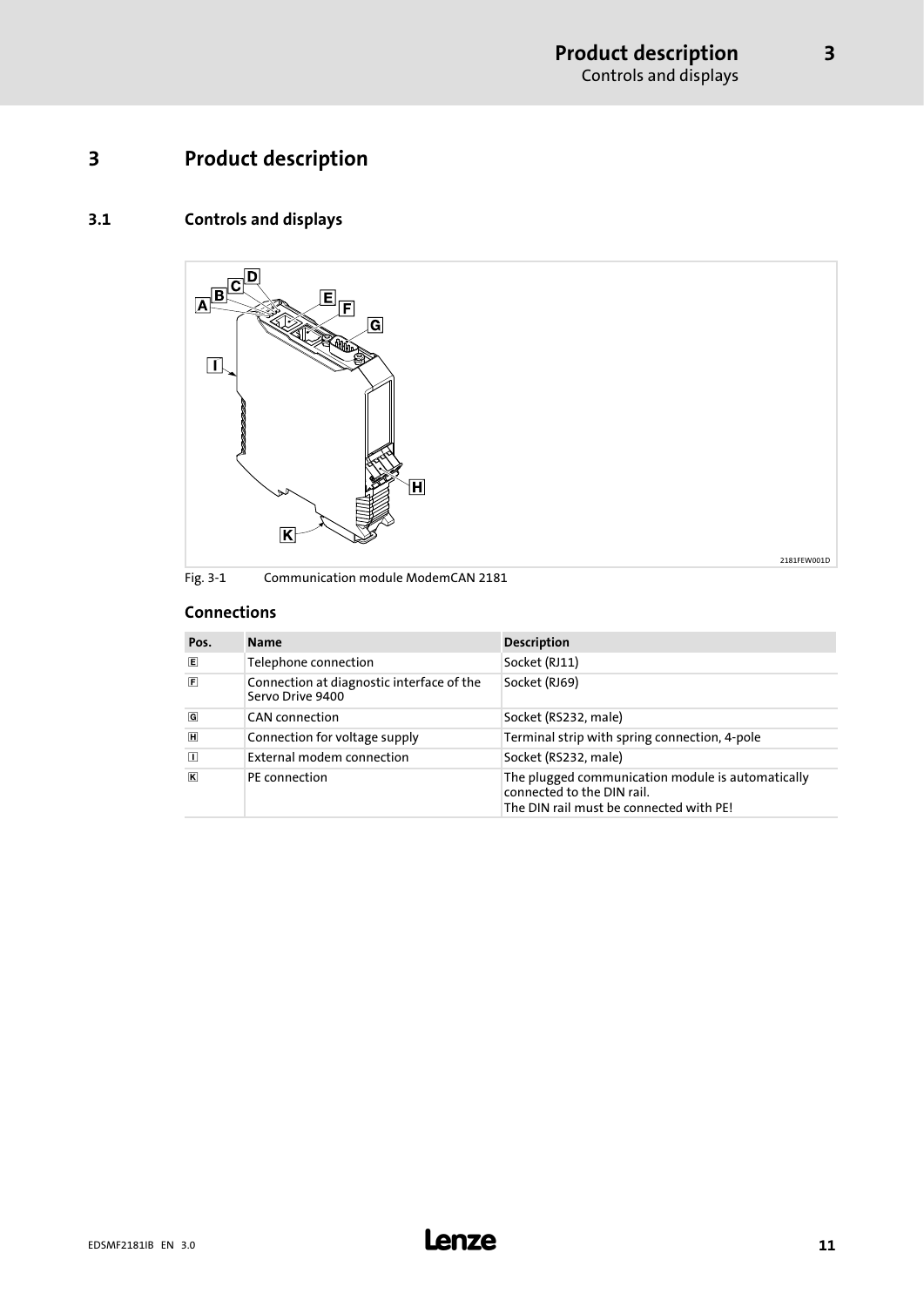Controls and displays

[3](#page-10-0)

### LED status displays

| Pos.                           | Colour | <b>State</b>  | <b>Description</b>                                                                               |
|--------------------------------|--------|---------------|--------------------------------------------------------------------------------------------------|
| $\blacksquare$                 | yellow | on            | The ModemCAN 2181 is ready for operation.                                                        |
| (M)                            |        | blinking      | Active communication over the telephone network                                                  |
| $\boxed{B}$<br>(E)             | red    | on            | • Operation via the diagnostic interface:<br>No device is connected to the diagnostic interface. |
|                                |        | see $\Box$ 40 | • Operation via CAN:<br><b>ERR LED</b>                                                           |
| $\overline{\textbf{C}}$<br>(R) | green  | on            | • Operation via the diagnostic interface:<br>A device is connected to the diagnostic interface.  |
|                                |        | see $\Box$ 40 | • Operation via CAN:<br><b>RUN-LED</b>                                                           |
| $\overline{D}$<br>(P)          | green  | on            | The ModemCAN 2181 is supplied with voltage.                                                      |



# 1 Note!

Refer to the instructions on the signals provided by the ERROR LED and RUN LED in the Troubleshooting chapter ( $\Box\,$  [65](#page-64-0)).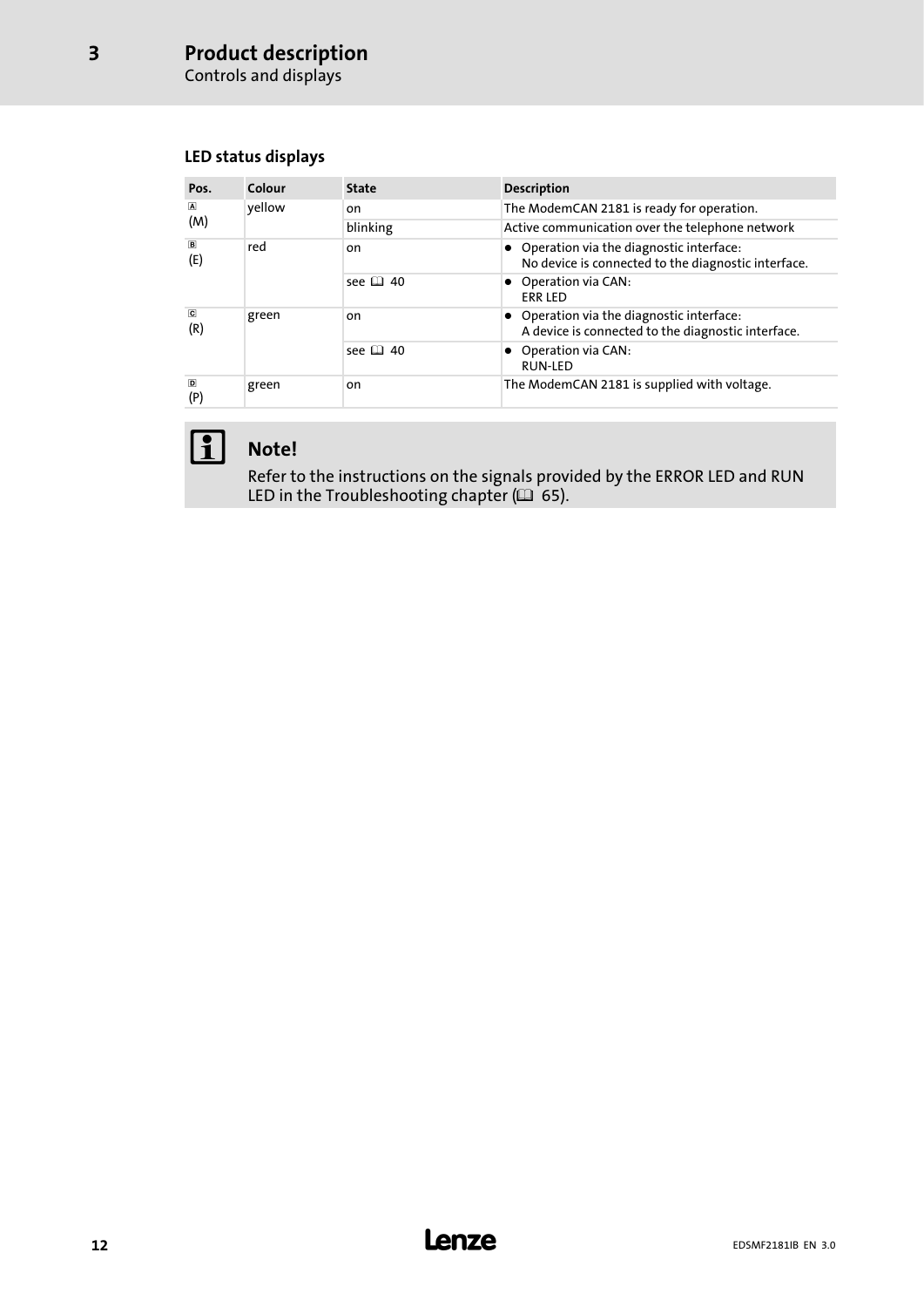#### <span id="page-12-0"></span>3.2 Identification



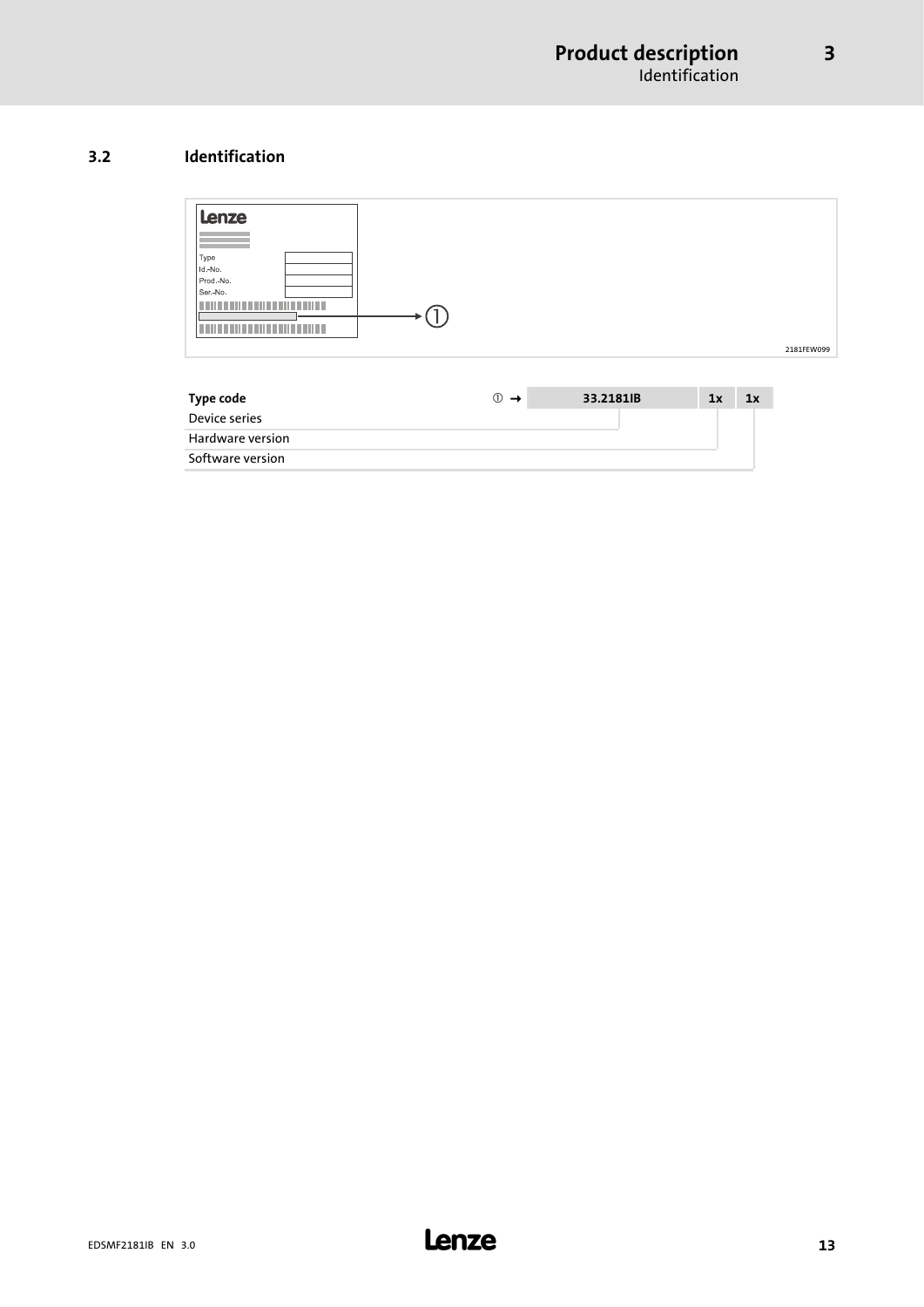#### <span id="page-13-0"></span>3.3 Product features

The communication module is used for setting parameters during remote maintenance or for programming and commissioning the applicable Lenze devices.

The ModemCAN 2181 communication module makes it possible to directly couple a CAN bus to an analog telephone line. It is equipped with an internal analog modem which is approved for all internationally relevant countries and telephone standards and thus enables worldwide remote maintenance. If required, an external modem can be connected if the internal modem is not suitable in the respective country, or if a GSM or ISDN modem is required.

# 1 Note!

We continuously strive to ensure the highest level of compatibility between the ModemCAN 2181 and other modems. However, full compatibility cannot be reached because of the great variety of modems available on the market. If communication with the internal modem cannot be established, a suitable external modem has to be used.

#### Application range

The communication module can be used with the following Lenze devices:

- ▶ Servo Drives 9400
- ▶ Inverter Drives 8400
- $\blacktriangleright$  9300 servo inverter
- $\blacktriangleright$  9300 vector
- $\blacktriangleright$  9300 Servo PLC
- ► ECS servo system
- ▶ 8200 motec motor inverter
- $\blacktriangleright$  8200 vector frequency inverter
- ▶ 82XX frequency inverter
- ▶ Drive PLC
- ► Terminal extension 9374
- ƒ Control / display unit (EPM−HXXX)
- ƒ I/O system IP20 (EPM−TXXX)

The internal modem supports a series of international specifications and standards.

If the internal modem cannot be used, it is possible to connect an external modem using the RS232 interface.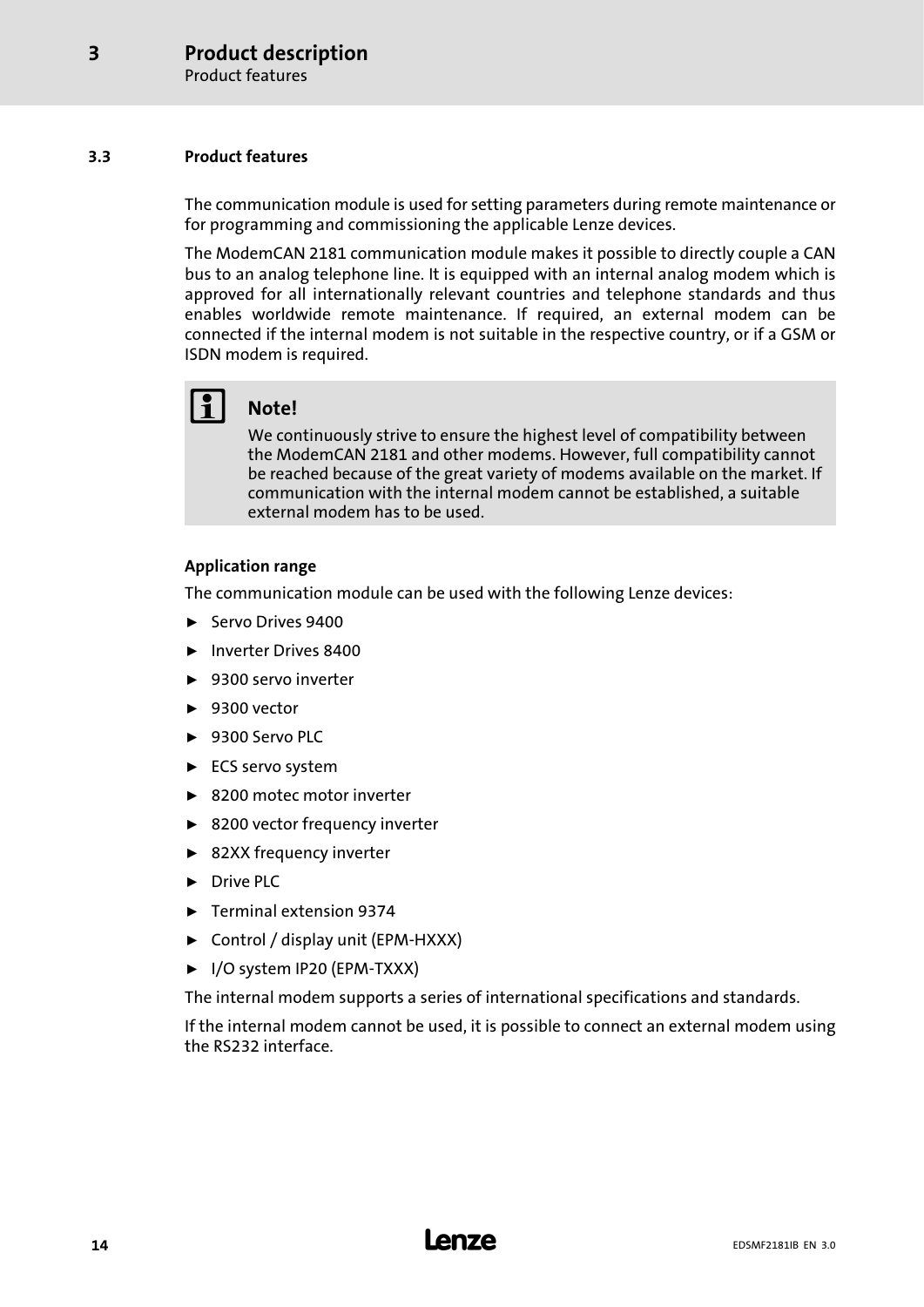# <span id="page-14-0"></span>4 Technical data

### 4.1 General data and operating conditions

| Range                                                  | <b>Values</b>                                                                                                                                                                                      |
|--------------------------------------------------------|----------------------------------------------------------------------------------------------------------------------------------------------------------------------------------------------------|
| Order designation                                      | <b>EMF2181IB</b>                                                                                                                                                                                   |
| Communication media (system)                           | CAN (DIN ISO 11898)<br>Lenze diagnostic interface                                                                                                                                                  |
| Communication media (external)                         | Telephone analogue, 33.6 kbit/s, (V34)                                                                                                                                                             |
| Number of nodes at the CAN bus                         | Max. 100                                                                                                                                                                                           |
| Baud rate                                              | • when communicating via CAN<br>$-20$ kbit/s<br>$-50$ kbit/s<br>$-125$ kbit/s<br>$-250$ kbit/s<br>$-500$ kbit/s<br>– 1000 kbit/s<br>• For communication via diagnostic interface<br>– 230.4 kbit/s |
| Voltage supply (external) via<br>separate power supply | 18  30 V DC, max. 100 mA (in accordance with EN 61131-2)                                                                                                                                           |

#### Conformity and approval **Conformity**

| ___       |                                    |                                                        |                                                                                      |  |
|-----------|------------------------------------|--------------------------------------------------------|--------------------------------------------------------------------------------------|--|
| <b>CE</b> | 2004/108/EC                        | <b>EMC Directive</b>                                   |                                                                                      |  |
| EAC       | TP TC 020/2011<br>(TR CU 020/2011) | Electromagnetic<br>compatibility of technical<br>means | <b>Eurasian Conformity</b><br>TR CU: Technical Regulation of<br><b>Customs Union</b> |  |
| EAC       | TP TC 004/2011<br>(TR CU 004/2011) | On safety of low voltage<br>equipment                  | <b>Eurasian Conformity</b><br>TR CU: Technical Regulation of<br><b>Customs Union</b> |  |

| <b>Operating conditions</b>  | <b>Values</b>                           | Deviations from the standard |
|------------------------------|-----------------------------------------|------------------------------|
| Climatic conditions          |                                         |                              |
|                              | Storage 1 K3 to IEC/EN 60721-3-1        | $-10+60 °C$                  |
|                              | Transport 2 K3 acc. to IEC/EN 60721-3-2 | $-10$ + 70 °C                |
|                              | Operation 3 K3 acc. to IEC/EN 60721-3-3 | $0  + 60 °C$                 |
| Enclosure of attached module | <b>IP20</b>                             |                              |
| Degree of pollution          | 2 acc. to IEC/EN 61800-5-1              |                              |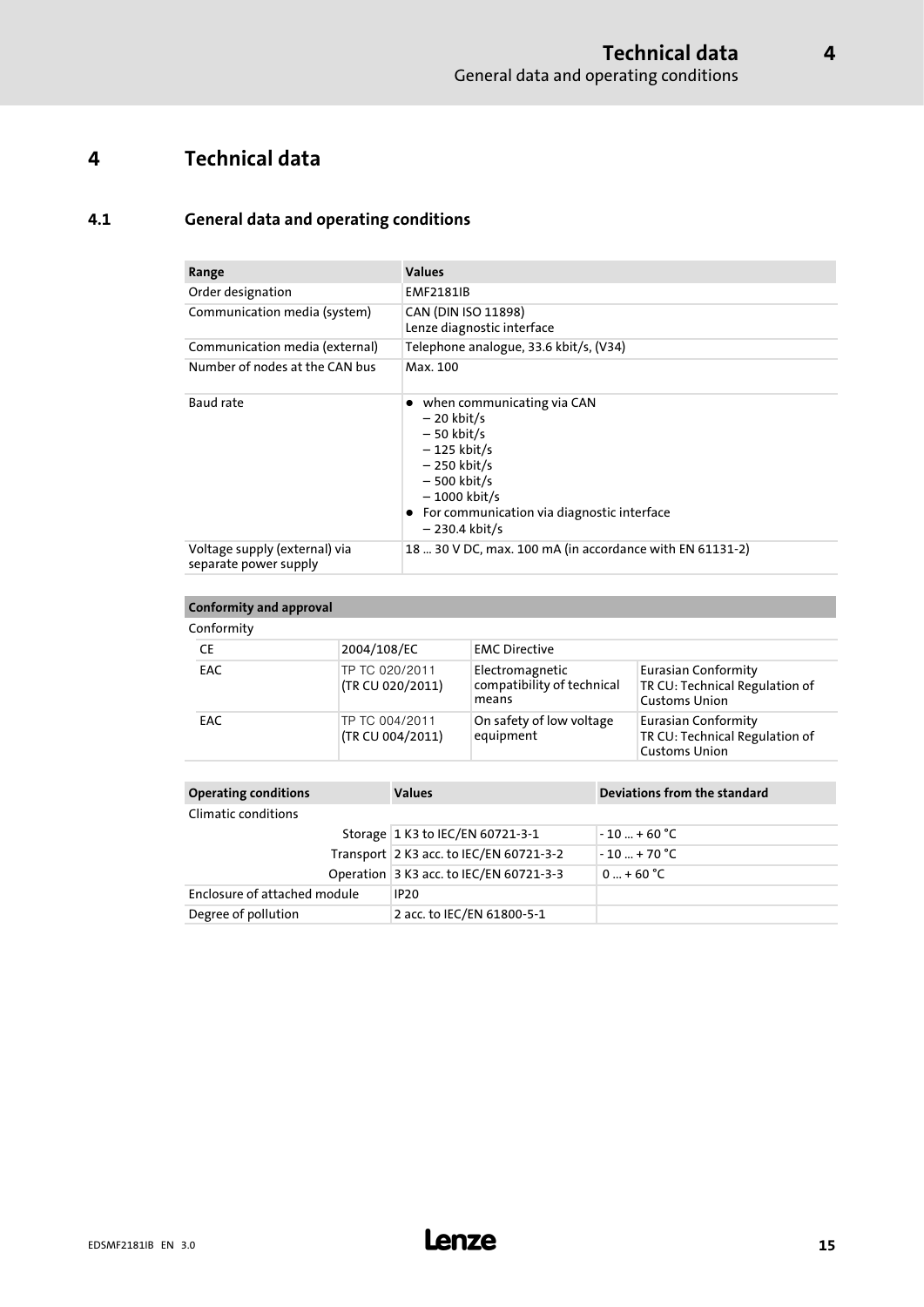Protective insulation

### <span id="page-15-0"></span>4.2 Protective insulation



| Connection     |                      | Type of insulation (according to EN 61800-5-1) |
|----------------|----------------------|------------------------------------------------|
| E              | Telephone            | <b>Functional insulation</b>                   |
| 同              | Diagnostic interface | <b>Functional insulation</b>                   |
| G              | CAN bus              | <b>Functional insulation</b>                   |
| $\blacksquare$ | Voltage supply       | No insulation                                  |
| π              | External modem       | No insulation                                  |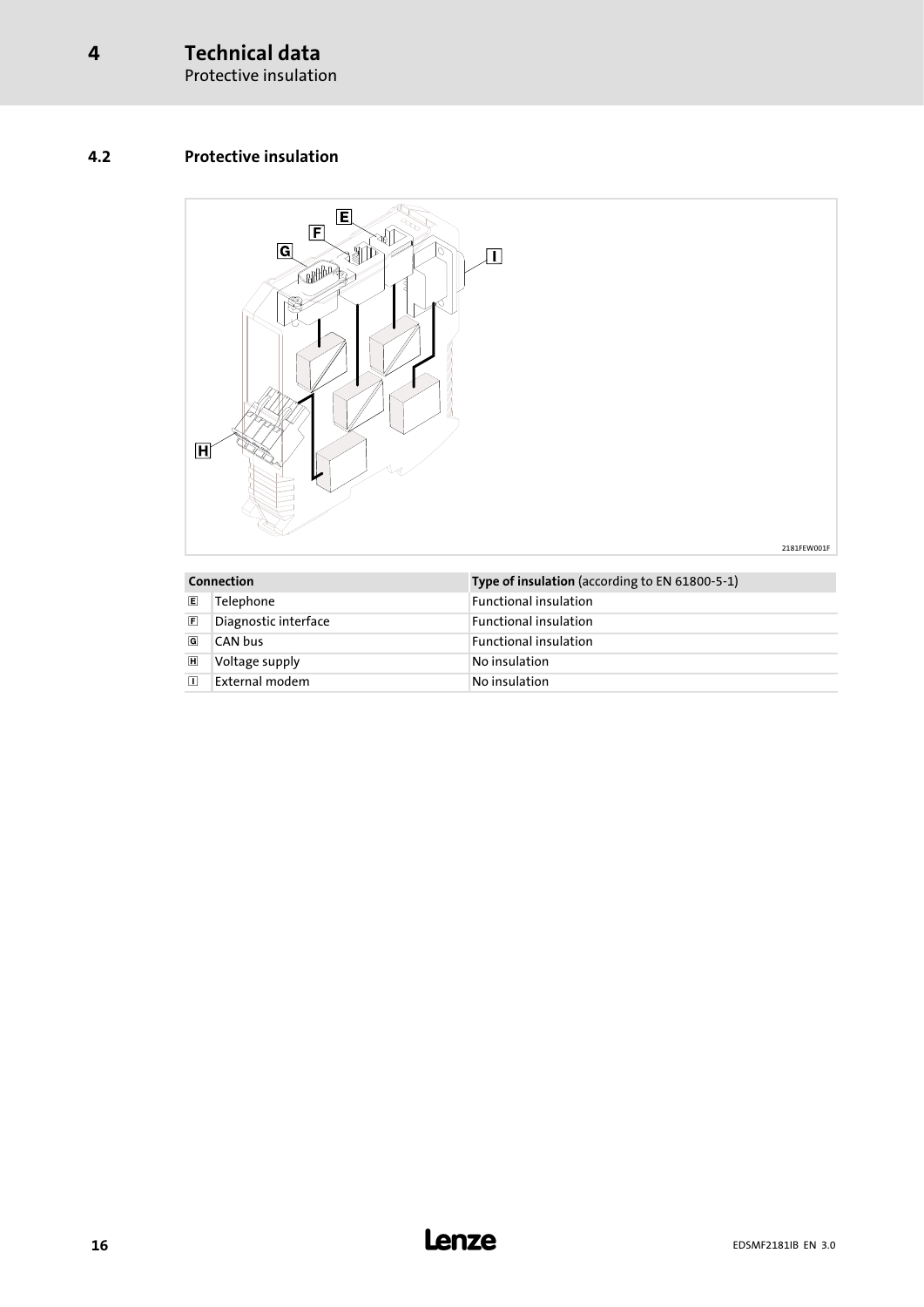### <span id="page-16-0"></span>4.3 Dimensions

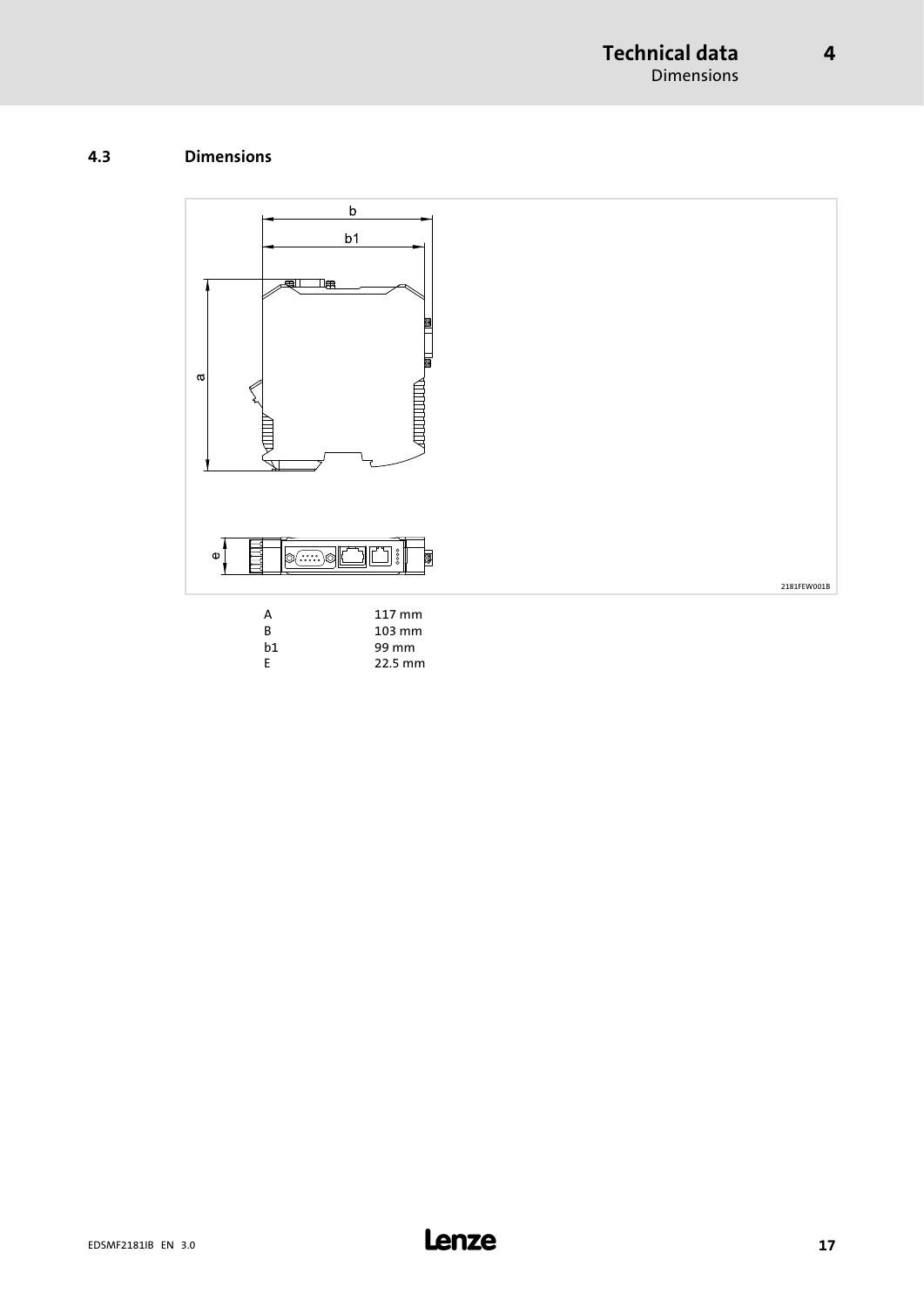# <span id="page-17-0"></span>5 Installation

# Danger!

Inappropriate handling of the communication module and the standard device can cause serious personal injury and material damage.

Observe the safety instructions and residual hazards described in the documentation for the standard device.



# Stop!

The device contains components that can be destroyed by electrostatic discharge!

Before working on the device, the personnel must ensure that they are free of electrostatic charge by using appropriate measures.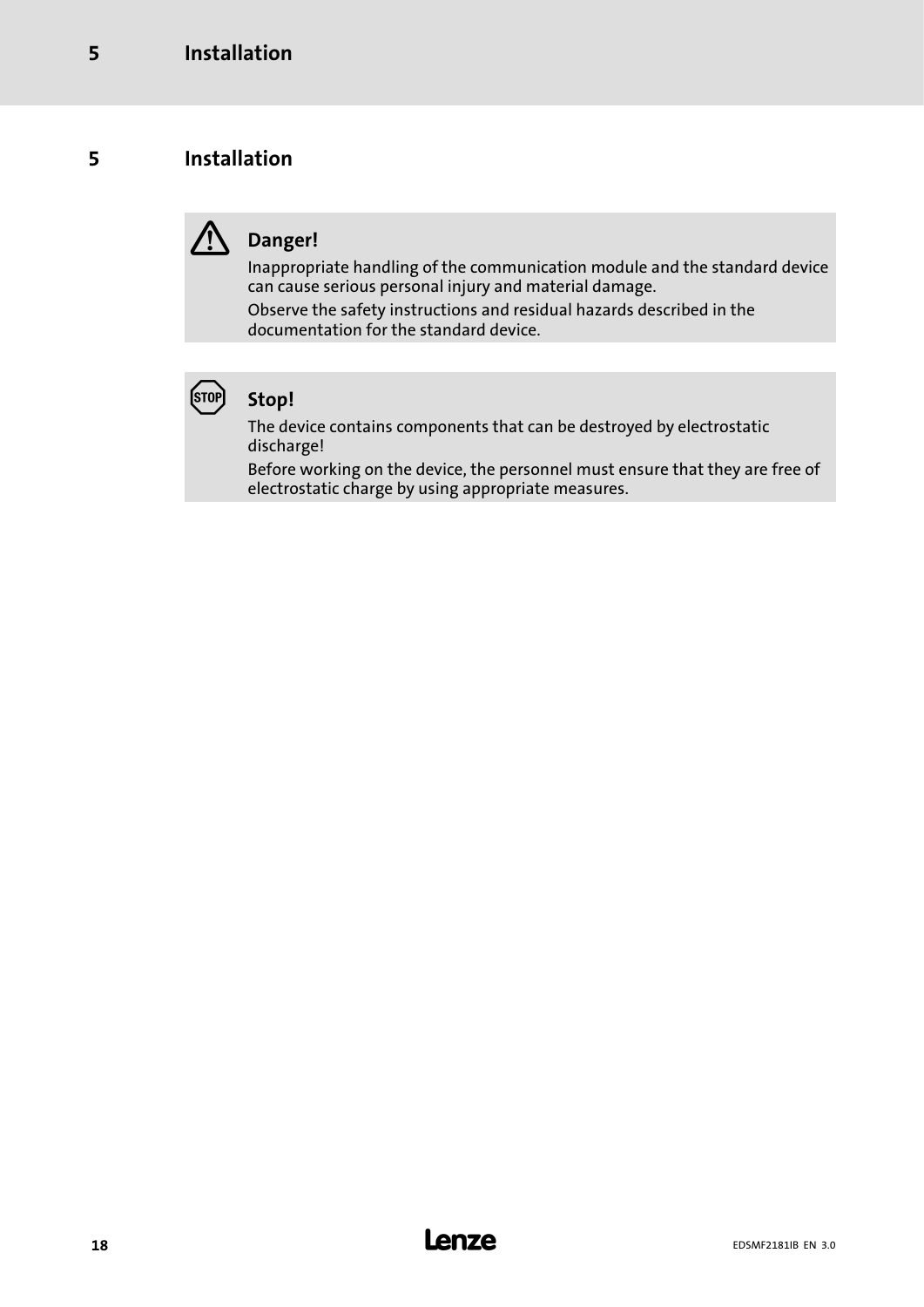#### <span id="page-18-0"></span>5.1 Mechanical installation

### Mounting



### Dismounting



Fig. 5-2 Unlock communication module  $\mathbb O$  and lift off DIN rail  $\mathbb O$ .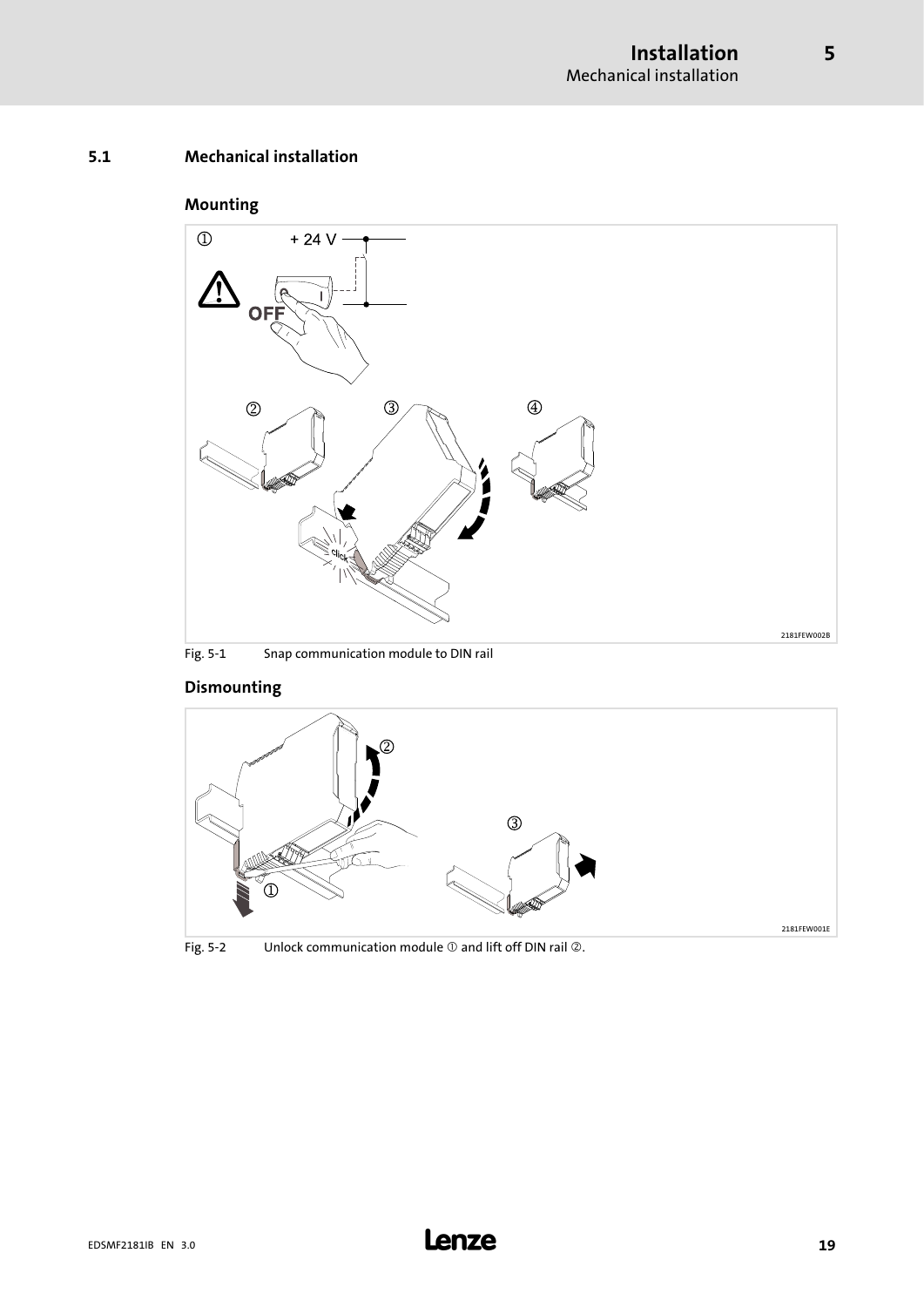#### <span id="page-19-0"></span>Installation [5](#page-17-0)

Electrical installation Wiring according to EMC (CE−typical drive system)

### 5.2 Electrical installation

#### 5.2.1 Wiring according to EMC (CE−typical drive system)

For wiring according to EMC requirements observe the following points:

# Note!

- $\blacktriangleright$  Separate control cables/data lines from motor cables.
- $\triangleright$  Connect the shields of control cables/data lines at both ends in the case of digital signals.
- ► Use an equalizing conductor with a cross-section of at least 16 mm<sup>2</sup> (reference: PE) to avoid potential differences between the bus nodes.
- ƒ Observe the other notes concerning EMC−compliant wiring given in the documentation for the standard device.

#### Wiring procedure

- 1. Comply with bus topology, thus do not use stubs.
- 2. Observe notes and wiring instructions in the documents for the control system.
- 3. Only use cables that comply with the given specifications ( $\Box$  [24\)](#page-23-0).
- 4. Observe notes for the voltage supply of the module  $(1/2)$  [23\)](#page-22-0).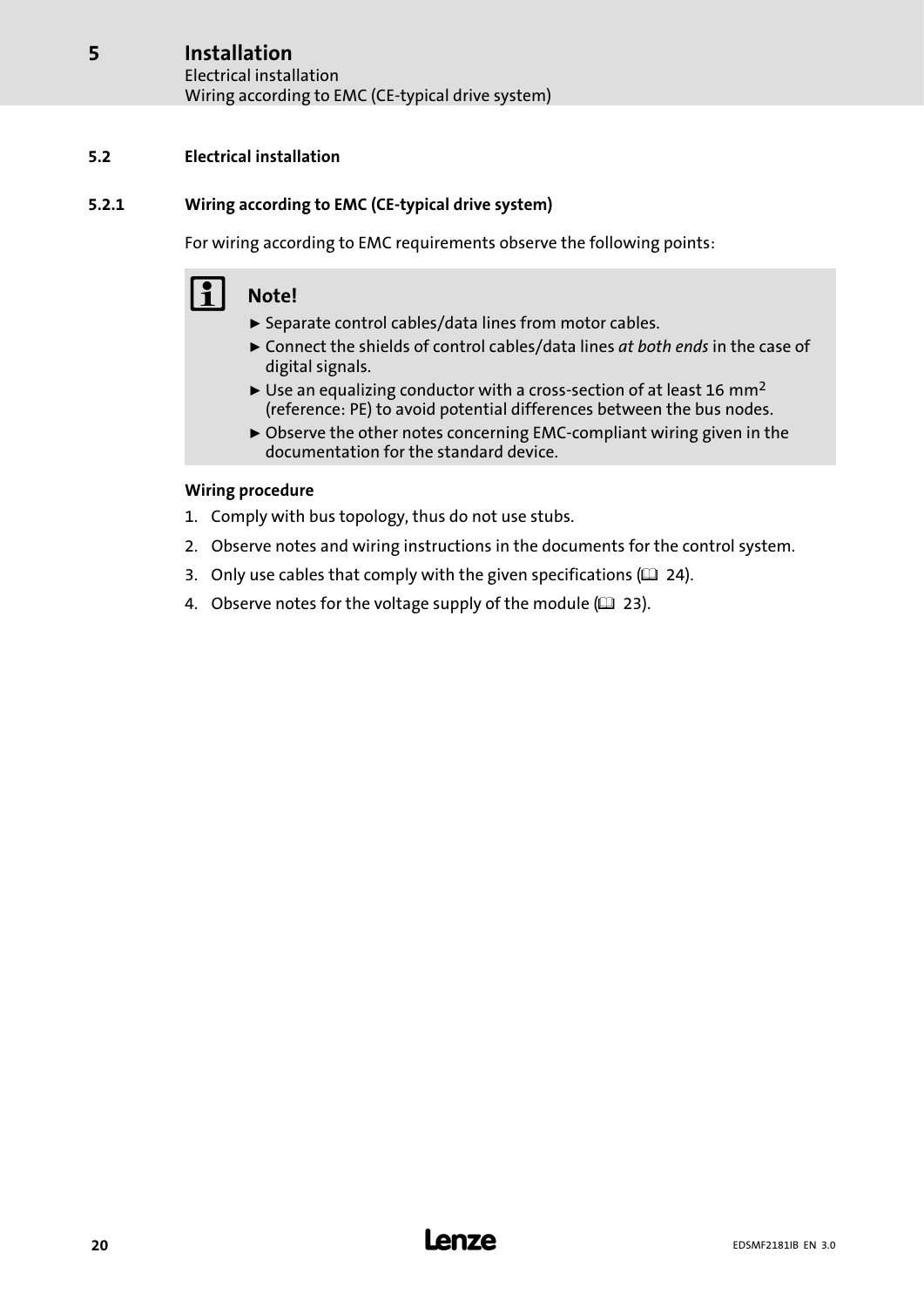#### <span id="page-20-0"></span>5.2.2 Communication via CAN



Fig. 5−3 Communication via the CAN bus

### Installation steps

| <b>Step</b> | <b>Description</b>                                                            | Connection<br>(see graphics) | <b>Additional</b><br>information |
|-------------|-------------------------------------------------------------------------------|------------------------------|----------------------------------|
|             | Plug the Sub-D plug (EWZ0046) into the ModemCAN 2181.                         | G                            | □ 24                             |
|             | If it's not possible to use the internal modem, connect an<br>external modem. | $\blacksquare$               | 国 28                             |
| 3.          | Connect the inverter to the CAN bus.                                          | L                            |                                  |
| 4.          | Connect the ModemCAN 2181 to the telephone network.                           | E                            | □ 29                             |
|             | Connect the voltage supply to the plug connector.                             | $\overline{H}$               | 吅 23                             |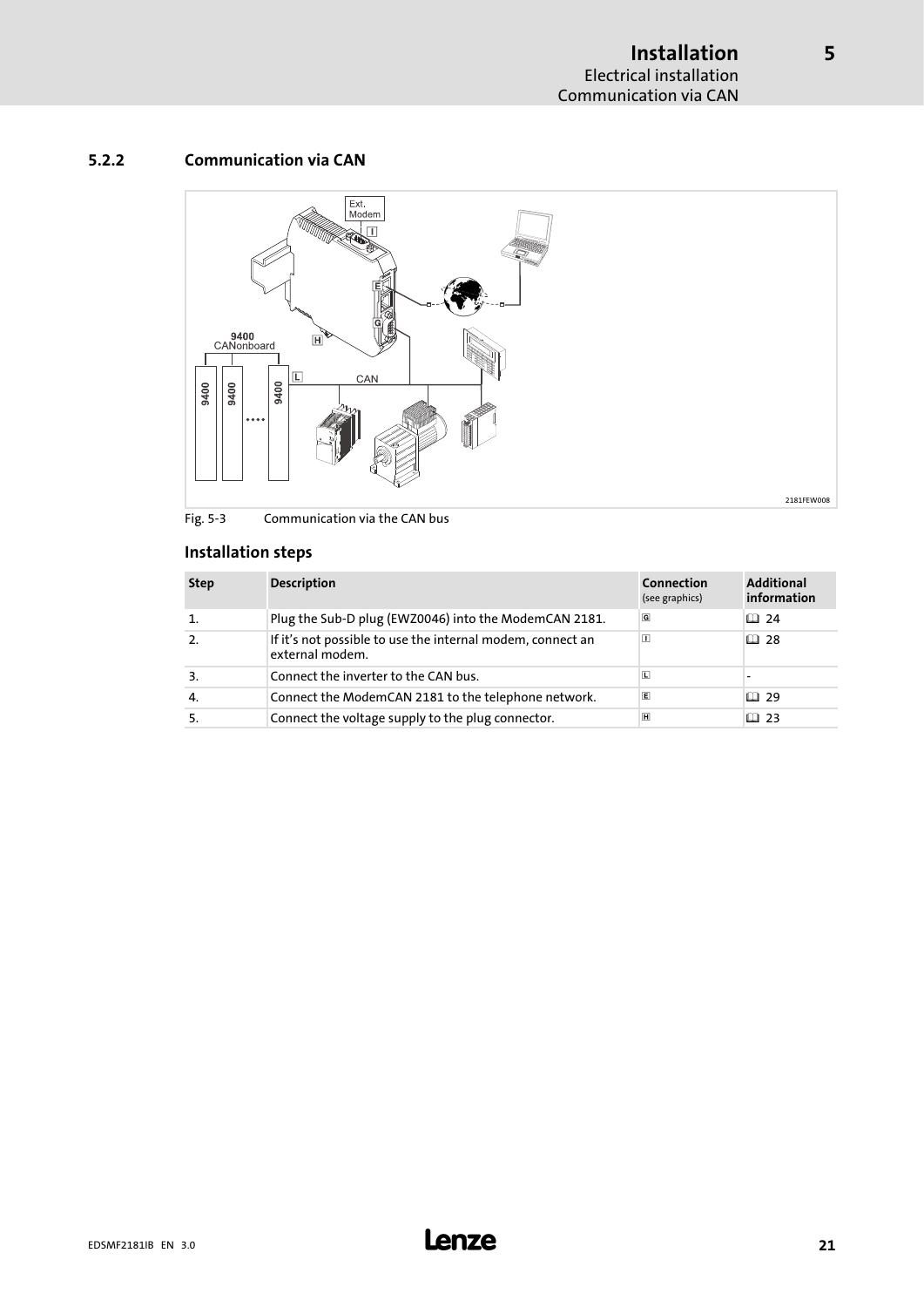### 5.2.3 Communication via the diagnostic interface (9400)



#### Fig. 5−4 Communication via the diagnostic interface (only 9400)

#### Installation steps

| <b>Step</b> | <b>Action</b>                                                                  | Connection<br>(see graphics) | <b>Additional</b><br>information |
|-------------|--------------------------------------------------------------------------------|------------------------------|----------------------------------|
|             | Connect voltage supply to the plug connector                                   | 圓                            | □ 23                             |
|             | Connect diagnostic interface to the 9400 inverter (use<br>pre-assembled cable) | $\vert \mathsf{F} \vert$     | $\Box$ 30                        |
| 3.          | If it's not possible to use the internal modem, connect an<br>external modem.  | П                            | 口 28                             |
| 4.          | Connect inverter to CAN bus                                                    | ⊡                            |                                  |
|             | Connect ModemCAN 2181 to telephone network                                     | E                            | 1日 29                            |

We especially recommend carrying out communication via the diagnostic interface if the 2181 communication module is only connected temporarily.

In the case of a fixed installation, communication via CAN is preferable, see  $( \square \space 21).$  $( \square \space 21).$  $( \square \space 21).$ 

<span id="page-21-0"></span>[5](#page-17-0)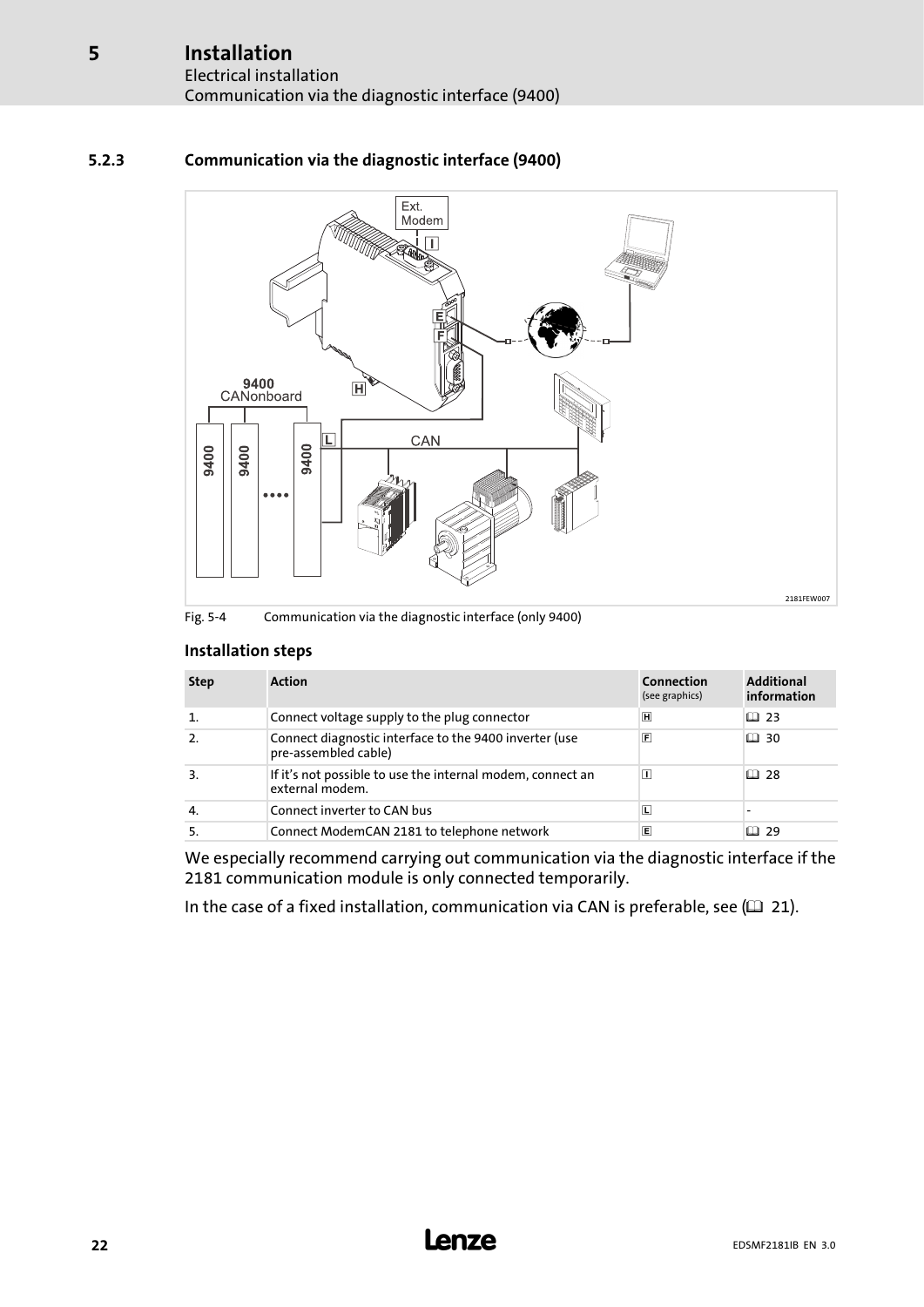#### <span id="page-22-0"></span>Terminal data



#### Handling of pluggable terminal strips

#### **STOP** Stop!

In order to avoid damages to the pluggable terminal strips and the contacts:

- $\blacktriangleright$  The terminal strips must be wired before plugging them in!
- ► Pluggable terminals strips that are not assigned must be plugged on as well.

#### Use of pluggable terminal strip with spring connection

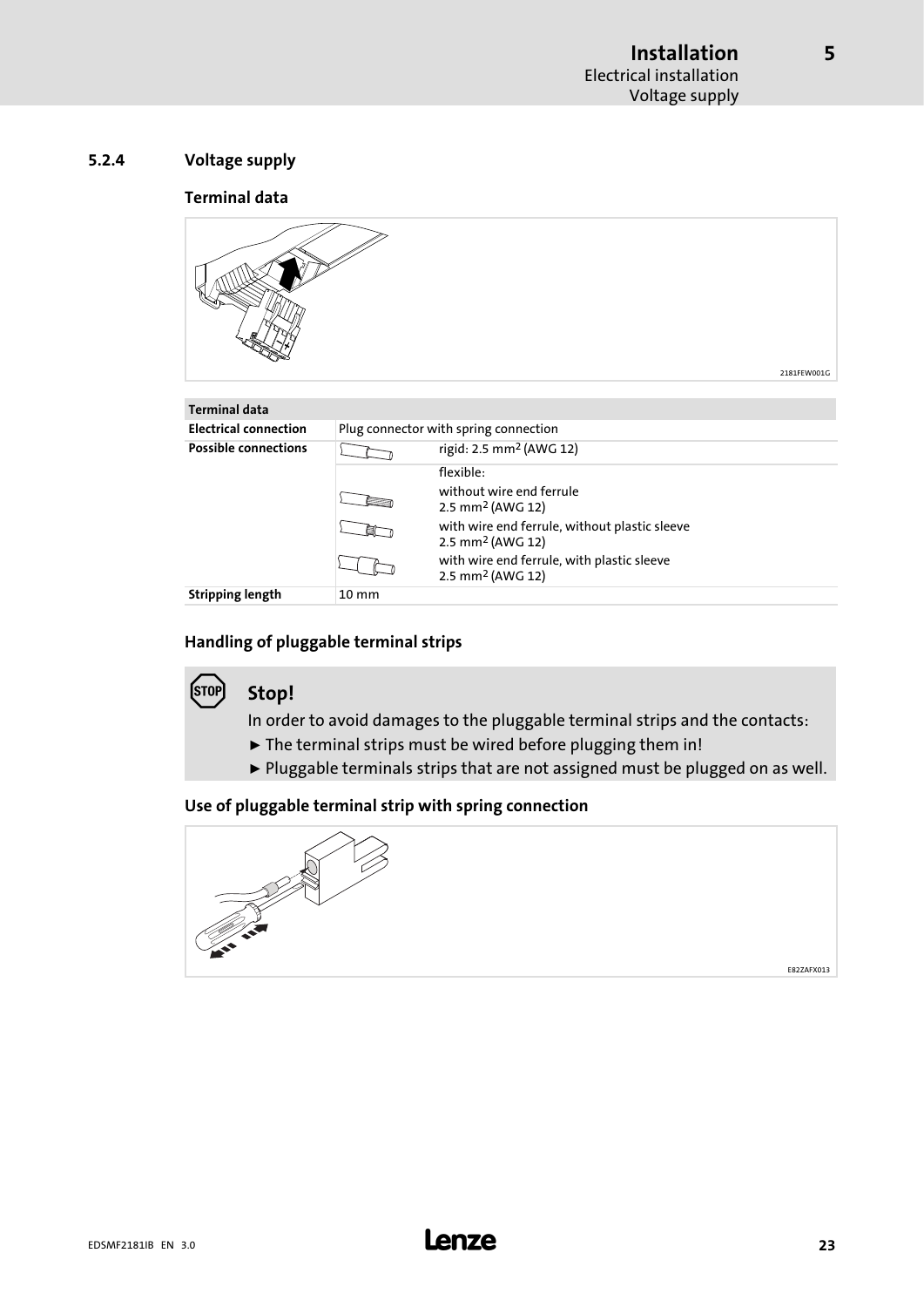#### <span id="page-23-0"></span>5.2.5 Connection for the CAN bus



#### Assignment of the Sub−D plug connector

| <b>View</b> | Pin              | <b>Assignment</b>        |
|-------------|------------------|--------------------------|
|             | 1, 4, 5, 6, 8, 9 | $\overline{\phantom{0}}$ |
|             | ∼                | CAN-LO                   |
|             |                  | CAN-GND                  |
|             |                  | CAN-HI                   |

Between CAN\_LOW and CAN-HIGH the CAN bus has to be terminated by resistors (120  $\Omega$ ). The Sub−D plug with an integrated terminating resistor (order no. EWZ0046, not included in the scope of supply) complies with the recommendation DS 102−1 of CiA.



#### Specification of the transmission cable

We recommend the use of CAN cables in accordance with ISO 11898−2:

| CAN cable in accordance with ISO 11898-2 |                                                                                  |  |  |  |  |
|------------------------------------------|----------------------------------------------------------------------------------|--|--|--|--|
| Cable type                               | Paired with shielding                                                            |  |  |  |  |
| Impedance                                | $120 \Omega (95  140 \Omega)$                                                    |  |  |  |  |
| Cable resistance/cross-section           |                                                                                  |  |  |  |  |
|                                          | Cable length ≤ 300 m $\leq$ 70 m $\Omega/m$ / 0.25  0.34 mm <sup>2</sup> (AWG22) |  |  |  |  |
|                                          | Cable length 301  1000 m ≤ 40 m $\Omega/m$ / 0.5 mm <sup>2</sup> (AWG20)         |  |  |  |  |
| Signal propagation delay                 | $\leq$ 5 ns/m                                                                    |  |  |  |  |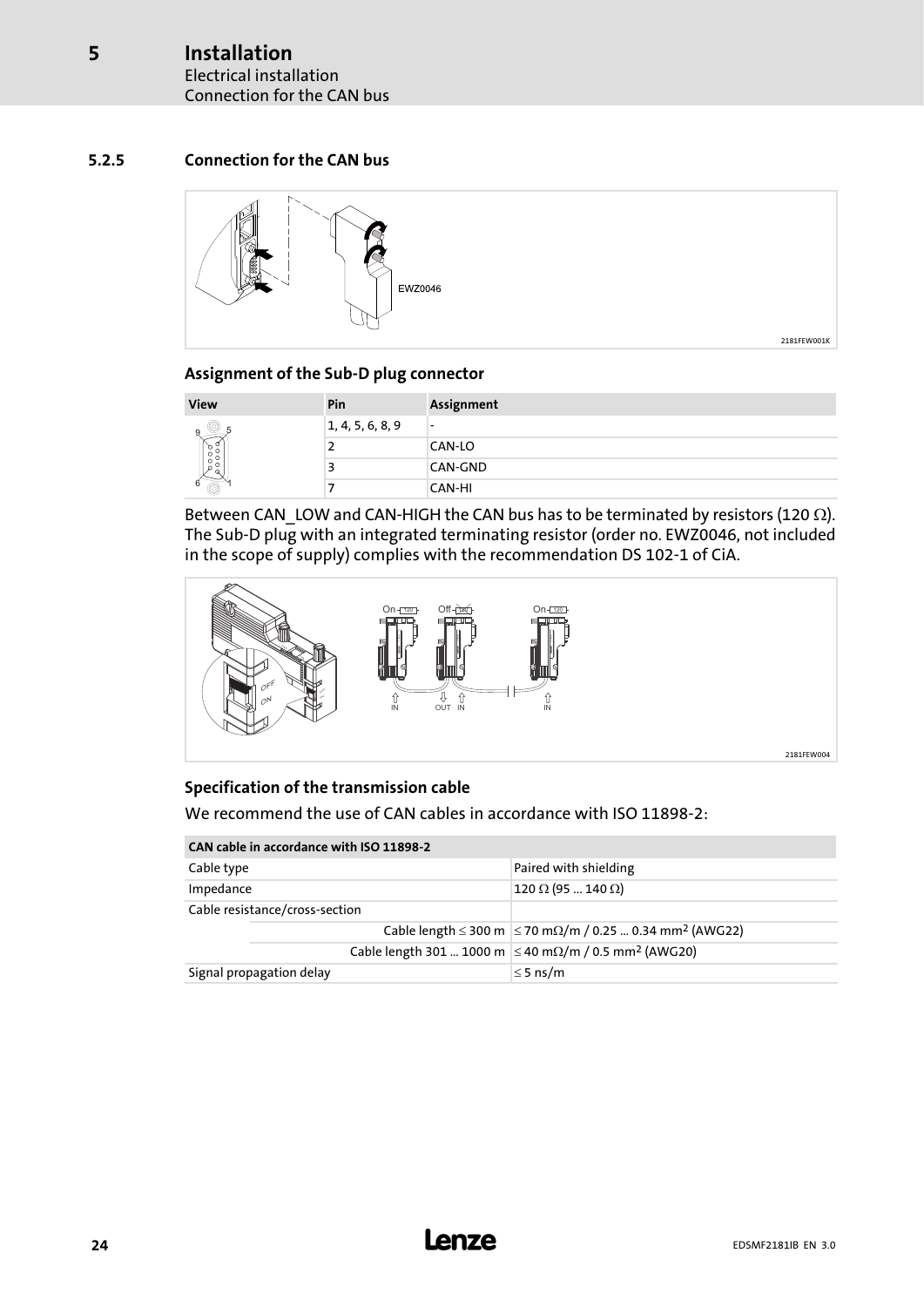#### <span id="page-24-0"></span>Bus cable length

# Note!

- $\blacktriangleright$  It is absolutely necessary to comply with the permissible cable lengths.
- ► Please note the reduction of the total cable length due to the signal delay of the repeater  $(22 27)$  $(22 27)$ .
- $\blacktriangleright$  Mixed operation – Mixed operation refers to different nodes which are connected to the same network.
	- If the total cable lengths of the nodes are different at the same baud rate, the smaller value must be used to determine the max. cable length.

1. Please check the compliance with the total cable length in Tab. 5−1.

The total cable length is determined by the baud rate.

| Baud rate [kbit/s] | Max. bus length [m] |
|--------------------|---------------------|
| 10                 | 8000                |
| 20                 | 3900                |
| 50                 | 1500                |
| 125                | 630                 |
| 250                | 290                 |
| 500                | 110                 |
| 800                | 40                  |
| 1000               | 17                  |

Tab. 5−1 Total cable length

2. Please check the compliance with the segment cable length in Tab. 5−2.

The segment cable length is specified by the cable cross−section and the number of nodes. Without a repeater, the segment cable length corresponds to the total cable length.

| Max. number of    | <b>Cable cross-section</b> |                       |                        |                       |  |  |  |
|-------------------|----------------------------|-----------------------|------------------------|-----------------------|--|--|--|
| nodes per segment | $0.25$ mm <sup>2</sup>     | $0.5$ mm <sup>2</sup> | $0.75$ mm <sup>2</sup> | $1.0$ mm <sup>2</sup> |  |  |  |
| 2                 | 240 m                      | 430 m                 | 650 m                  | 940 m                 |  |  |  |
| 5                 | 230 m                      | 420 m                 | 640 m                  | 920 m                 |  |  |  |
| 10                | 230 m                      | 410 m                 | 620 m                  | 900 m                 |  |  |  |
| 20                | 210 m                      | 390 m                 | 580 m                  | 850 m                 |  |  |  |
| 32                | $200 \text{ m}$            | 360 m                 | 550 m                  | 800 m                 |  |  |  |
| 63                | 170 m                      | 310 m                 | 470 m                  | 690 m                 |  |  |  |
| 100               | 150 m                      | 270 m                 | 410 m                  | 600 m                 |  |  |  |

Tab. 5−2 Segment cable length

3. Compare both values.

If the value given in Tab. 5−2 is smaller than the total cable length given in Tab. 5−1, repeaters must be used. Repeaters divide the total cable length into segments.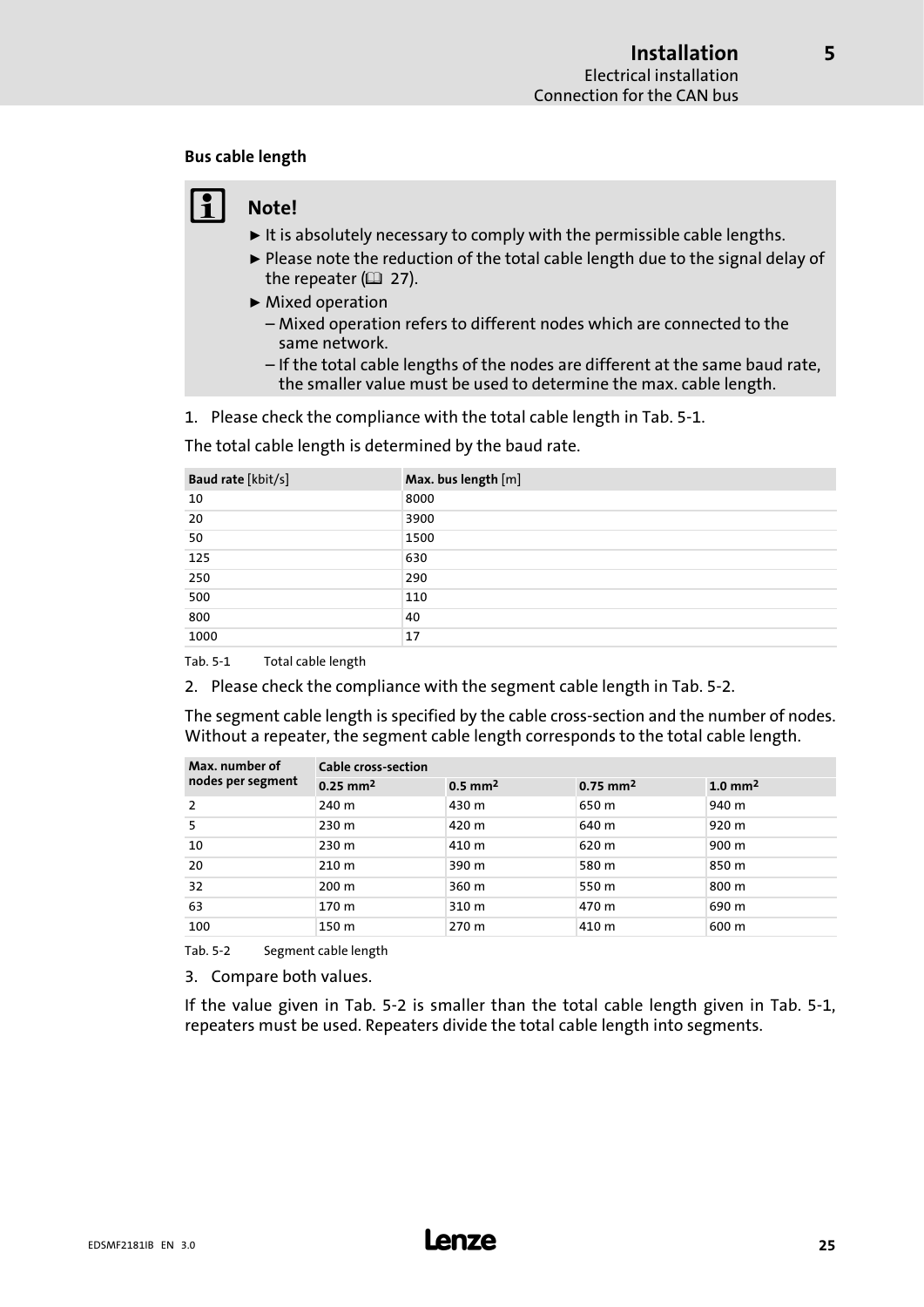#### Example: Selection help

#### Given:

- Cable cross-section: 0.5 mm<sup>2</sup> (according to cable specification **□** [24\)](#page-23-0)
- Number of nodes: 128
- Repeater: Lenze repeater, type 2176 (cable reduction: 30 m)

At maximum number of nodes (128), the following cable lengths/number of repeaters must comply with:

| <b>Baud rate [kbit/s]</b>  | 10   | 20   | 50   | 125 | 250 | 500 | 800 | 1000 |
|----------------------------|------|------|------|-----|-----|-----|-----|------|
| Max. cable length $[m]$    | 8000 | 3900 | 1500 | 630 | 290 | 110 | 40  | 17   |
| Segment cable length [m]   | 270  | 270  | 270  | 270 | 270 | 110 | 40  | 17   |
| <b>Number of repeaters</b> | 33   | 16   |      |     |     | -   |     |      |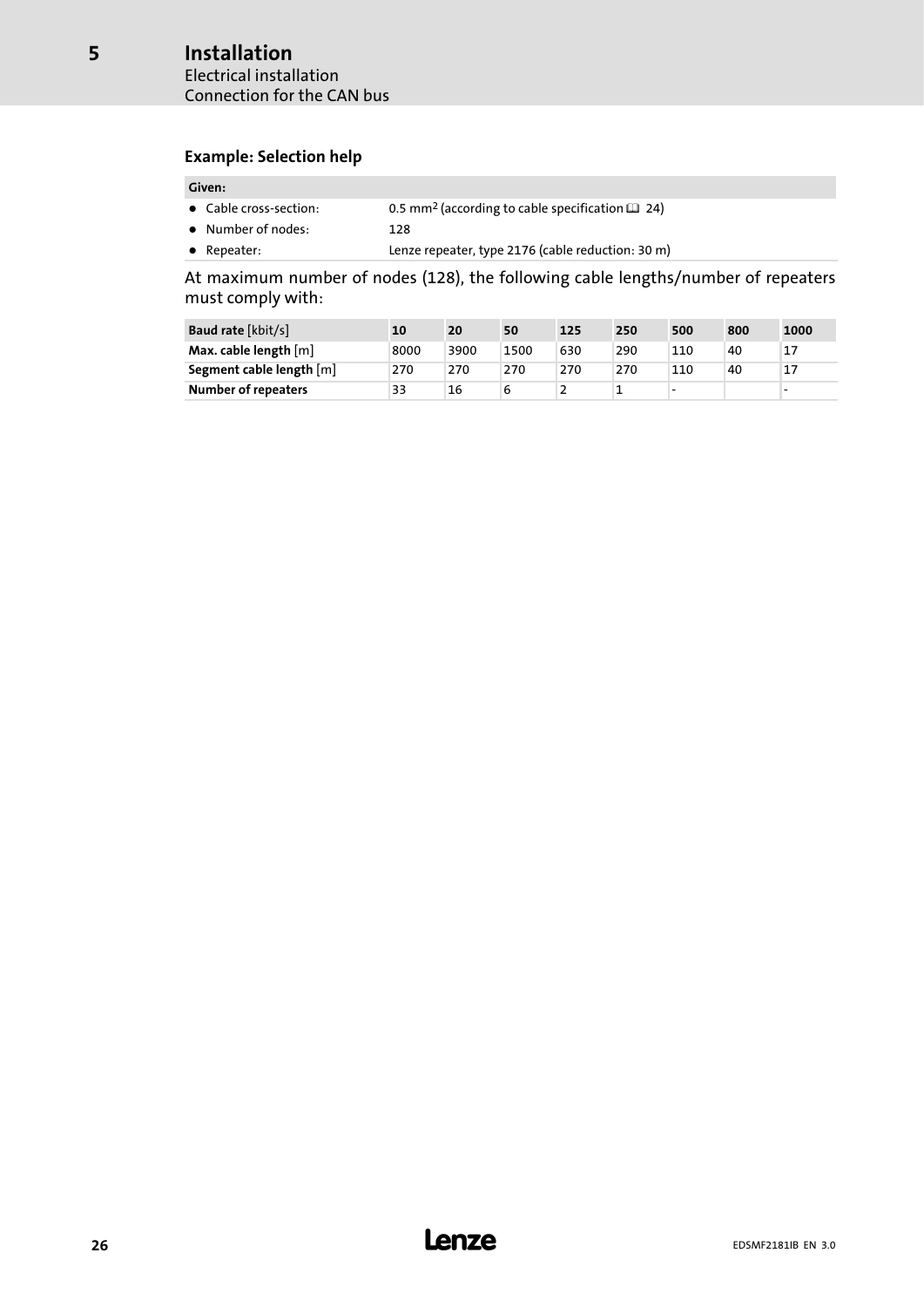#### <span id="page-26-0"></span>Check repeater application

#### Given:

| $\bullet$ Baud rate:       | $125$ kbit/s          |
|----------------------------|-----------------------|
| • Cable cross-section:     | $0.5$ mm <sup>2</sup> |
| $\bullet$ Number of nodes: | 28                    |
| $\bullet$ Cable length:    | 450 m                 |

| Test sequence                                                                                | Cable length | See      |
|----------------------------------------------------------------------------------------------|--------------|----------|
| 1. Total cable length at 125 kbit/s:                                                         | 630 m        | Tab. 5-1 |
| 2. Segment cable length for 28 nodes and a cable cross-section of<br>$0.5$ mm <sup>2</sup> : | 360 m        | Tab. 5-2 |

3. Comparison: The value under point 2 is smaller than the required cable length of 450 m.

#### Conclusion

- $\bullet~$  It is not possible to use a cable length of 450 m without installing a repeater.
- After 360 m (point 2) a repeater must be installed.

#### Result

- The Lenze repeater, type 2176 (cable reduction: 30 m), is used.
- Calculation of the max. cable length: First segment: 360 m
- Second segment: 360 m (according to [Tab. 5−1\)](#page-24-0) minus 30 m (cable reduction when a repeater is used)
- $\rightarrow$  Max. possible cable length with repeater: 690 m.
- $\rightarrow$  Now the required cable length is possible.

# il Note!

The use of a further repeater is recommended as a

- $\blacktriangleright$  Service interface Advantage: Trouble-free connecting during ongoing bus operation is possible.
- $\blacktriangleright$  Calibration interface Advantage: Calibration/programming unit remains electrically isolated.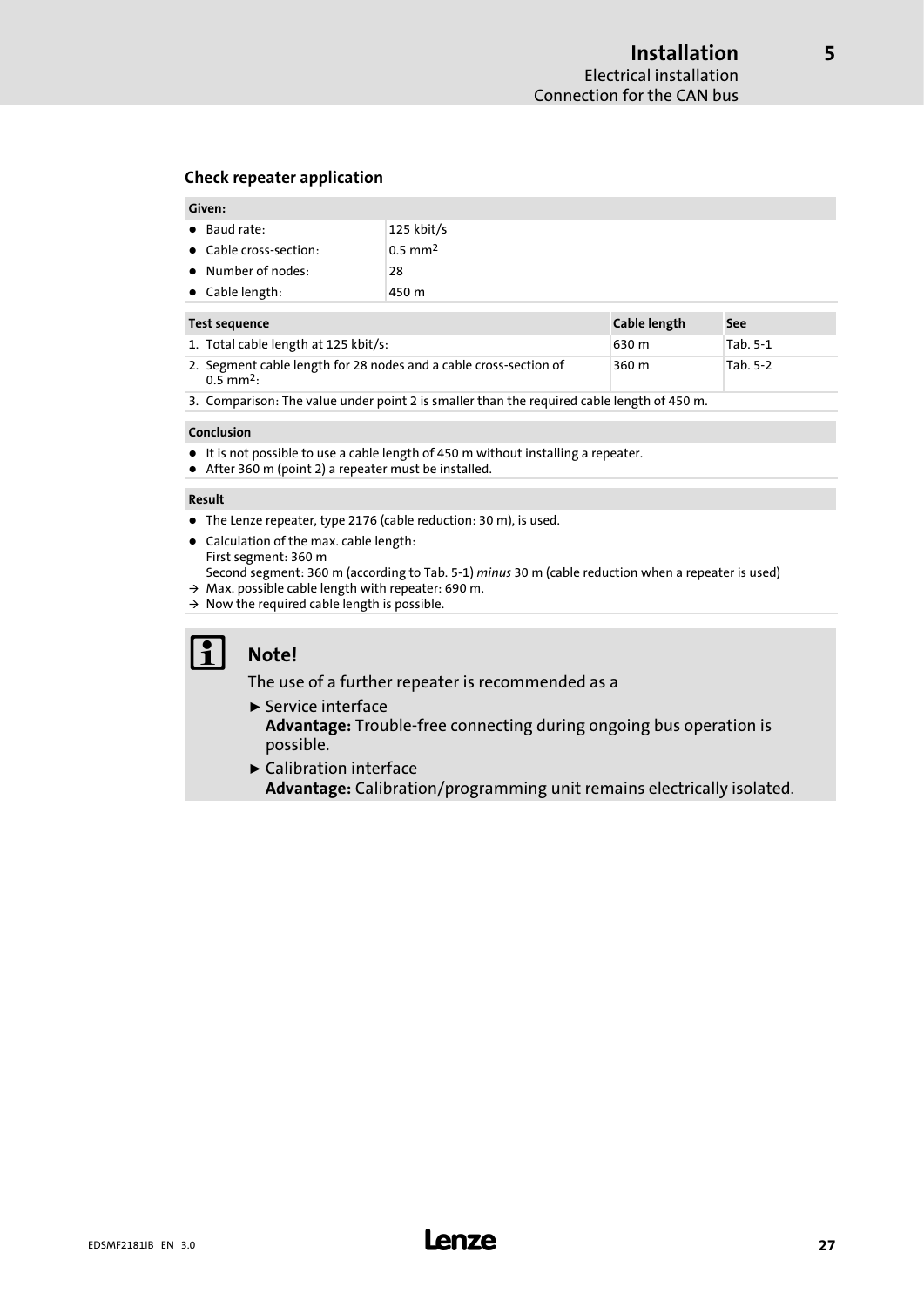# Installation

<span id="page-27-0"></span>[5](#page-17-0)

#### Electrical installation Connection for an external modem

### 5.2.6 Connection for an external modem

#### Assignment of the RS232 interface

| View                               |     | <b>Designation</b> |              |                          |                         |                  |
|------------------------------------|-----|--------------------|--------------|--------------------------|-------------------------|------------------|
|                                    | Pin | V.24               | <b>RS232</b> | <b>Signal</b>            | Signal name             | <b>Direction</b> |
| 9                                  | 1   | 109                | <b>CF</b>    | <b>DCD</b>               | Data Carrier Detector   | Output           |
| $\frac{\alpha}{\alpha}$<br>১       | 2   | 104                | bb           | <b>RD</b>                | Data                    | Output           |
| $\circ$<br>$\circ$<br>Ō<br>$\circ$ | 3   | 103                | <b>BA</b>    | TD                       | <b>Transmitted Data</b> | Input            |
| Ø<br>Q                             | 4   | 108/2              | <b>CD</b>    | <b>DTR</b>               | Data Terminal Ready     | Input            |
| 6                                  | 5   | 102                | from         | SG                       | Signal Ground           | ٠                |
|                                    | 6   | 107                | CC           | <b>DSR</b>               | Data Set Ready          | Output           |
|                                    | 7   | 105                | CA           | <b>RTS</b>               | Request To Send         | Input            |
|                                    | 8   | 106                | CB           | <b>CTS</b>               | Clear To Send           | Output           |
|                                    | 9   | 125                | <b>CE</b>    | $\overline{\phantom{a}}$ | <b>Ring Indicator</b>   | Output           |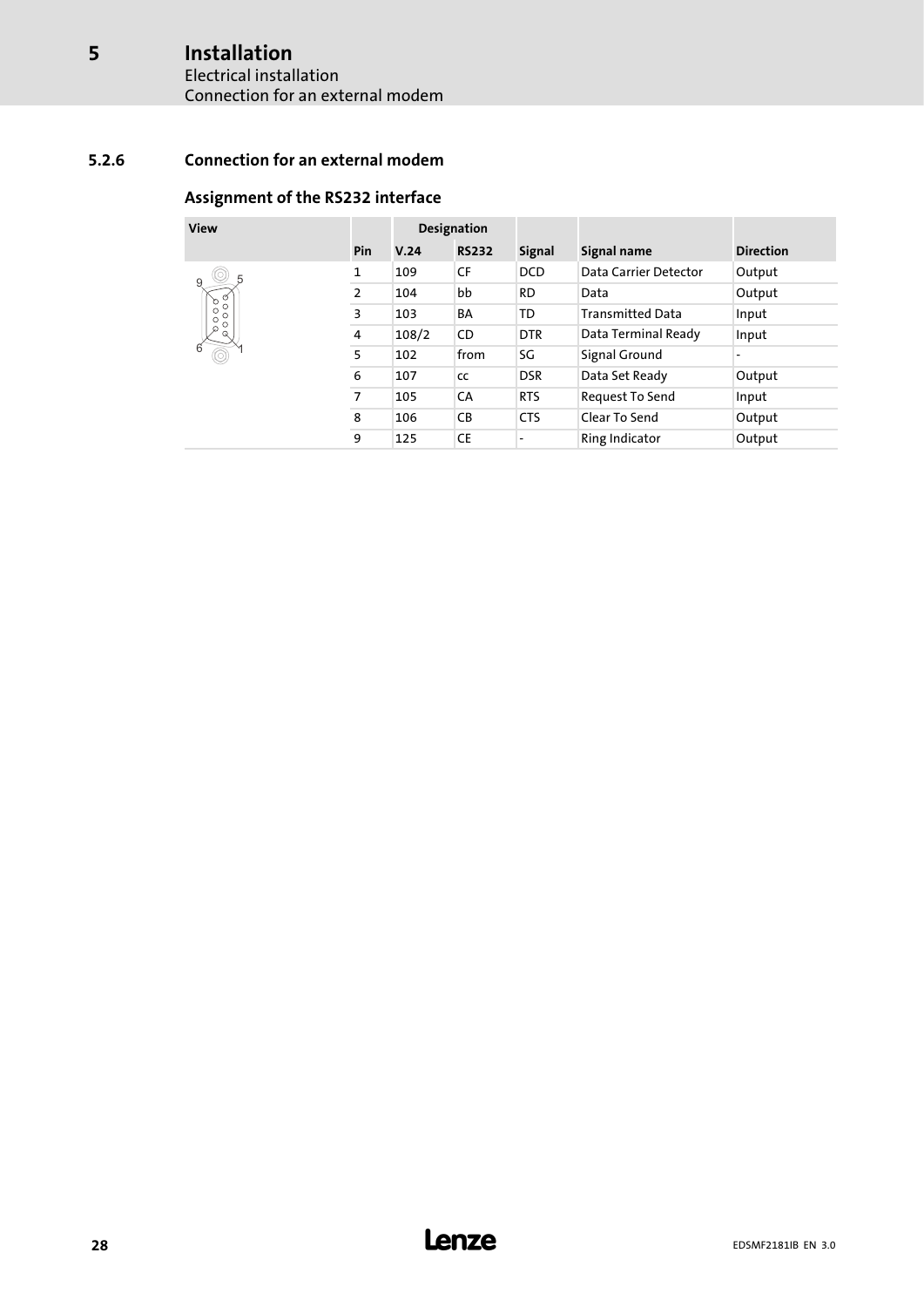#### <span id="page-28-0"></span>5.2.7 Telephone connection

#### Assignment of the telephone socket



| Pin | Designation  |
|-----|--------------|
| 2   | not assigned |
| ₹   | $L_a$ (TIP)  |
| 4   | $L_b$ (RING) |
|     | not assigned |

Worldwide, the telephone sockets differ from each other. For the most important standards, the following cables are supplied with the product:

#### TAE connecting cable







Fig. 5−5 Terminal assignment TAE−N plug and RJ11 plug (6p/4c)

#### Modular connecting cable





Fig. 5−6 Terminal assignment of the two RJ11 plugs (6p/4c)

2181FEW013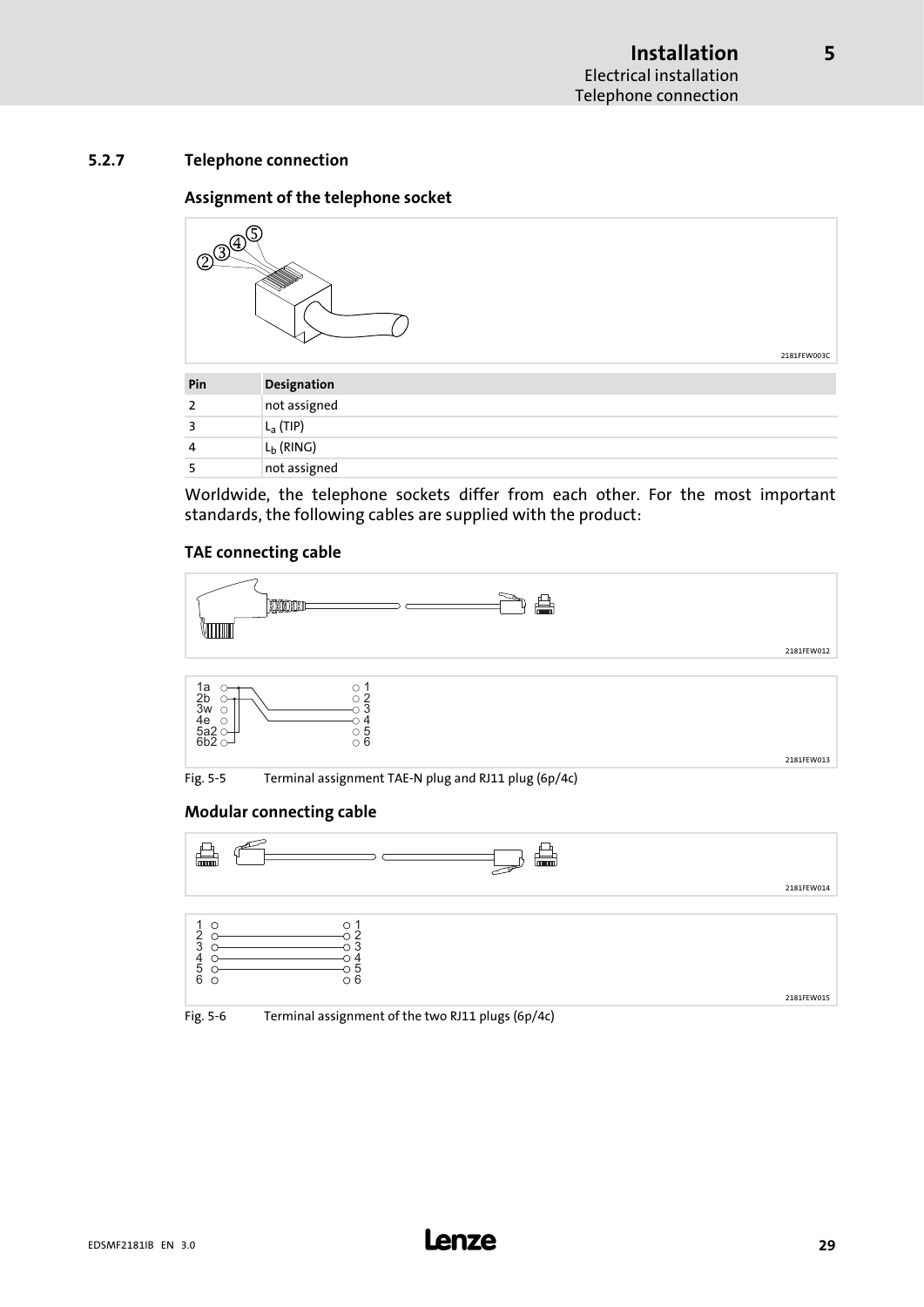### <span id="page-29-0"></span>5.2.8 Diagnostic interface

# **1** Note!

Please use only prefabricated cable.

### Assignment of the diagnostic connector

| Pin     | <b>Name</b> | <b>Signal</b>                               |
|---------|-------------|---------------------------------------------|
| 1       | +UB18 DIAG  | Supply (keypad, PC coupler)                 |
| 2       | $RTS+$      | Handshake, basic device - diagnostic device |
| 3       | RTS-        |                                             |
| 4       | $Tx +$      | Data, basic device - diagnostic device      |
| 5       | Tx-         |                                             |
| 6       | $Rx+$       | Data, diagnostic device - basic device      |
| 7       | $Rx-$       |                                             |
| -8      | $CTS+$      | Handshake, diagnostic device - basic device |
| q       | CTS-        |                                             |
| 10      | <b>GND</b>  | Supply (keypad, PC coupler)                 |
| Housing | Shielding   | Shielding (connected to metal housing)      |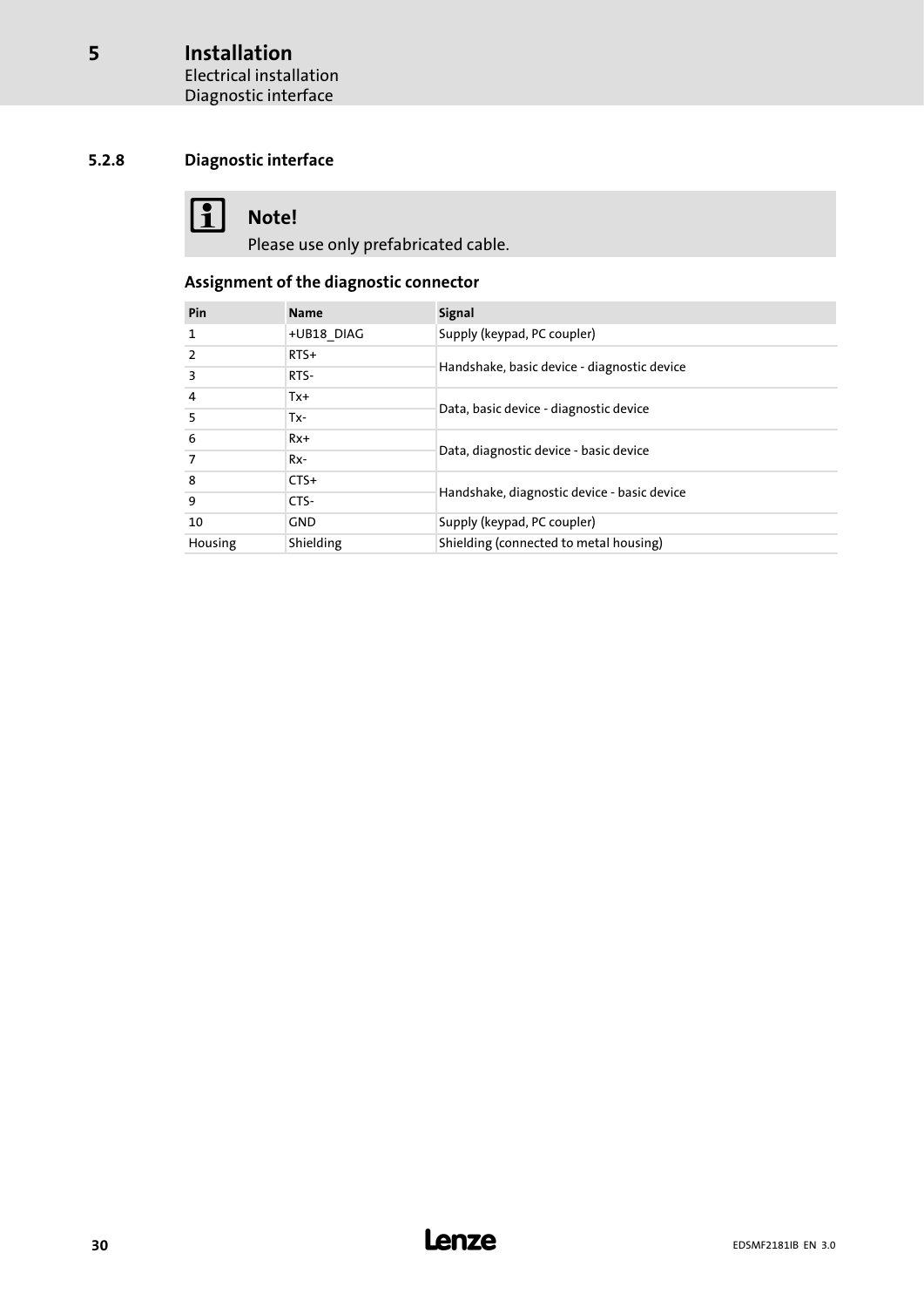# <span id="page-30-0"></span>6 Commissioning

#### 6.1 Before switching on



Prior to switching on the mains voltage, check the wiring for completeness, short−circuit and earth fault.

#### Automatic address assignment and automatic detection of the baud rate

The device is equipped with the following functions:

- $\blacktriangleright$  Automatic address assignment
- $\blacktriangleright$  Automatic detection of the baud rate

Both functions are used to prevent malfunctions in operation due to incorrectly set user addresses and baud rate.

Note!

In default setting these functions are not activated.

Please refer to the related instructions on the codes

- ► C0350: "General address assignment" ( $\Box$  [48\)](#page-47-0)
- ► C0351: "Set baud rate" ( $\Box$  [49](#page-48-0))

#### Configuring the country−specific code

Before the 2181 communication module is connected to the telephone network, it may be required to configure the country−specific code.

# Note!

Observe the description for code C1208 ( $\Box$  [63\)](#page-62-0).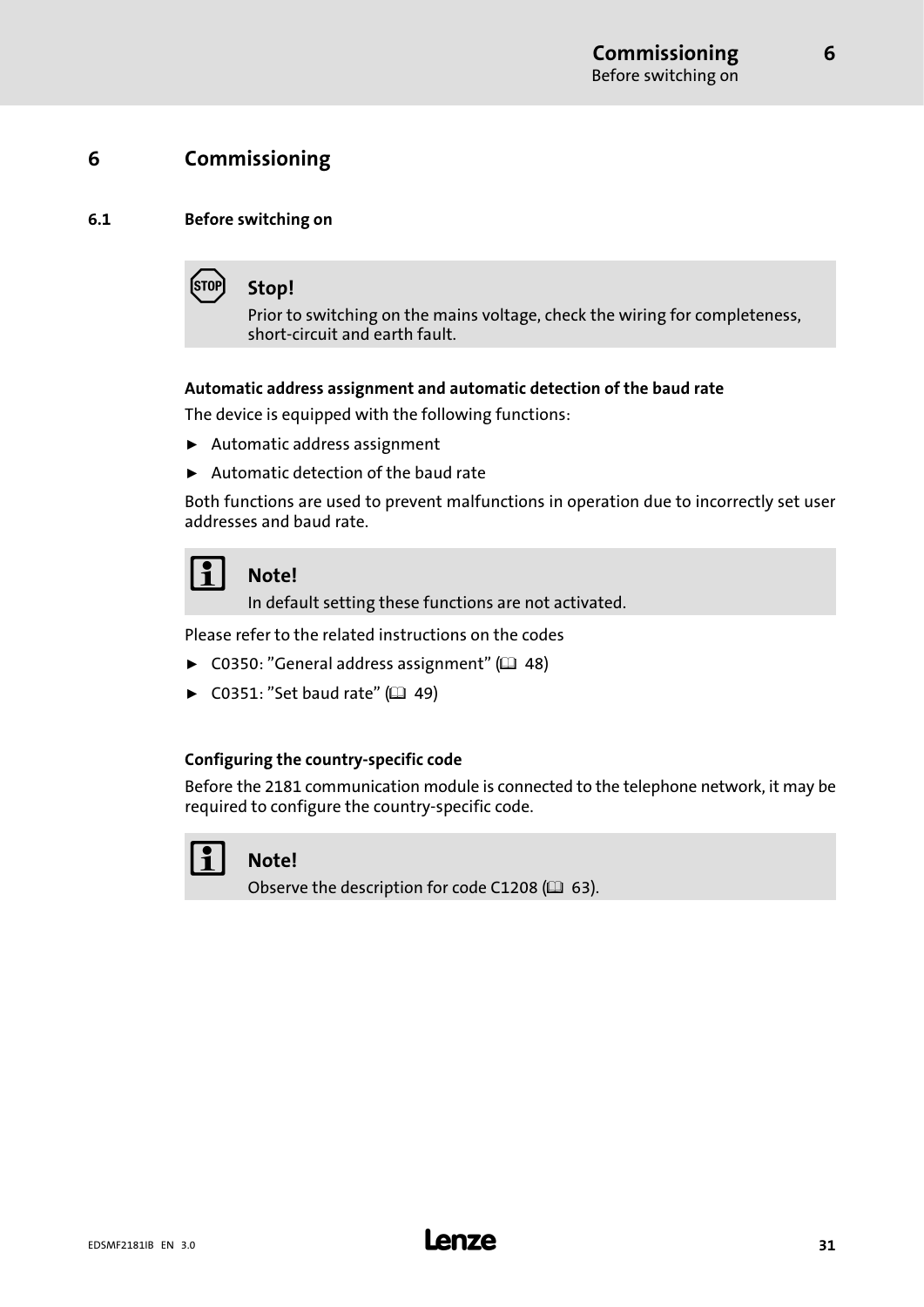#### <span id="page-31-0"></span>6.2 Commissioning with the system bus configurator

# Note!

A window−compatible modem must be installed in the windows system control.

The communication is executed via the TAPI interface.

#### System requirements

The following minimum requirements of hardware and software must be met to work with the communication module:

- $\blacktriangleright$  Microsoft ® Windows ® 2000/XP
- ► IBM®-compatible PC with Intel®Pentium®-266 processor or higher
- ► 128 MB main memory with Windows 2000/XP

#### Available Lenze programs

The following Lenze programs allow for a communication via the communication module :

- ▶ Drive Server
- ► Global Drive Control (GDC version 4.7 or higher)
- $\blacktriangleright$  Global Drive Loader
- ► Global Drive PLC Developer Studio (DDS version 1.4 or higher)
- ► L-force Engineer

# Note!

One of the programs mentioned offer alternative communication paths for CAN. In this case, please always select the communication path "OPC".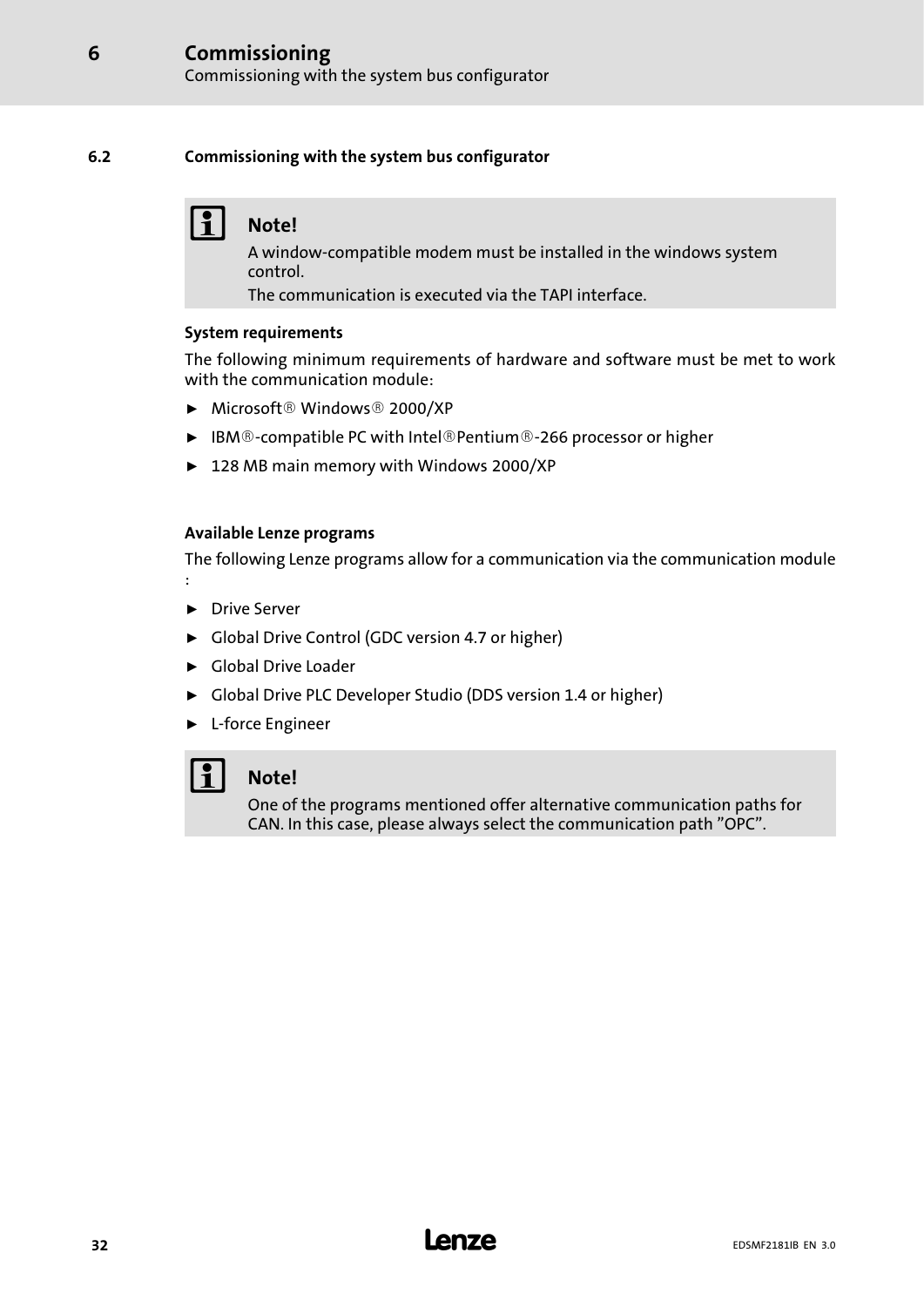#### Installing the required driver

### Note!

The driver installation under Windows 2000/XP requires administrator rights!

For a perfect operation of the communication module, install the "CAN" communication software with a  $\geq$  version 2.0. It is included in the Lenze programs and is loaded on the PC during the installation.



# Note!

- $\triangleright$  The following program version do not contain the required minimum version of the CAN communication software:
	- Drive Server, version 1.1
	- Global Drive Control, version 4.7
	- Global Drive Loader, version 2.2
	- Global Drive PLC Developer Studio, version 2.2
- $\triangleright$  The current communication software can be found in the download area of the Lenze homepage http://www.Lenze.com
- $\blacktriangleright$  For this purpose proceed the following steps:
	- Save the data of the Lenze homepage to your local hard disk.
	- Install the Lenze programs that will communicate via the 2180 communication module.
	- Install the communication software by following the instructions of the installation program.

#### System bus configurator

## Note!

The current version of the CAN communication software is displayed in the information dialogue of the system bus configurator and other Lenze programs.

The Lenze system bus configurator for the comfortable configuration of the communication modules used is installed together with the CAN communication software.

It also serves to establish a dial−up connection with the ModemCAN communication module.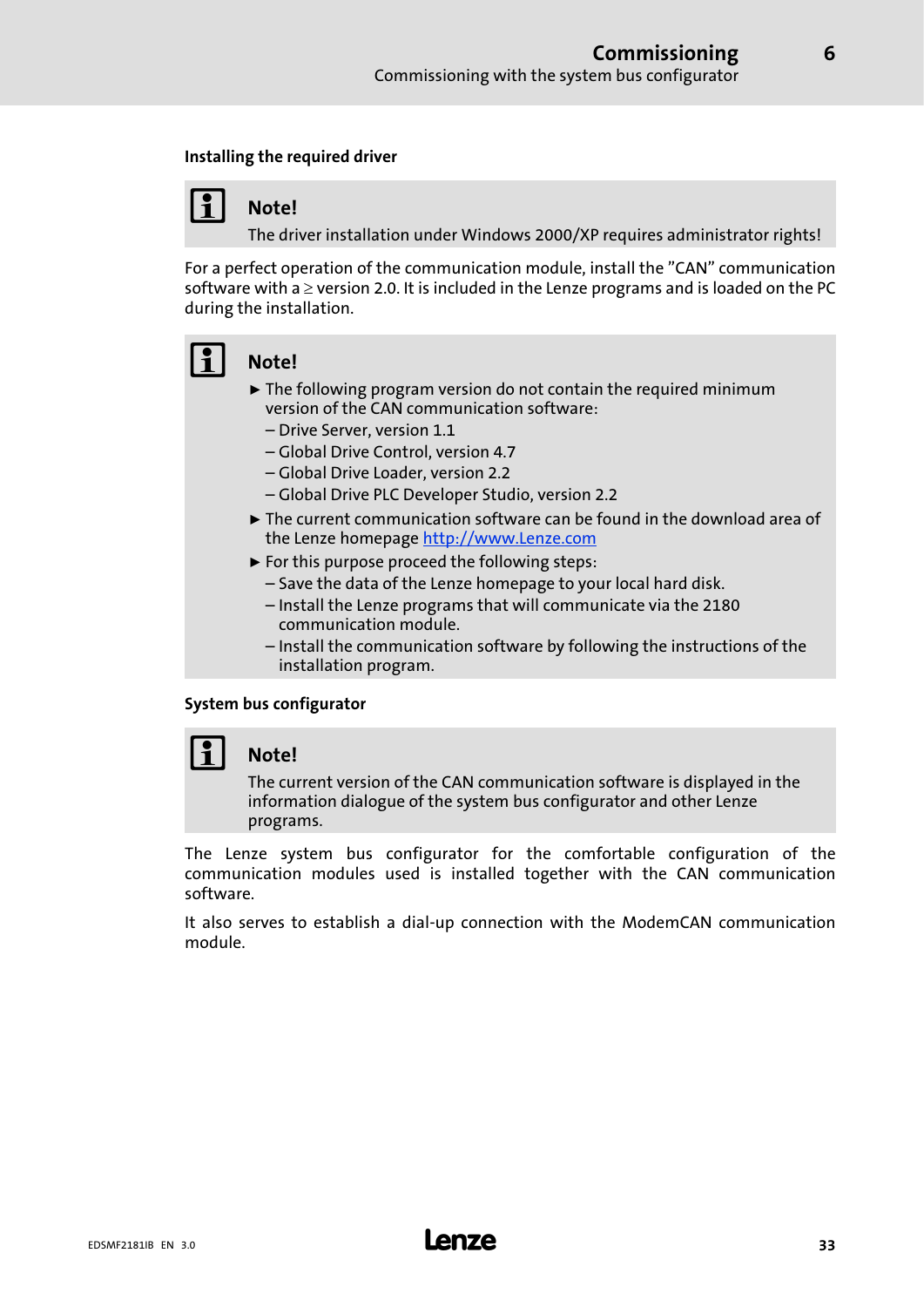#### Installation of the diagnostic interface communication configurator

The diagnostic interface communication configurator is installed together with the diagnostic interface communication software. It is used if the connection between the ModemCAN and the inverter is established  $(1/21)$  via the diagnostic interface instead of via CAN.  $( 22)$  $( 22)$  All following notes relating to the system bus configurator also apply to the diagnostic interface communication configurator.



[6](#page-30-0)

# $| \cdot |$  Note!

The current version of the CAN communication software is displayed in the information dialog of the "Diagnostic interface communication configurator" and other Lenze programs.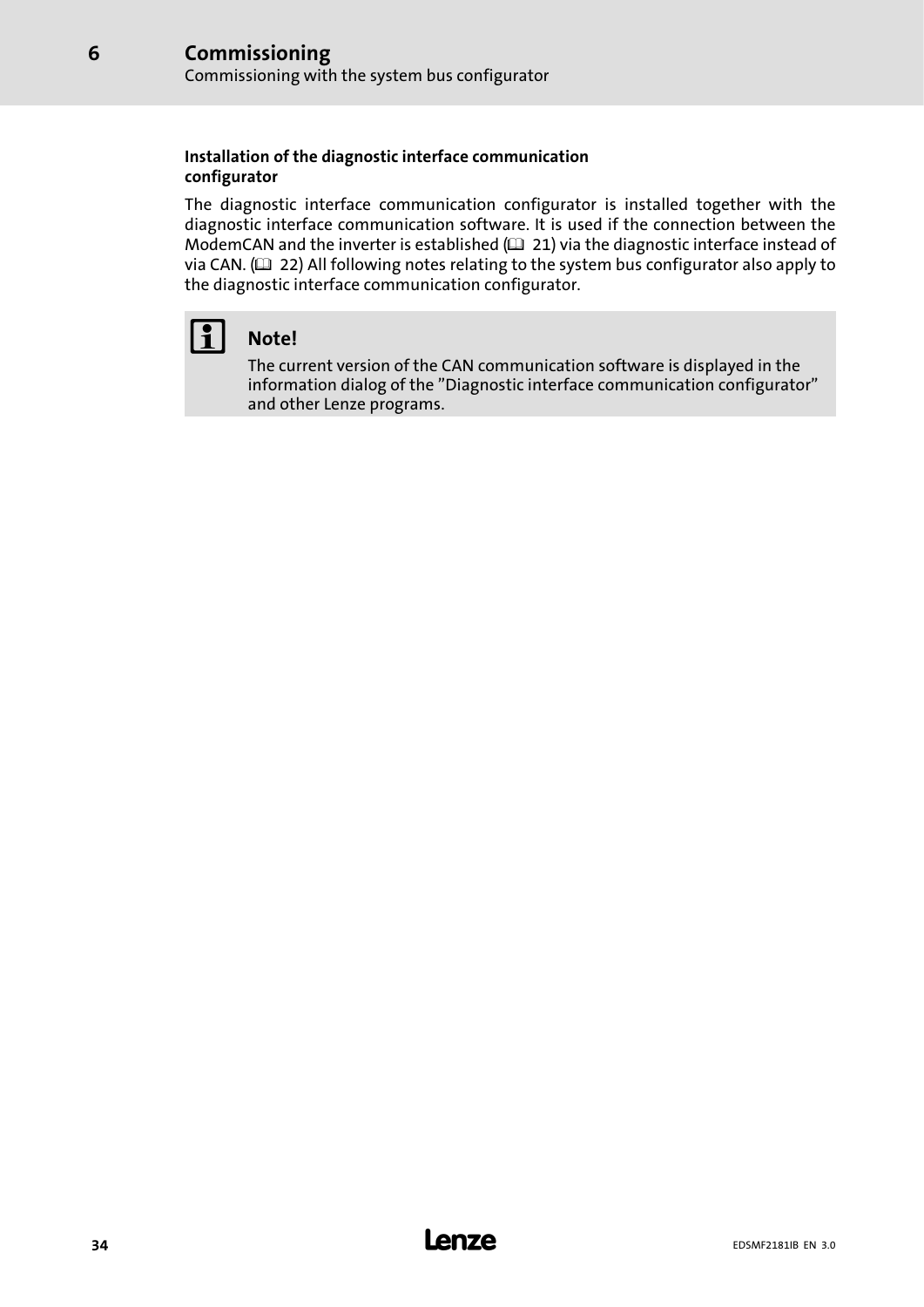#### <span id="page-34-0"></span>6.3 Configuring the communication module

Before the Lenze tools can communicate via the communication module it must be configured accordingly.

To open the system bus configurator, select the following on the Start menu:

#### $Programs \rightarrow Lenze \rightarrow Communication \rightarrow System$  bus configurator.

In contrast to other communication modules, the individual parameters are not to be found under the "Settings" tab. Instead, one entry in a telephone directory can be made for each system for which remote maintenance is to be carried out. There also the usual CAN parameters such as the baud rate, parameter channel, and time−out can be found.

#### Steps to be taken for configuring the communication module

- 1. Select the communication module from the list in the system bus configurator.
- 2. Double−click the corresponding line.
- 3. If you are starting the telephone directory for the first time, some configurations are carried out now and entries for all modems configured on the PC are made.
- 4. Create an entry in the telephone directory that appears now.
- 5. Enter the parameters required
- 6. Enter the user name and password:
	- Standard user: "Lenze"
	- Standard password: "Lenze"
- 7. Specify the phone number to be called.



On some extension systems and in some countries, a pause is required during the dial−up process. Please gather the settings required for this from the documentation of the extension system and the PC modem.

- 8. Select the modem to be used.
- 9. Close the settings dialog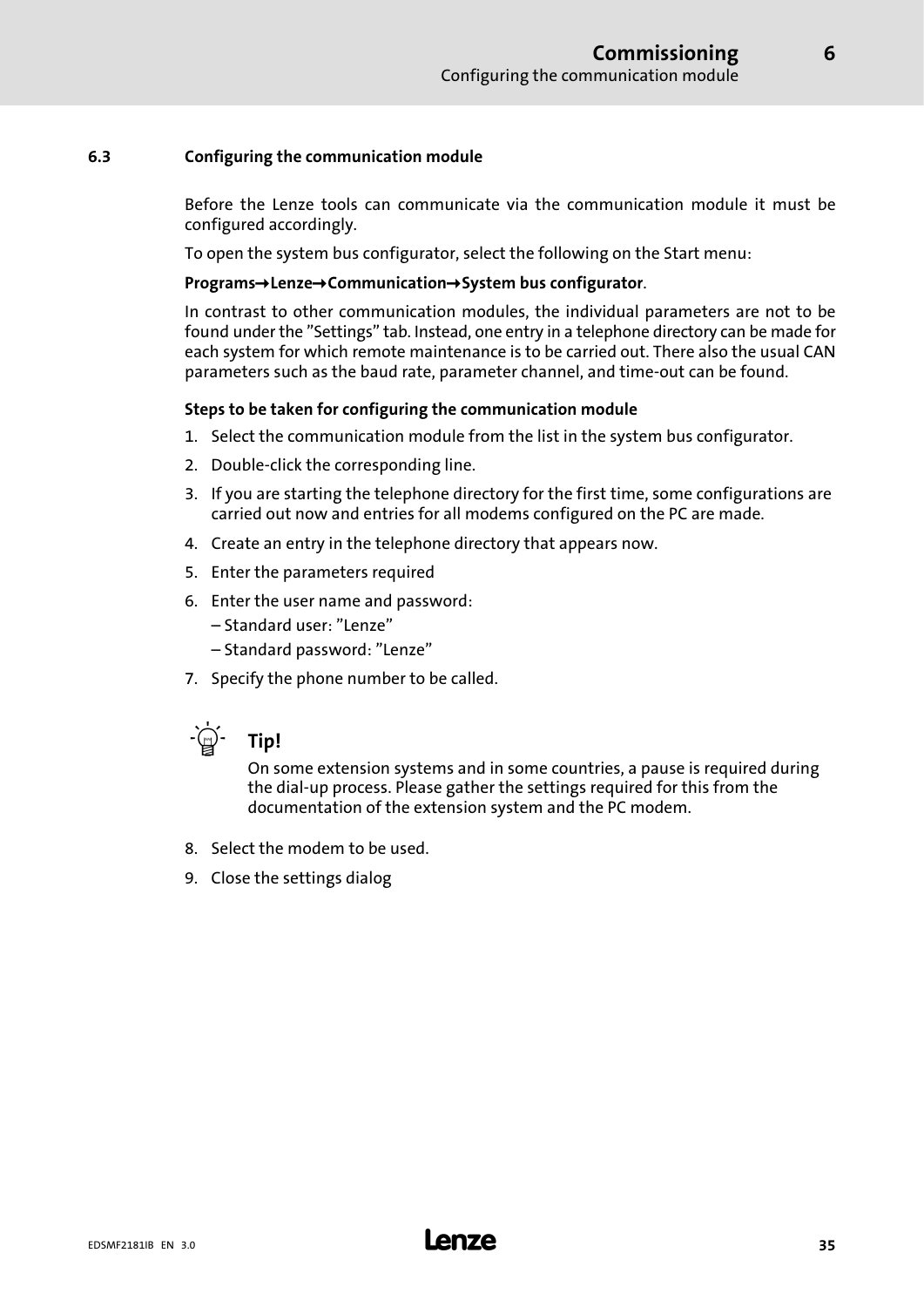Now a first selection of the communication module from the telephone directory can be made.

- 1. For this purpose, click the "Connect" button. Check the values listed and select "Connect" again.
- 2. Now a selection and user authentication are carried out.
- 3. After successful dial−up it is determined whether the CAN parameters configured on the PC are identical to those in the device. If this is not the case, they are adjusted.
- 4. Then a small status window appears, showing the connection status and the connection time. Via this window, the connection can also be disconnected again.
- 5. Change to the system bus configurator again, select the "General" tab and click the "Diagnostics" tab. Now the CAN bus can be searched for nodes connected.
- 6. Confirm the confirmation prompt with "Yes", or select "No" to abort the diagnostics process.

When the communication module has succeeded in communicating with the corresponding bus nodes, the system bus node addresses of the bus nodes found are listed in the "Device status" field.

If the communication module is not able to communicate with the bus nodes, an error message is displayed.

The communication module answers with its CAN address or with "0" if it has no address (depending on C00350 and C1213). The data telegrams for communication with the communication module itself, however, are not visible on the CAN bus.

# Note!

Additional information about the configuration of the communication module can be found in the online help of the system bus configurator.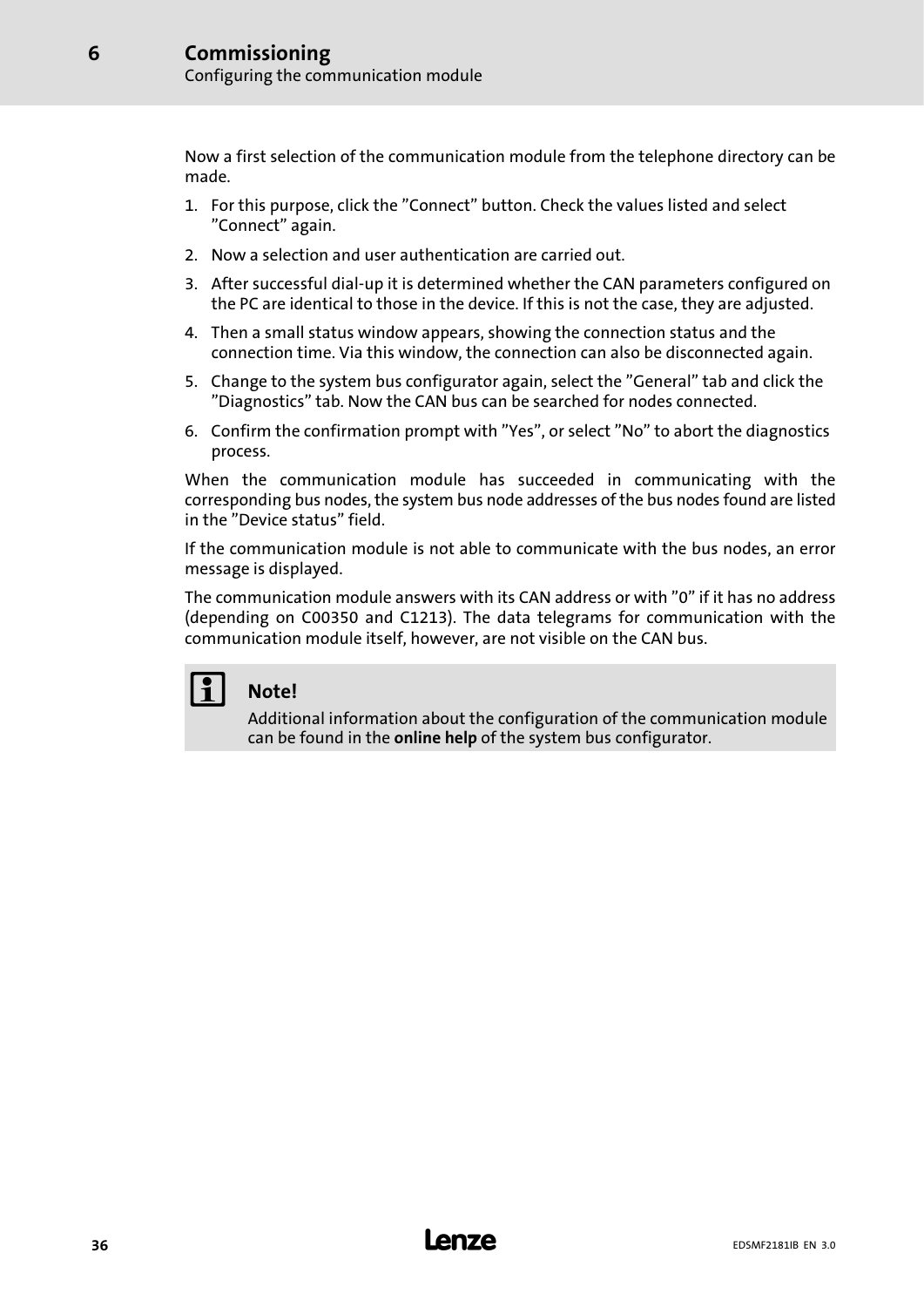#### After completing the configuration

If the configuration of a communication module has been successfully completed, the Lenze tools can use it for communication.

Only the selection of the bus system used is carried out in the Lenze tools, all system bus−specific settings and the selection of the communication module are carried out exclusively via the system bus configurator.

# Note!

While some of the older program versions of the Lenze tools still offer setting options for interrupt and I/O address, they are meaningless in the context of the communication module.

#### Callback function

## $\vert \cdot \vert$  Note!

- $\triangleright$  After a callback connection has been configured for the first time, the PC must usually be restarted.
- $\triangleright$  The use of the callback function requires at least version 2.1 of the CAN communication software.

When the callback function is used, the connection will only be established after the following activities have taken place:

- 1. The PC calls the communication module.
- 2. The communication module returns the PC's call under the phone number specified in code C1205.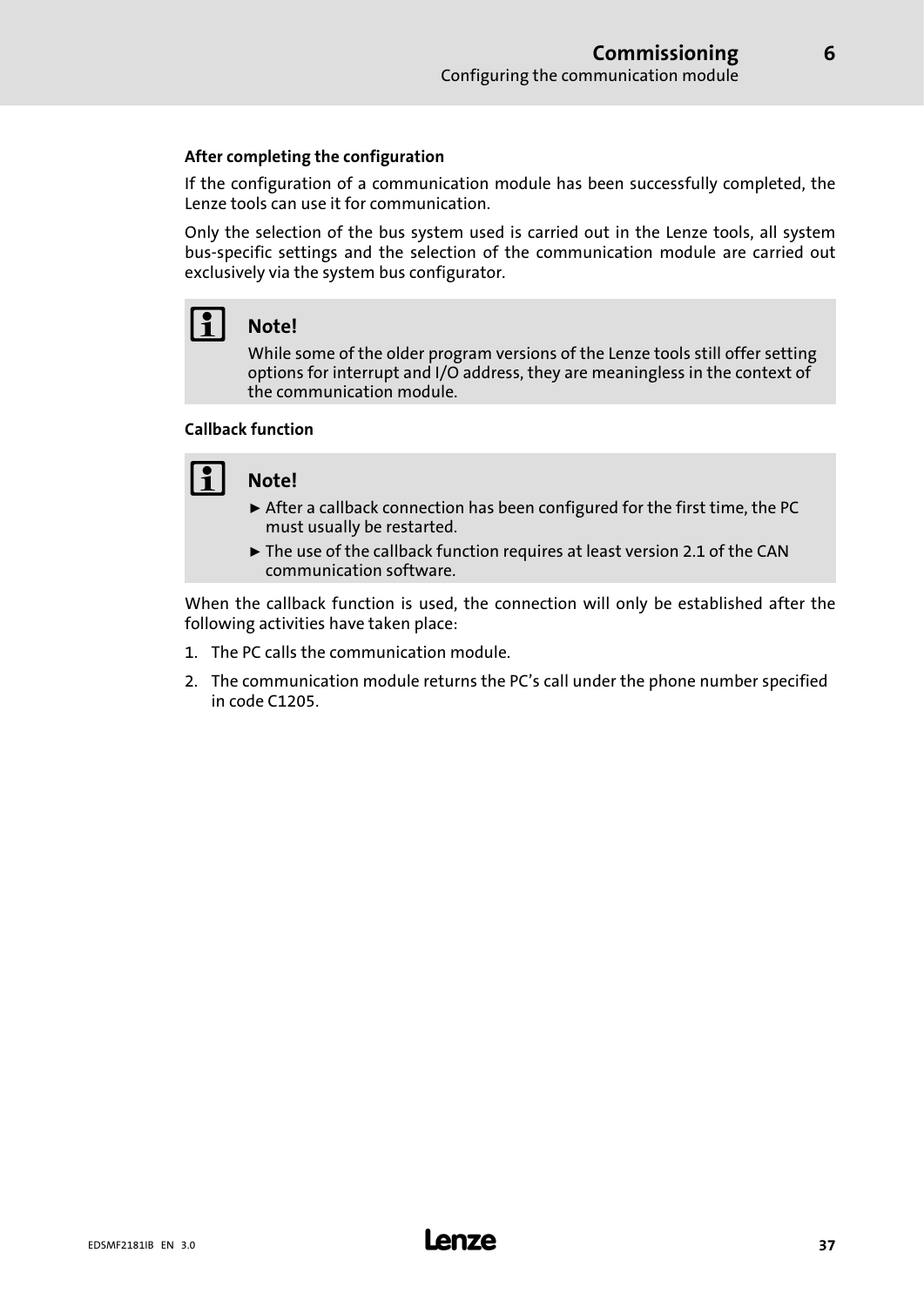Initial switch−on

### 6.4 Initial switch−on

## Signalling



|                                |        |                                                     | 2181FFW001H                                                                                      |
|--------------------------------|--------|-----------------------------------------------------|--------------------------------------------------------------------------------------------------|
| Fig. 6-1                       |        | Signalling on the front of the communication module |                                                                                                  |
| Pos.                           | Colour | <b>State</b>                                        | <b>Description</b>                                                                               |
| $\blacksquare$<br>(M)          | yellow | on                                                  | The ModemCAN 2181 is ready for operation.                                                        |
|                                |        | blinking                                            | Active communication over the telephone network                                                  |
| $\boxed{B}$<br>(E)             | red    | on                                                  | • Operation via the diagnostic interface:<br>No device is connected to the diagnostic interface. |
|                                |        | see $\Box$ 40                                       | • Operation via CAN:<br><b>ERR LED</b>                                                           |
| $\overline{\mathbf{C}}$<br>(R) | green  | on                                                  | • Operation via the diagnostic interface:<br>A device is connected to the diagnostic interface.  |
|                                |        | see $\Box$ 40                                       | • Operation via CAN:<br><b>RUN-LED</b>                                                           |
| $\overline{D}$<br>(P)          | green  | on                                                  | The ModemCAN 2181 is supplied with voltage.                                                      |

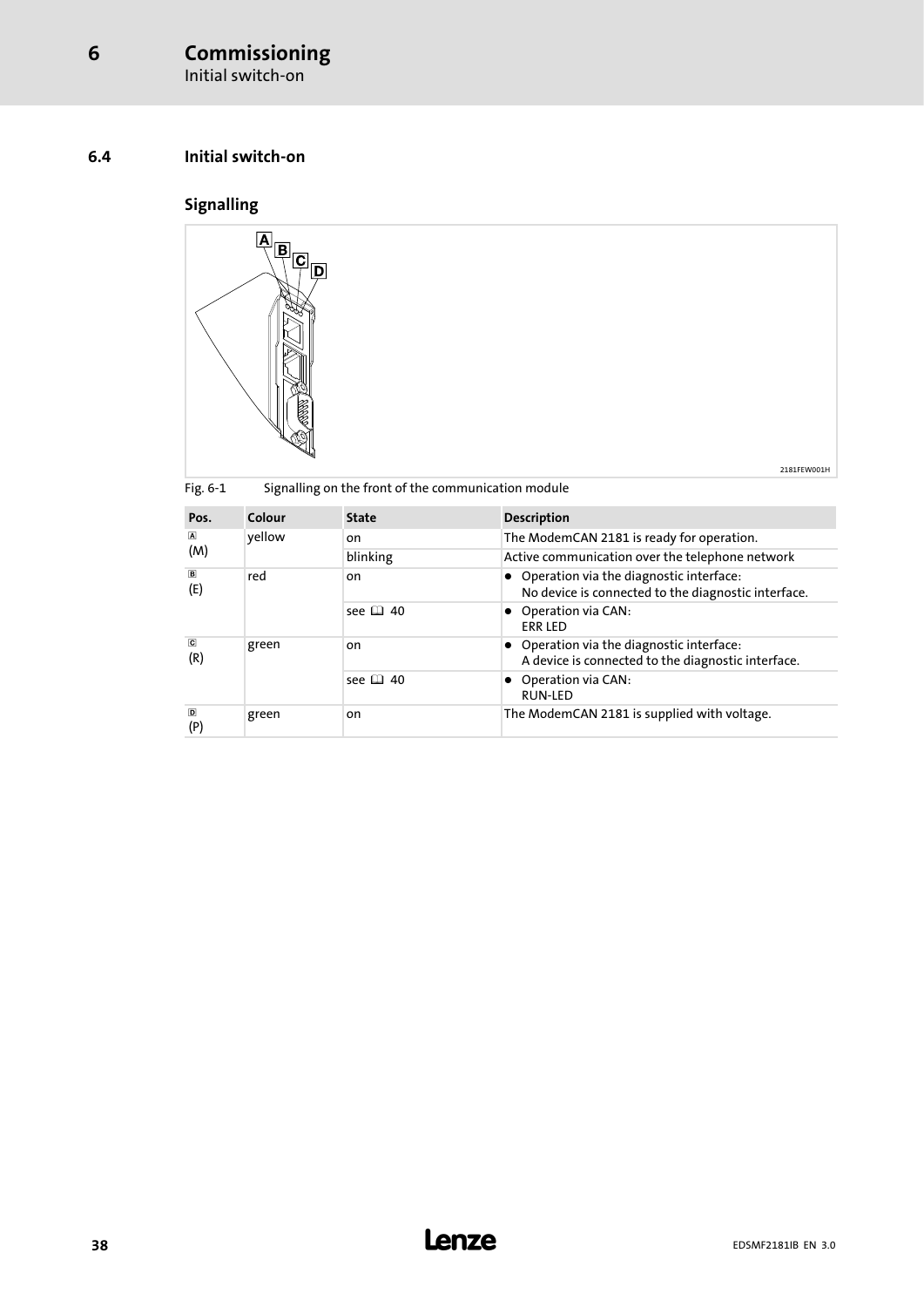[6](#page-30-0)

#### Signalling sequence after switch−on

- 1. The LED  $\overline{D}$  is lit. The communication module is carrying out some internal initialisation processes.
- 2. Initialisation phase of peripherals starts: LED © (RUN-LED) is lit.
- 3. The further signalling sequence depends on the operating mode that has been configured with code C1213:

| CAN operating mode $(C1213 = 0)$                                       | Diagnostic interface operating mode $(C1213 = 1)$                                |
|------------------------------------------------------------------------|----------------------------------------------------------------------------------|
| After initialisation of the CAN controller: LED C<br>(RUN-LED) is lit. | After having established communication with inverter:<br>LED C (RUN-LED) is lit. |
|                                                                        | If no device is connected: LED $\mathbb B$ (ERR-LED) is lit.                     |

4. After initialisation of the internal or external modem:  $LED \overline{A}$  is lit.

The device is ready for operation now and can answer calls.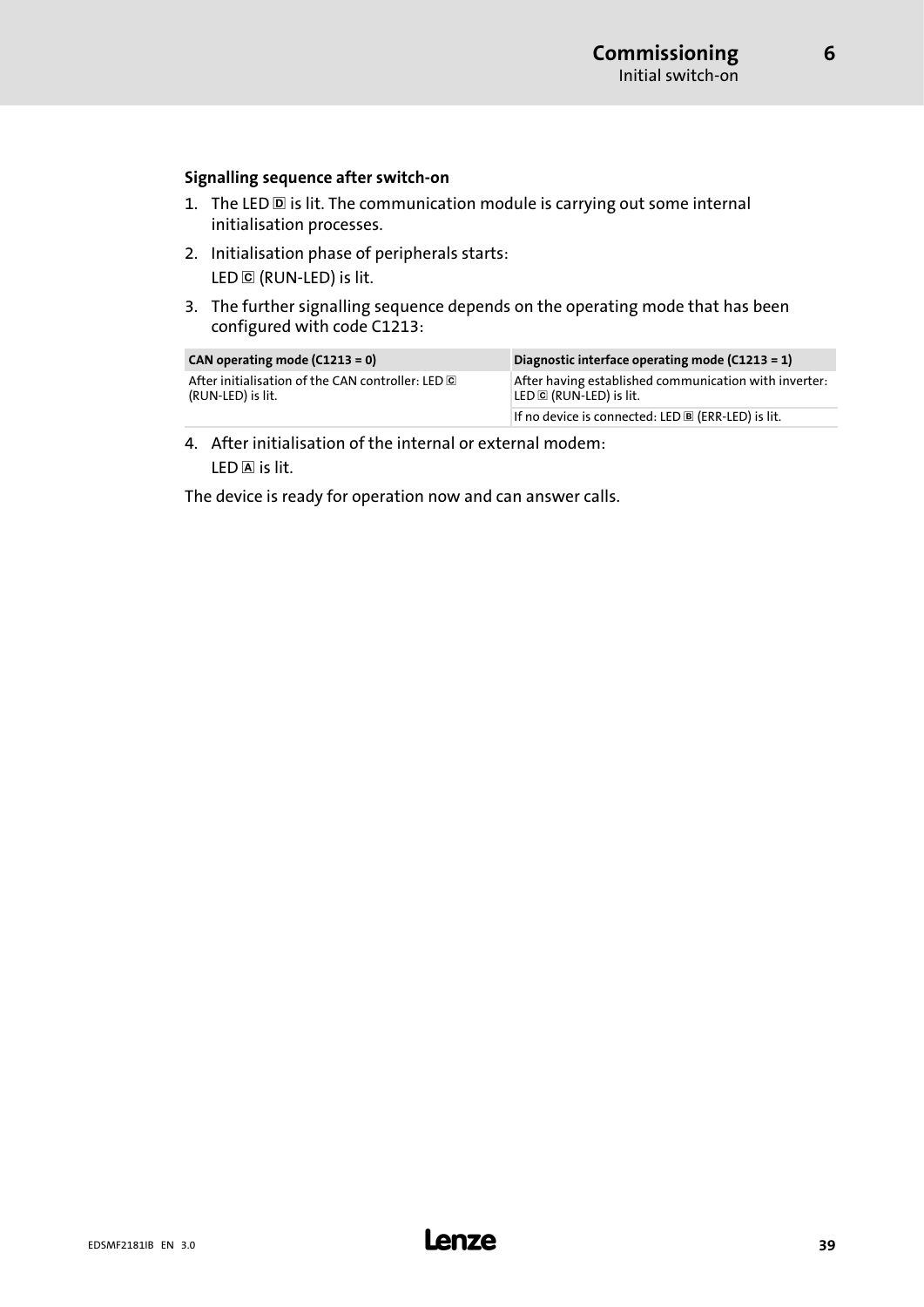### <span id="page-39-0"></span>Signalling acc. to DR303−3

| <b>Status display (LED)</b>                             | Explanation                                                 |  |  |  |  |  |  |  |
|---------------------------------------------------------|-------------------------------------------------------------|--|--|--|--|--|--|--|
|                                                         | Connection status to the bus with the following signalling: |  |  |  |  |  |  |  |
| off                                                     | No connection to the master                                 |  |  |  |  |  |  |  |
| green                                                   | CANopen status ("S")                                        |  |  |  |  |  |  |  |
| red                                                     | CANopen fault ("F")                                         |  |  |  |  |  |  |  |
| Constant red                                            | $F:$ bus off                                                |  |  |  |  |  |  |  |
|                                                         |                                                             |  |  |  |  |  |  |  |
| Flickering                                              | Automatic detection of the baud rate is active              |  |  |  |  |  |  |  |
|                                                         |                                                             |  |  |  |  |  |  |  |
| Green blinking every 0.2 s                              | S: pre-operational, F: none                                 |  |  |  |  |  |  |  |
|                                                         |                                                             |  |  |  |  |  |  |  |
| Green blinking every 0.2 s<br>Red blinking 1 x, 1 s OFF | S: pre-operational, F: warning limit reached                |  |  |  |  |  |  |  |
|                                                         |                                                             |  |  |  |  |  |  |  |
| Green blinking every 0.2 s                              | $S$ : pre-operational, $F$ : node guard event               |  |  |  |  |  |  |  |
| Red blinking 2 x, 1 s OFF                               |                                                             |  |  |  |  |  |  |  |
| Constant green                                          | Z: operational, F: no errors                                |  |  |  |  |  |  |  |
|                                                         |                                                             |  |  |  |  |  |  |  |
| Constant green                                          | Z: operational, error: warning limit reached                |  |  |  |  |  |  |  |
| Red blinking 1 x, 1 s OFF                               |                                                             |  |  |  |  |  |  |  |
| Constant green                                          | $Z$ : operational, $F$ : node guarding event                |  |  |  |  |  |  |  |
| Red blinking 2 x, 1 s OFF                               |                                                             |  |  |  |  |  |  |  |
| Constant green                                          | Z: operational, F: sync message error                       |  |  |  |  |  |  |  |
| Red blinking 3 x, 1 s OFF                               |                                                             |  |  |  |  |  |  |  |
| Green blinking every 1 s                                | Z: stopped, F: no errors                                    |  |  |  |  |  |  |  |
|                                                         |                                                             |  |  |  |  |  |  |  |
| Green blinking every 1 s                                | S: stopped, F: warning limit reached                        |  |  |  |  |  |  |  |
| Red blinking 1 x, 1 s OFF                               |                                                             |  |  |  |  |  |  |  |
| Green blinking every 1 s                                | $S$ : stopped, $F$ : node guard event                       |  |  |  |  |  |  |  |
| Red blinking 2 x, 1 s OFF                               |                                                             |  |  |  |  |  |  |  |
|                                                         |                                                             |  |  |  |  |  |  |  |

Tab. 6−1 Signalling according to DR303−3

## <sup>40</sup> **Lenze**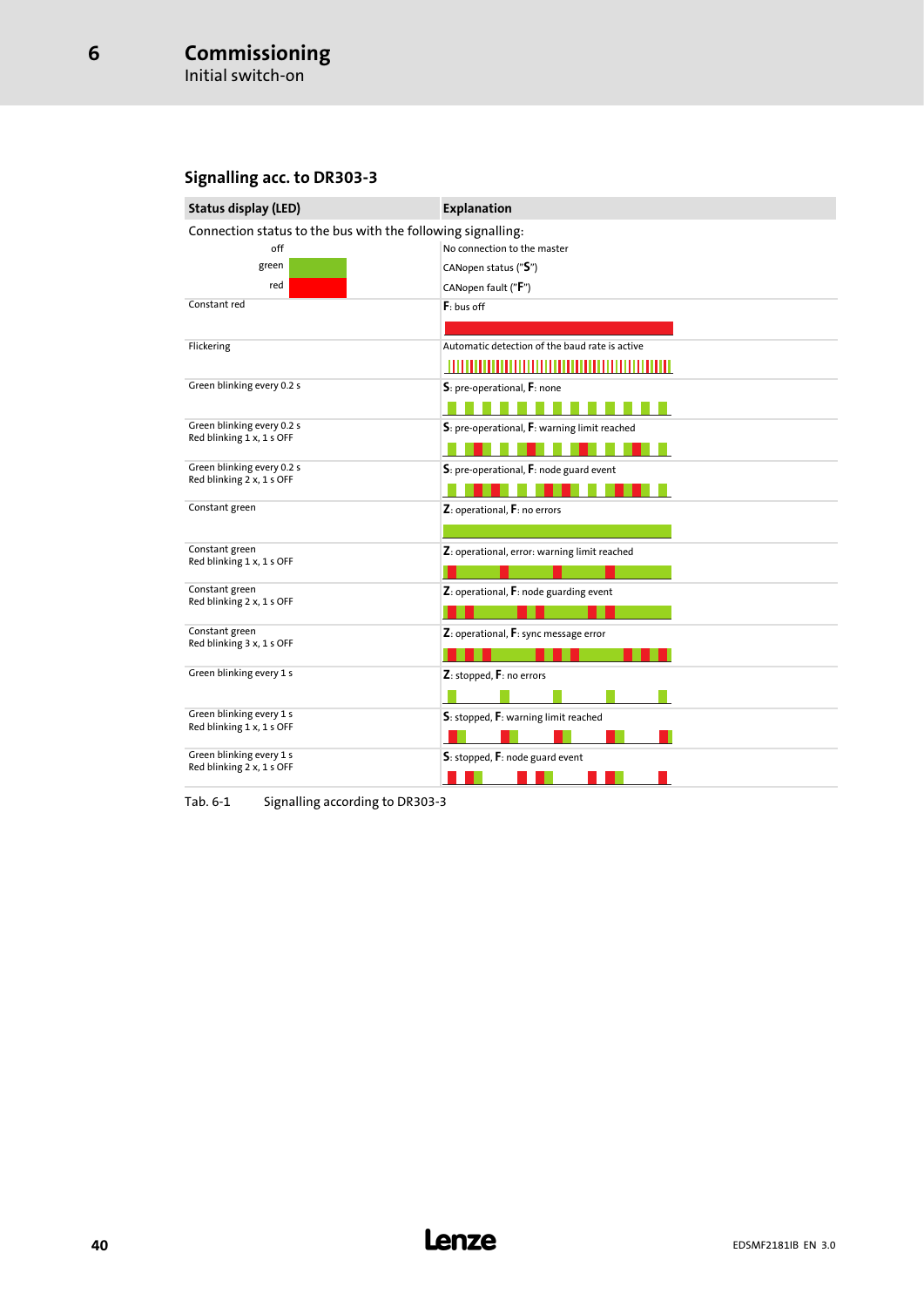7

### <span id="page-40-0"></span>7 Data transfer

#### 7.1 Data transfer via CAN



Master and slave communicate with each other by sending data telegrams via the CAN bus. The user data range of a data telegram either contains network management data, parameter data, or process data.

Different communication channels are assigned to parameter and process data in the inverter.

Apart from the transfer of IEC61131 programs and application data, e.g. profile data, the ModemCAN 2181 communication module is only suitable for the transfer of parameter data.

| Parameter data (SDO, service data objects)                                                                                                                                                                 | Parameter data channel                                                                                                                                                |
|------------------------------------------------------------------------------------------------------------------------------------------------------------------------------------------------------------|-----------------------------------------------------------------------------------------------------------------------------------------------------------------------|
| These are for example<br>• operating parameters<br>• diagnostics information<br>$\bullet$ motor data<br>In general, the transfer of parameters is not as<br>time-critical as the transfer of process data. | • Provide access to all Lenze codes and all CANopen<br>indexes.<br>$\bullet$ Changes to parameters are normally stored in the<br>inverter automatically (note C0003). |

The structure of the CAN messages is described in the CAN communication manual.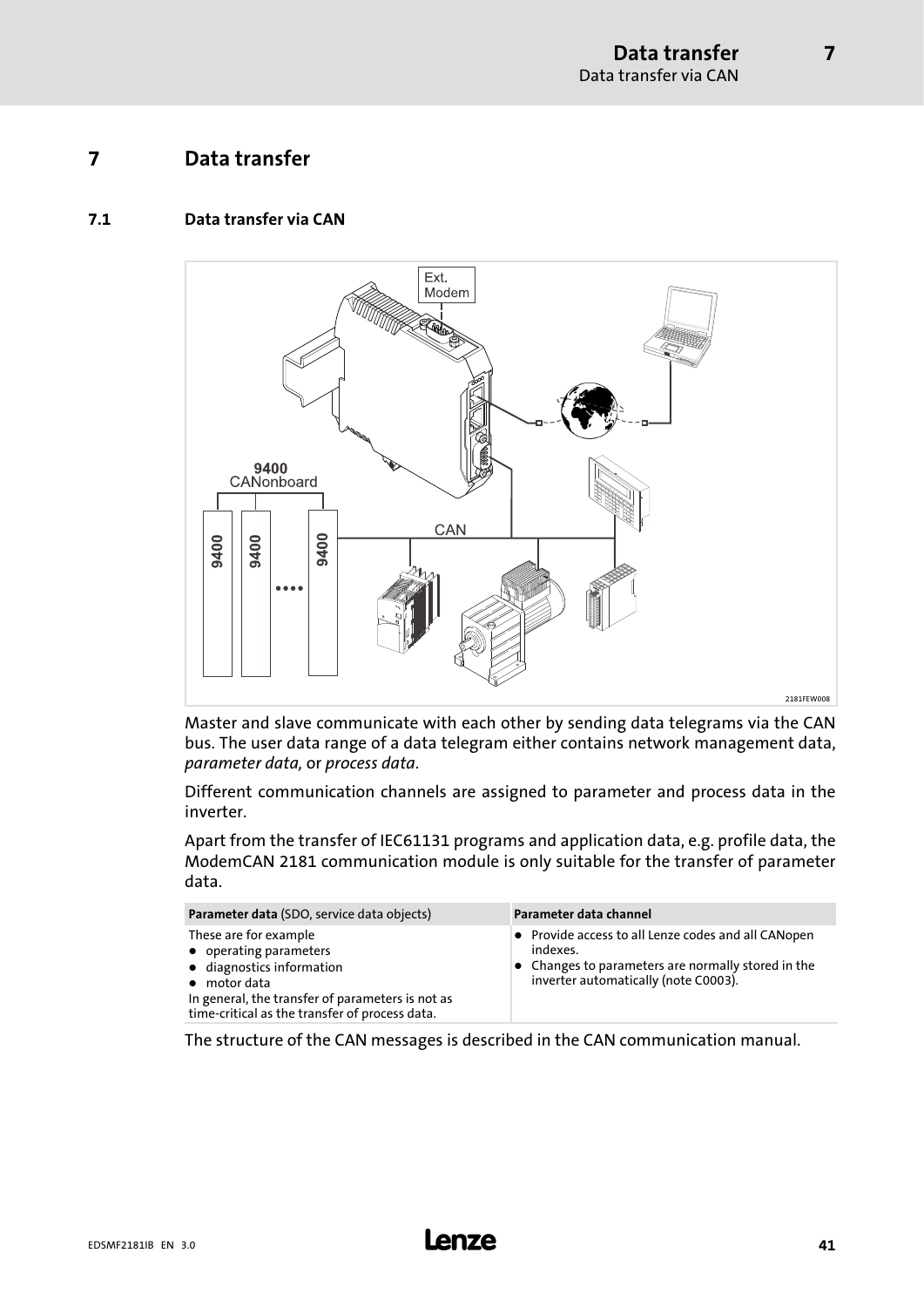[7](#page-40-0)

#### Access to the inverter codes

## Note!

For the value range of the Lenze code, please refer to the operating instructions for the inverter (see 'Code list').

When communication modules are used, the properties and the behaviour of a drive controller integrated into the network can be changed by a higher level master (e. g. a PLC).

The parameters to be changed are contained in the codes of Lenze inverters.

The inverter codes are addressed using the index on access via the communication module.

The index for the Lenze code number is in the range between 16576 (40CO<sub>hex</sub>) and 24575  $(SFFF<sub>hex</sub>)$ .

Conversion formula: Index [dec] = 24575 − Lenze code number

#### Indexing of codes using the example C0001 (operating mode)

| dec                          | hex                                                                      |
|------------------------------|--------------------------------------------------------------------------|
| $Index = 24575 - lenze code$ | Index <sub>hex</sub> = 5FFF <sub>hex</sub> - (Lenze code) <sub>hex</sub> |
| $Index = 24575 - 1 = 24574$  | $Index_{hex}$ = 5FFF <sub>hex</sub> - 1 = 5FFE <sub>hex</sub>            |

#### CANopen parameter channels

The communication module has two parameter data channels which are both activated in the Lenze setting.



### Note!

In order to establish the compatibility with CANopen, the second parameter data channel must be switched off via code C1200, see ( $\Box$  [52](#page-51-0)).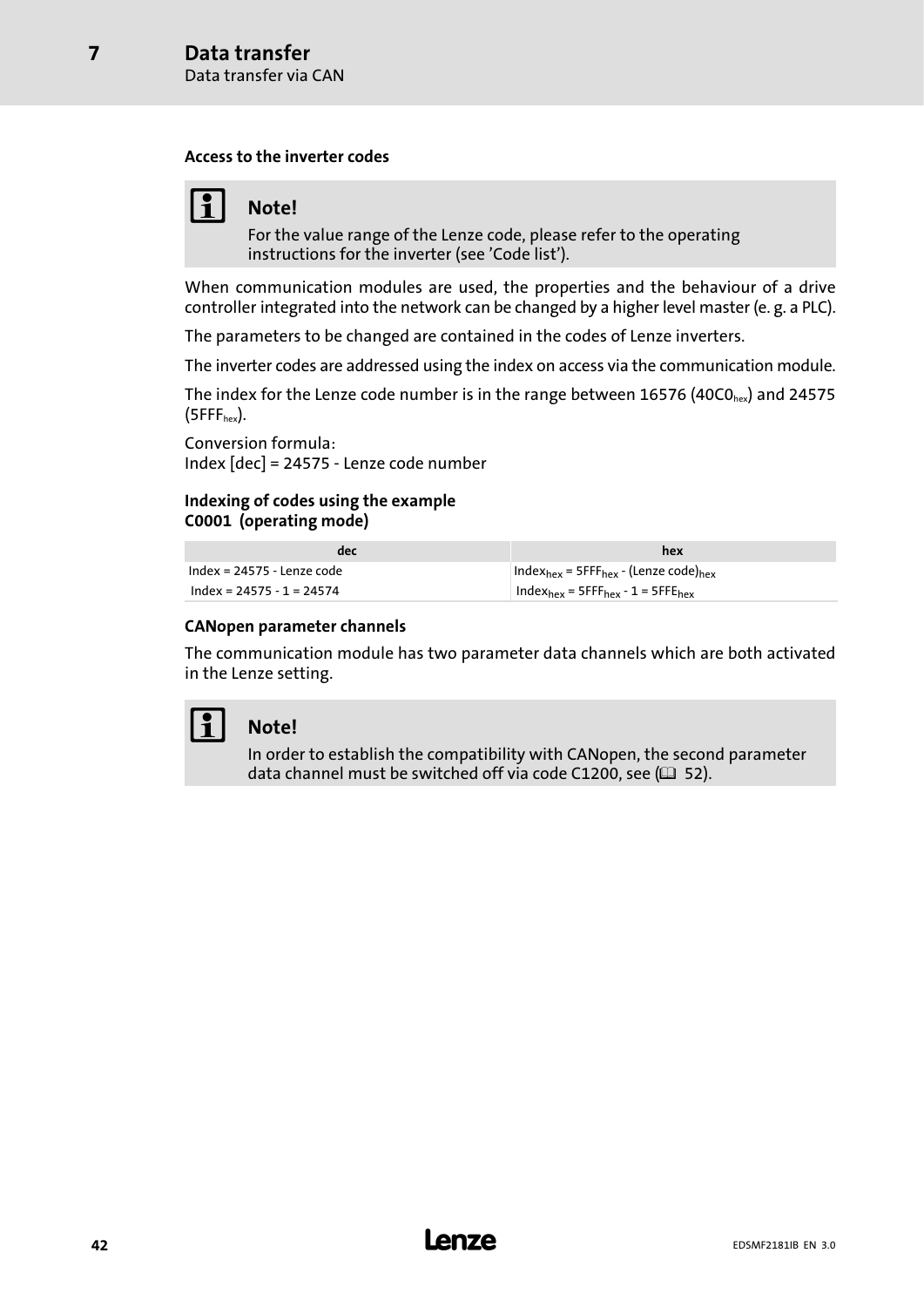

#### 7.2 Data transfer via the diagnostic interface

The inverters of the 9400 series are provided with a diagnostic interface. This is a point−to point connection that supports hot plugging. It allows for the exchange of parameter data, IEC61131 programs, and other application data.

The inverters of the 9400 series are provided with a routing function, so that lower−level devices which are connected to each other via another bus can also be accessed via the diagnostic interface.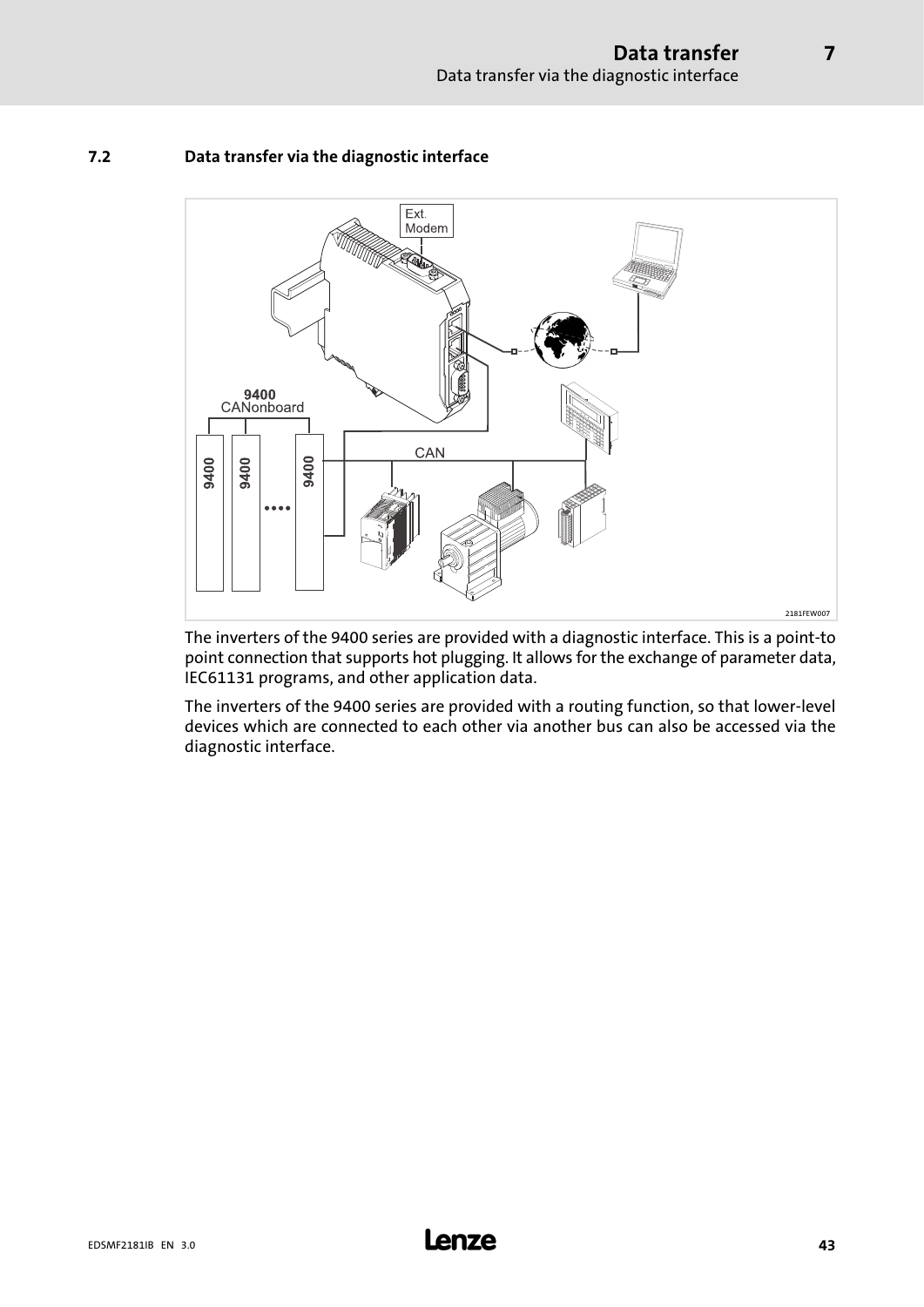Data transfer via modem

#### 7.3 Data transfer via modem



Data transfer by modem is performed using the PPP protocol that provides secure data transmission.

The system bus configurator serves to automatically establish the automatic dial−up connection on the PC side (see arrow).

The baud rate on the telephone line is adjusted by both modems. Depending on the quality of the connection, it is reduced automatically, if required, based on 33.6 kbits/s.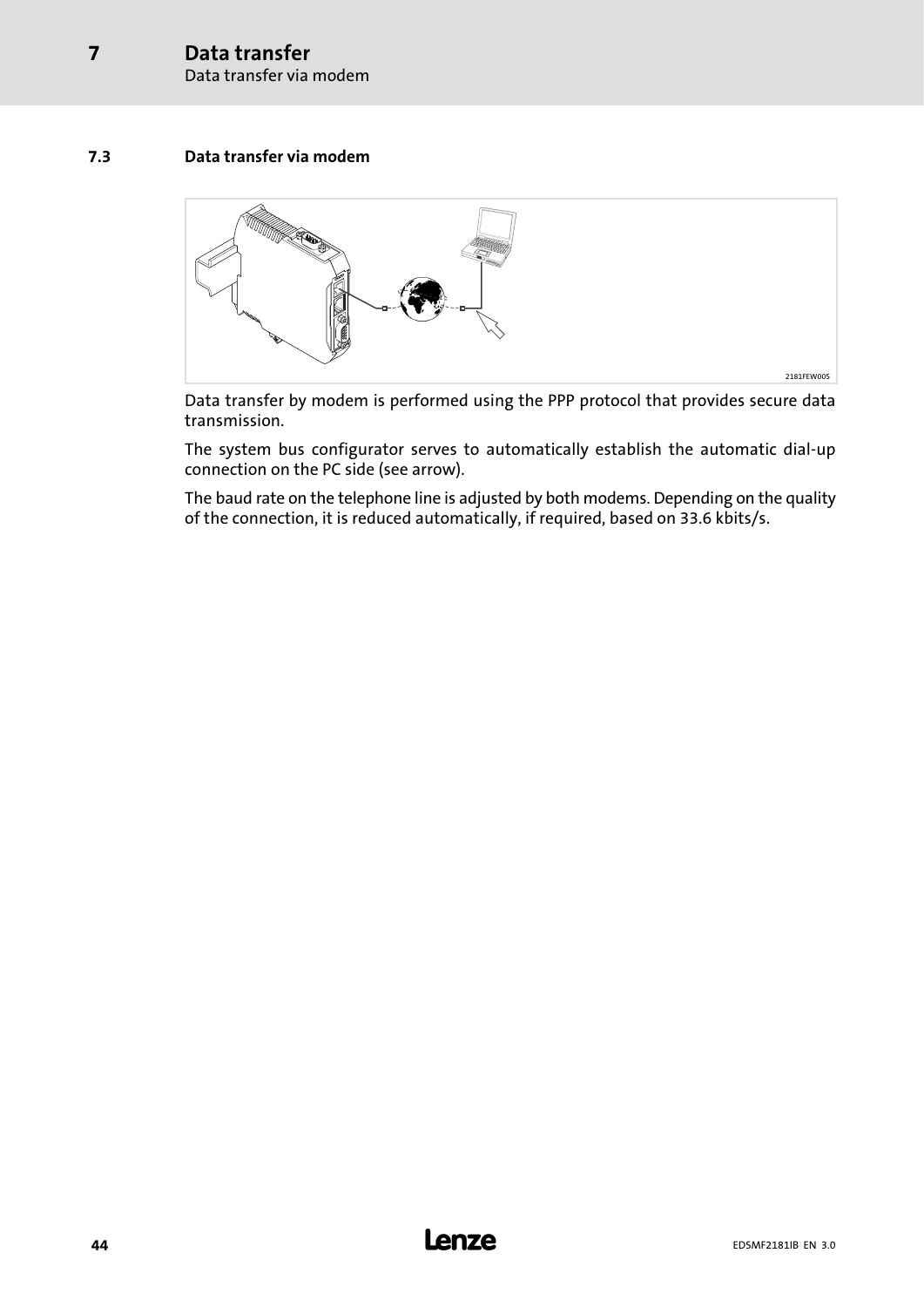### <span id="page-44-0"></span>8 Lenze codes and CANopen objects

The behaviour of the communication module is defined by setting parameters for (Lenze) codes. These codes are exchanged as part of a message via the CAN bus.

In the following table you will find an overview of codes relevant for the communication module and the CAN objects implemented. Please note the references to additional information.



### Note!

Convention for differentiating between the implemented CANopen indices and Lenze codes:

- ƒ CANopen index: I− + (index)
- ► Lenze code: **C** + (code number)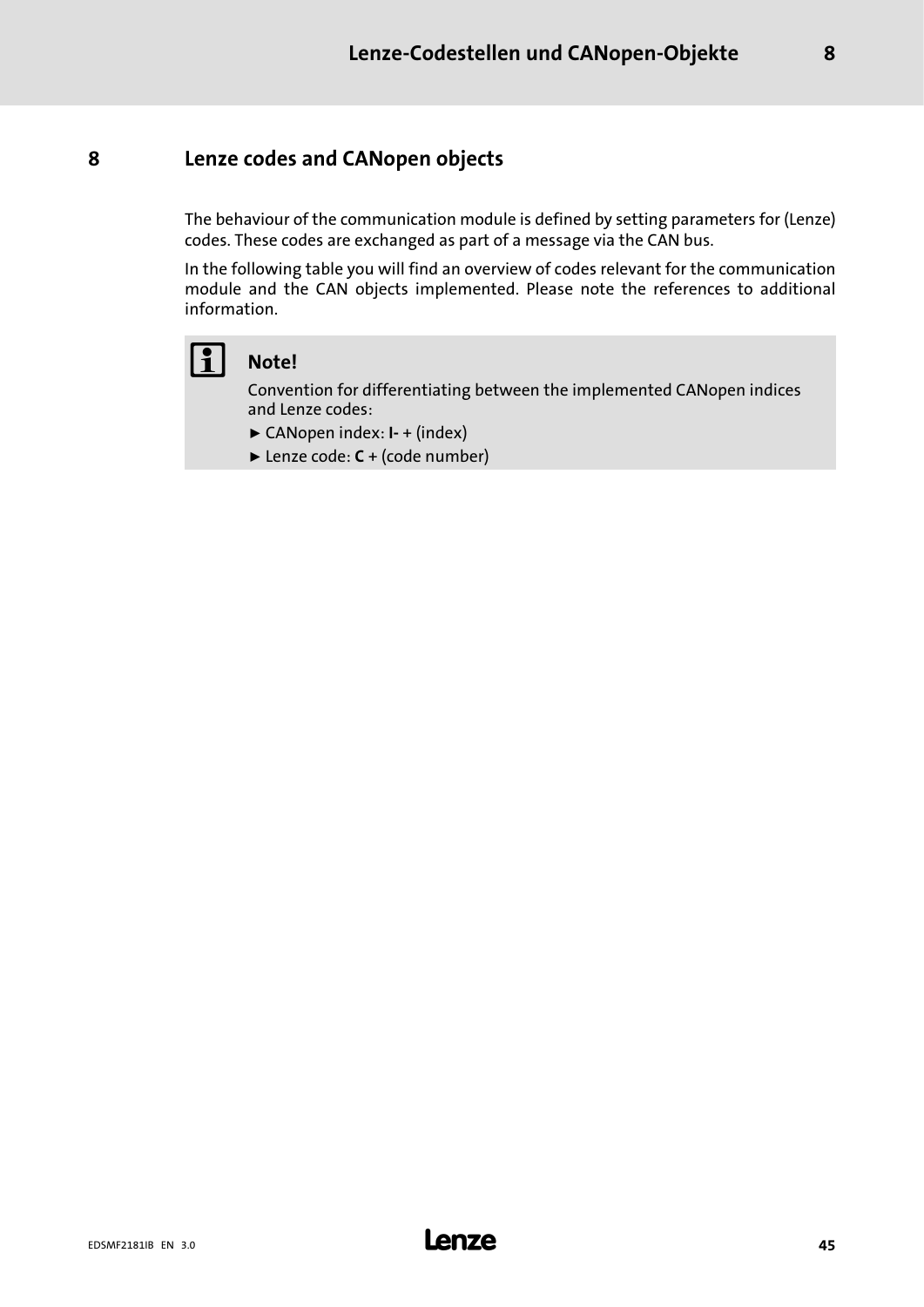#### How to read the code table

### Sample of a code table

| Code                  | Name  |        |             |        | Index:    |
|-----------------------|-------|--------|-------------|--------|-----------|
| Subcode               | Lenze | Values |             | Access | Data type |
| □Ø RSP □Ø PS transfer |       |        | □Ø CANopen: |        |           |

## Meaning

| <b>Headers</b>     | Meaning                                                                                                                                                 |                                                                                                        |               |  |  |  |  |  |
|--------------------|---------------------------------------------------------------------------------------------------------------------------------------------------------|--------------------------------------------------------------------------------------------------------|---------------|--|--|--|--|--|
| Code               | Number of the parameter Cxxxxx. Name: (Lenze) "code"                                                                                                    |                                                                                                        |               |  |  |  |  |  |
| Name               | Name of the parameter (display text in the »Engineer« and in the keypad)                                                                                |                                                                                                        |               |  |  |  |  |  |
| Index              | brackets)                                                                                                                                               | Information on addressing the code in hexadecimal and decimal notation (decimal value in               |               |  |  |  |  |  |
| Leading<br>columns | Meaning                                                                                                                                                 |                                                                                                        |               |  |  |  |  |  |
| Subcode            | Number of the subcode                                                                                                                                   |                                                                                                        |               |  |  |  |  |  |
| Lenze              | Lenze setting ("default setting) of the code                                                                                                            |                                                                                                        |               |  |  |  |  |  |
|                    | <b>Disp</b>                                                                                                                                             | Display code<br>The configuration of the code is not possible.                                         |               |  |  |  |  |  |
| Values             | minimum value                                                                                                                                           | [smallest increment/unit]                                                                              | maximum value |  |  |  |  |  |
|                    | For a display code, the displayed values are given.                                                                                                     |                                                                                                        |               |  |  |  |  |  |
| Access             | ro: The parameter can only be read (display code).<br>rw: The parameter can be written.                                                                 |                                                                                                        |               |  |  |  |  |  |
| Data type          | $\bullet$ FIX32                                                                                                                                         | 32 bit value with sign; decimal with 4 decimal positions                                               |               |  |  |  |  |  |
|                    | $\bullet$ S8                                                                                                                                            | 8 bit value with sign                                                                                  |               |  |  |  |  |  |
|                    | $\bullet$ S16                                                                                                                                           | 16 bit value with sign                                                                                 |               |  |  |  |  |  |
|                    | $\bullet$ S32                                                                                                                                           | 32 bit value with sign                                                                                 |               |  |  |  |  |  |
|                    | $\bullet$ U8                                                                                                                                            | 8 bit value without sign                                                                               |               |  |  |  |  |  |
|                    | $\bullet$ U16                                                                                                                                           | 16 bit value without sign                                                                              |               |  |  |  |  |  |
|                    | $\bullet$ U32                                                                                                                                           | 32 bit value without sign                                                                              |               |  |  |  |  |  |
|                    | $\bullet$ VS                                                                                                                                            | Visible string, string with given length                                                               |               |  |  |  |  |  |
| Footer             | Meaning                                                                                                                                                 |                                                                                                        |               |  |  |  |  |  |
| <b>RSP</b>         | $(\Box).$                                                                                                                                               | The parameter can only be changed when the controller is inhibited (CINH) $(\boxtimes)$ / not possible |               |  |  |  |  |  |
| PS transfer        | When the "Download parameter set" command is executed, the parameter is transferred to<br>the inverter ( $\boxtimes$ ) / not transferred ( $\square$ ). |                                                                                                        |               |  |  |  |  |  |
| CANopen            | The reference to the corresponding CANopen object (according to CANopen specification<br>DS301V402) is given $(\boxtimes)$ / not given $(\square)$ .    |                                                                                                        |               |  |  |  |  |  |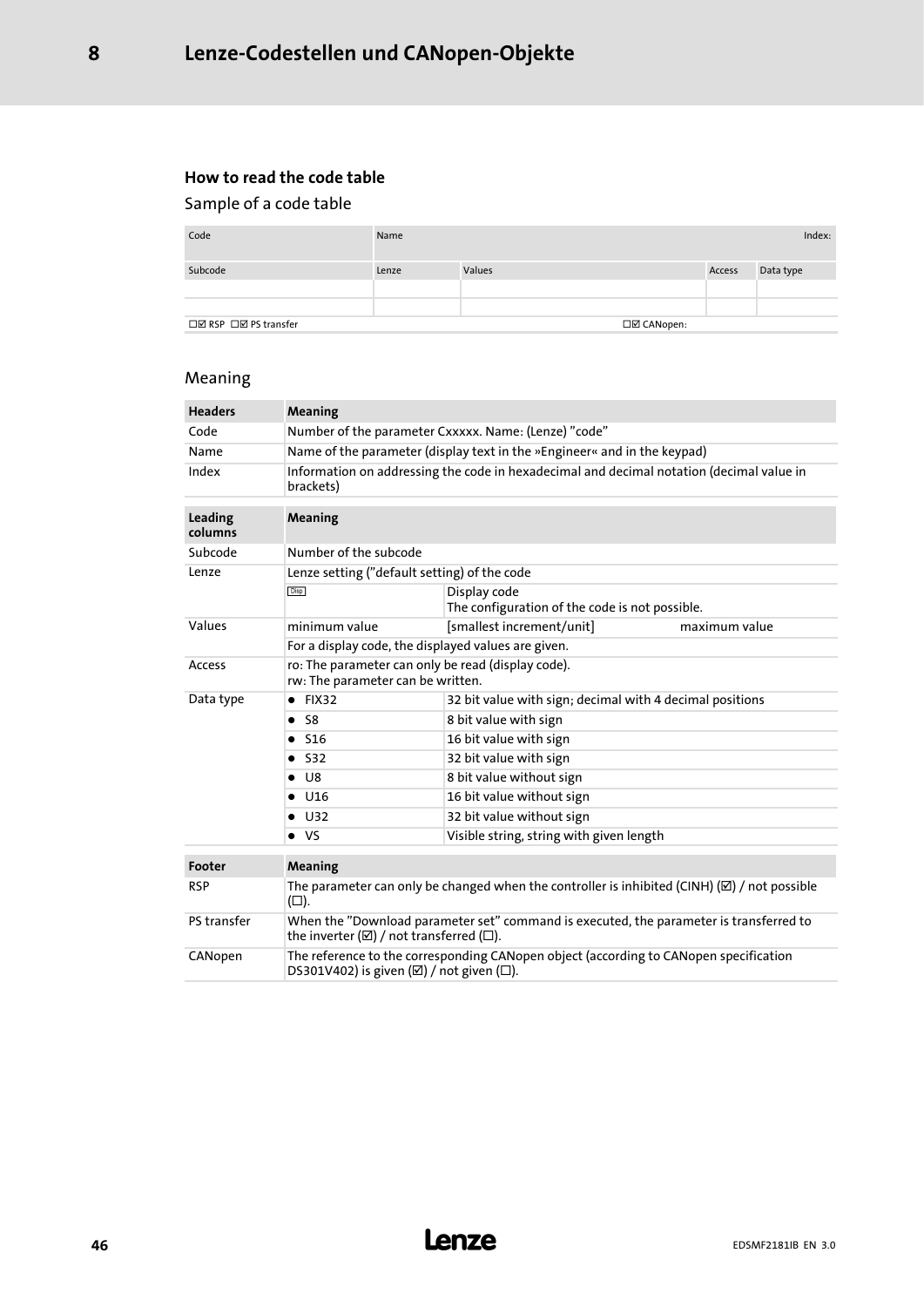#### 8.1 Overview

| Code  | Subcode                        | Index [hex] | <b>Name</b>                                           | See         |
|-------|--------------------------------|-------------|-------------------------------------------------------|-------------|
| C0002 |                                | 0x5FFD      | Load parameter set                                    | 国 58        |
| C0099 |                                | 0x5F9C      | Display of the software version                       | 国 58        |
| C0150 |                                | 0x5F69      | Status word                                           | 国 58        |
| C0200 |                                | 0x5F37      | Software manufacturer's product code                  | 国 59        |
| C0350 |                                | 0x5EA1      | CAN node address                                      | 国 48        |
| C0351 | $\blacksquare$                 | 0x5EA0      | CAN baud rate                                         | 国 49        |
| C0358 |                                | 0x5E99      | Reset node                                            | 国 50        |
| C0359 |                                | 0x5E98      | <b>CAN status</b>                                     | 国 50        |
| C0360 | $\mathbf{1}$<br>$\overline{2}$ | 0x5E97      | CAN telegram counter                                  | 国 51        |
| C0361 | $\mathbf{1}$<br>$\overline{2}$ | 0x5E96      | CAN bus load                                          | 国 52        |
| C1200 |                                | 0x5B4F      | Parameter data channel operating mode                 | 国 52        |
| C1201 |                                | 0x5B4E      | Communication time-out (CAN)                          | 国 53        |
| C1202 |                                | 0x5B4D      | Time limit for node search                            | 国 53        |
| C1203 |                                | 0x5B4C      | Repeat tests                                          | 国 53        |
| C1204 |                                | 0x5B4B      | Password protection                                   | 国 60        |
| C1205 |                                | 0x5B4A      | Callback phone number                                 | 国 61        |
| C1206 |                                | 0x5B49      | Modem initialisation command                          | 国 62        |
| C1207 |                                | 0x5B48      | Switch-over of internal / external modem              | 国 62        |
| C1208 |                                | 0x5B47      | Country code                                          | 国 63        |
| C1209 |                                | 0x5B46      | Detection of the baud rate                            | <b>四 54</b> |
| C1213 |                                | 0x5B42      | Connection via CAN or diagnostic interface            | <b>四59</b>  |
| C1215 |                                | 0x5B40      | Time exceeded during automatic baud rate<br>detection | 国 54        |
| C1219 |                                | 0x5B3C      | Activation of CAN device monitoring                   | <b>四 54</b> |
| C1223 |                                | 0x5B38      | User name                                             | 国 63        |
| C1225 |                                | 0x5B36      | Baud rate of the external modem                       | 国 64        |
| C1226 |                                | 0x5B35      | Modem reset                                           | Ⅲ 64        |
| C1227 |                                | 0x5B34      | Delay time for search telegrams                       | 国 55        |

### CANopen objects implemented

| Index $\left[_{\text{hex}}\right]$ | <b>Subindex</b>          | <b>Name</b>             | See  |
|------------------------------------|--------------------------|-------------------------|------|
| $1-1000$                           |                          | Device type             | 山 56 |
| $1 - 1001$                         |                          | Error register          | 国 56 |
| $1 - 1017$                         | $\overline{\phantom{0}}$ | Producer heartbeat time | 国 56 |
| $1-1018$                           | 04                       | Identity object         | 国 57 |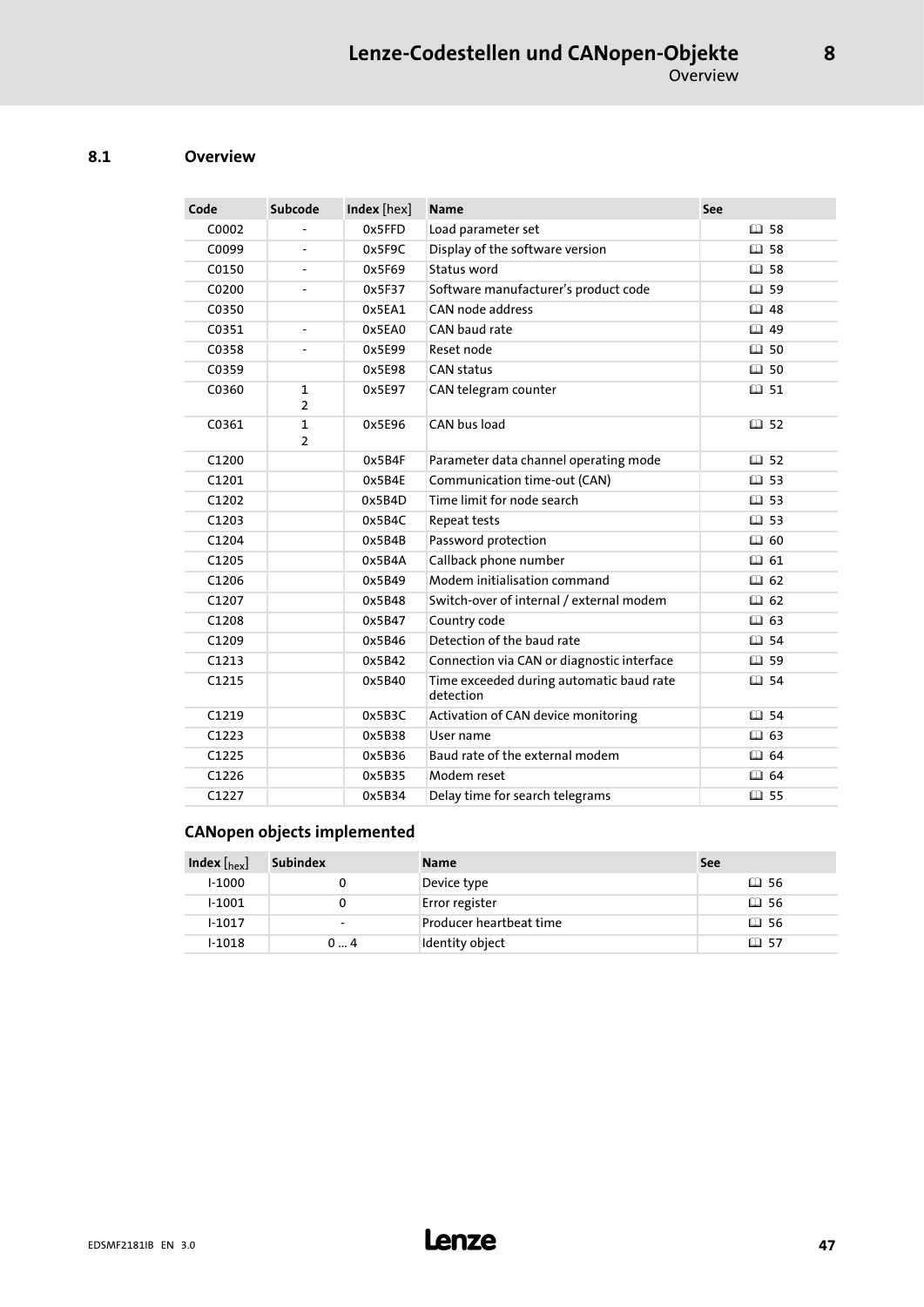### <span id="page-47-0"></span>8.2 Description of the codes relevant for CAN

#### C0350: CAN node address

| Code<br>C0350                      | Name  | <b>CAN node address</b> |     |                 |        | Index: 0x5EA1 (24225) |  |
|------------------------------------|-------|-------------------------|-----|-----------------|--------|-----------------------|--|
| Subcode                            | Lenze | Values                  |     |                 | Access | Data type             |  |
|                                    | 0     |                         | [1] | 63 (127)        | rw     | 132                   |  |
| $\Box$ RSP $\boxtimes$ PS transfer |       |                         |     | $\Box$ CANopen: |        |                       |  |

The node address can be set via the CAN bus using the code C0350.

If zero is used as the address, the communication module does not have a dedicated node address. It can then not be addressed from the CAN bus (no parameter setting, node guarding etc.), but only serves as a dialling−in feature for reading parameters via the CAN bus.

If the communication module should have an address, check, after the baud rate has been detected, whether this address is still free. Then, the implemented CANopen object 1000 is tried to be read. If another node already has this address, another free address is selected automatically.

## Note!

Node addresses in the range of 64 ... 127 can only be assigned if the code C1200 is set to the value "0" (CANopen conformity).

Changes to the setting are applied after

- $\blacktriangleright$  Reconnection to the mains
- ▶ "Reset node" or "Reset communication" via the bus system
- ▶ "Reset node" using the code C0358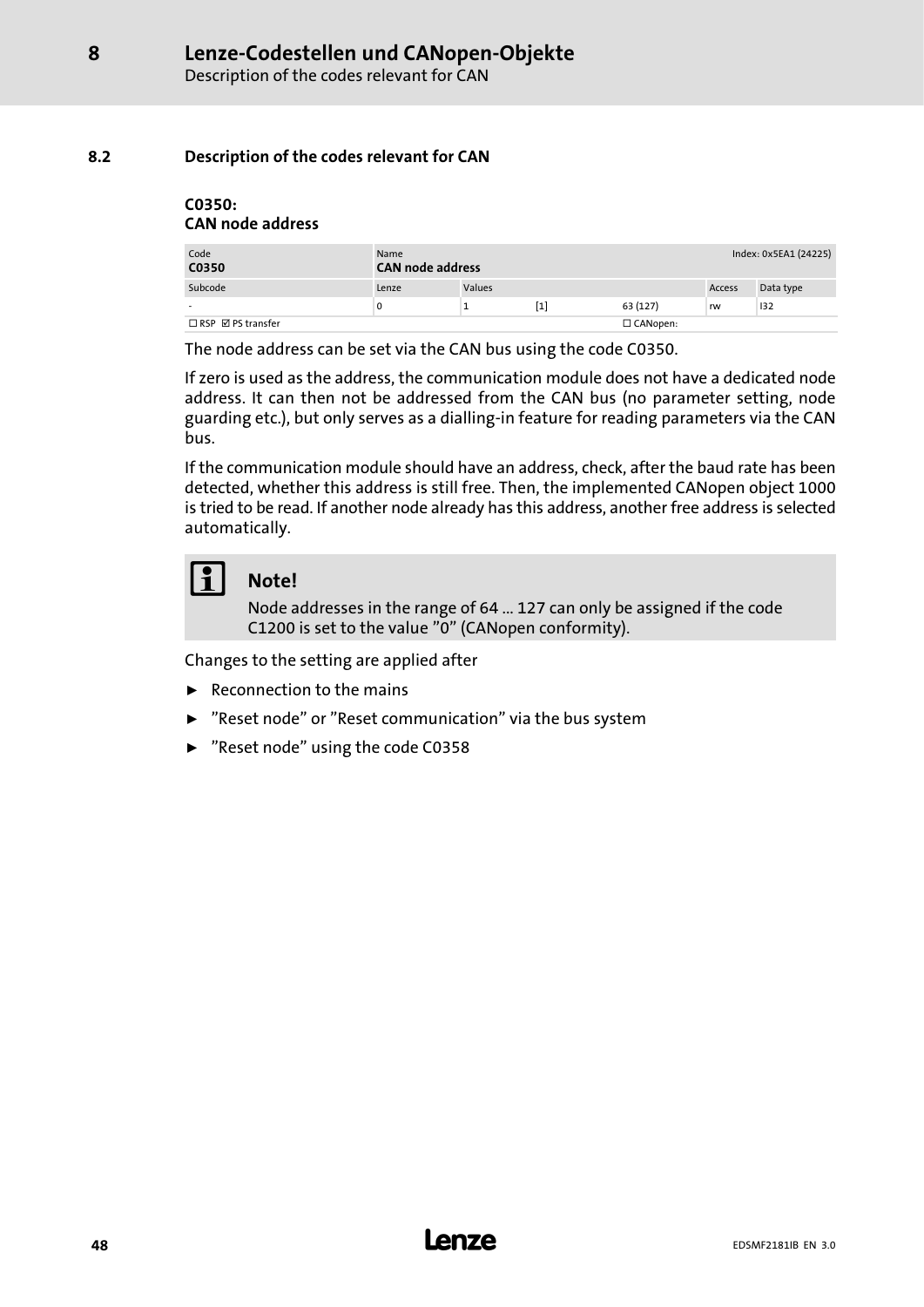| Set baud rate                 |                              |                |                     |        |                       |
|-------------------------------|------------------------------|----------------|---------------------|--------|-----------------------|
| Code<br>C0351                 | Name<br><b>CAN</b> baud rate |                |                     |        | Index: 0x5EA0 (24224) |
| Subcode                       | Lenze                        | Values         |                     | Access | Data type             |
| $\overline{\phantom{a}}$      | 0                            | 0              | 500 kbit/s          | rw     | 132                   |
|                               |                              | $\mathbf{1}$   | 250 kbit/s          |        |                       |
|                               |                              | $\overline{2}$ | 125 kbit/s          |        |                       |
|                               |                              | 3              | 50 kbit/s           |        |                       |
|                               |                              | 4              | 1000 kbps           |        |                       |
|                               |                              | 5              | 20000 kbps          |        |                       |
|                               |                              | 16             | Automatic detection |        |                       |
| $\Box$ RSP $\Box$ PS transfer |                              |                | □ CANopen:          |        |                       |

# <span id="page-48-0"></span>C0351:

The baud rate over the CAN bus can be set using this code.

Changes to the setting are applied after:

- $\blacktriangleright$  Reconnection to the mains
- $\blacktriangleright$  A "reset node" command via the bus system
- $\blacktriangleright$  A reset node using the code C0358

Prior to accessing the CAN bus, the baud rate used is determined by the communication module and compared with the baud rate configured.

If the two values are different, the baud rate determined is used. The baud rate detected by the communication module can be read using code C1209.

If there is no data traffic on the CAN bus, the baud rate cannot be determined. The subsequent behaviour of the communication module depends on the selection configured in code C0351:

- $\blacktriangleright$  Selection 0 ... 5 After a time−out that can be configured using code C1215, the CAN bus is accessed with the baud rate configured.
- $\triangleright$  Selection 16 (automatic detection of the baud rate) The communication module does not access the bus until a baud rate can be detected.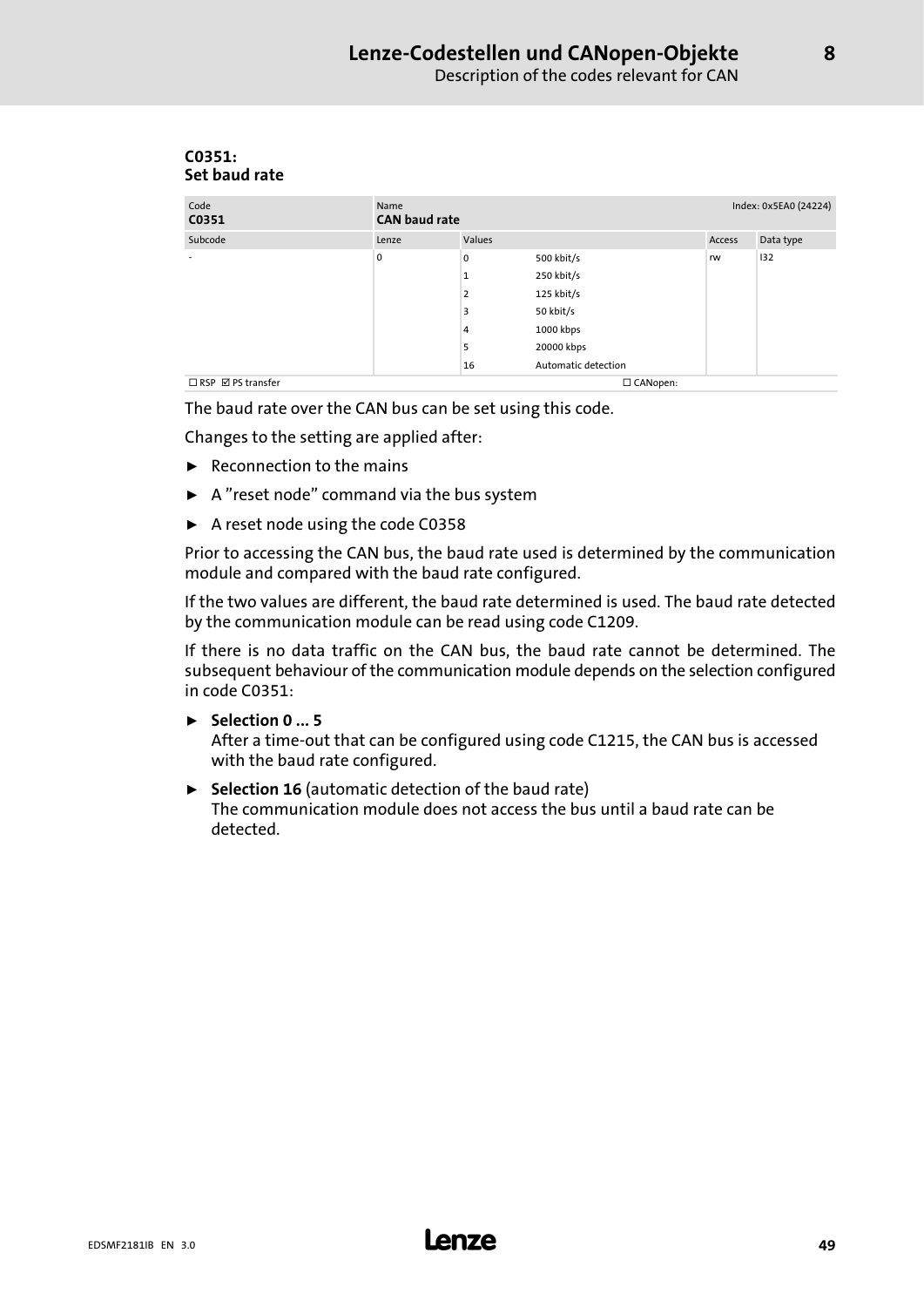<span id="page-49-0"></span>Description of the codes relevant for CAN

#### C0358: Reset node

| Code<br>C0358                      | Name<br>Reset node |                |                 | Index: 0x5E99 (24217) |           |
|------------------------------------|--------------------|----------------|-----------------|-----------------------|-----------|
| Subcode                            | Lenze              | Values         |                 | Access                | Data type |
|                                    | 0                  | 0: No function |                 | rw                    | 132       |
|                                    |                    | 1: CAN reset   |                 |                       |           |
| $\Box$ RSP $\boxtimes$ PS transfer |                    |                | $\Box$ CANopen: |                       |           |

After a reset any changes to communication parameters such as baud rate or node address are applied.

Entries with new baud rates or changes to the node address only become valid after a node reset.

A node reset can be performed by:

- $\blacktriangleright$  Reconnection to the mains
- $\blacktriangleright$  Reset node via the bus system
- ► Reset node using code C0358

#### C0359: Diagnostics of the bus status

| Code<br>C0359                      | Name<br>Diagnostics of the bus status |                    |        | Index: 0x5E98 (24216) |  |  |
|------------------------------------|---------------------------------------|--------------------|--------|-----------------------|--|--|
| Subcode                            | Lenze                                 | Values             | Access | Data type             |  |  |
|                                    | Disp                                  | 0: Operational     | ro     | 132                   |  |  |
|                                    |                                       | 1: Pre-Operational |        |                       |  |  |
|                                    |                                       | 2: Warning         |        |                       |  |  |
|                                    |                                       | 3: Bus-Off         |        |                       |  |  |
| $\overline{\phantom{a}}$           |                                       | 4: Stopped         |        |                       |  |  |
| $\Box$ RSP $\boxtimes$ PS transfer |                                       | $\Box$ CANopen:    |        |                       |  |  |

This code displays the current operating status of the CAN controller. Here a differentiation is made between 4 states:

 $\blacktriangleright$  Selection 0: Operational

In this state the bus system is fully functional.

ƒ Selection 1: Pre−Operational

In this state only parameters (codes) can be transferred via the bus system. It is not possible to exchange process data. To change to the "Operational" state a network management message must be output on the bus.

A state change from "Pre−operational" to "Operational" can be made with the following actions:

- A drive is defined as the master using code C0352. When connecting to the mains an automatic state change for the entire drive system is performed after the defined boot−up time C0356/1.
- Using code C0358 reset node (prerequisite: C0352 = 1).
- Using the binary reset node input signal that can be set, e. g. using the code C0364 via a terminal given an appropriate configuration (prerequisite: C0352 = 1).
- A network management message from a CAN master.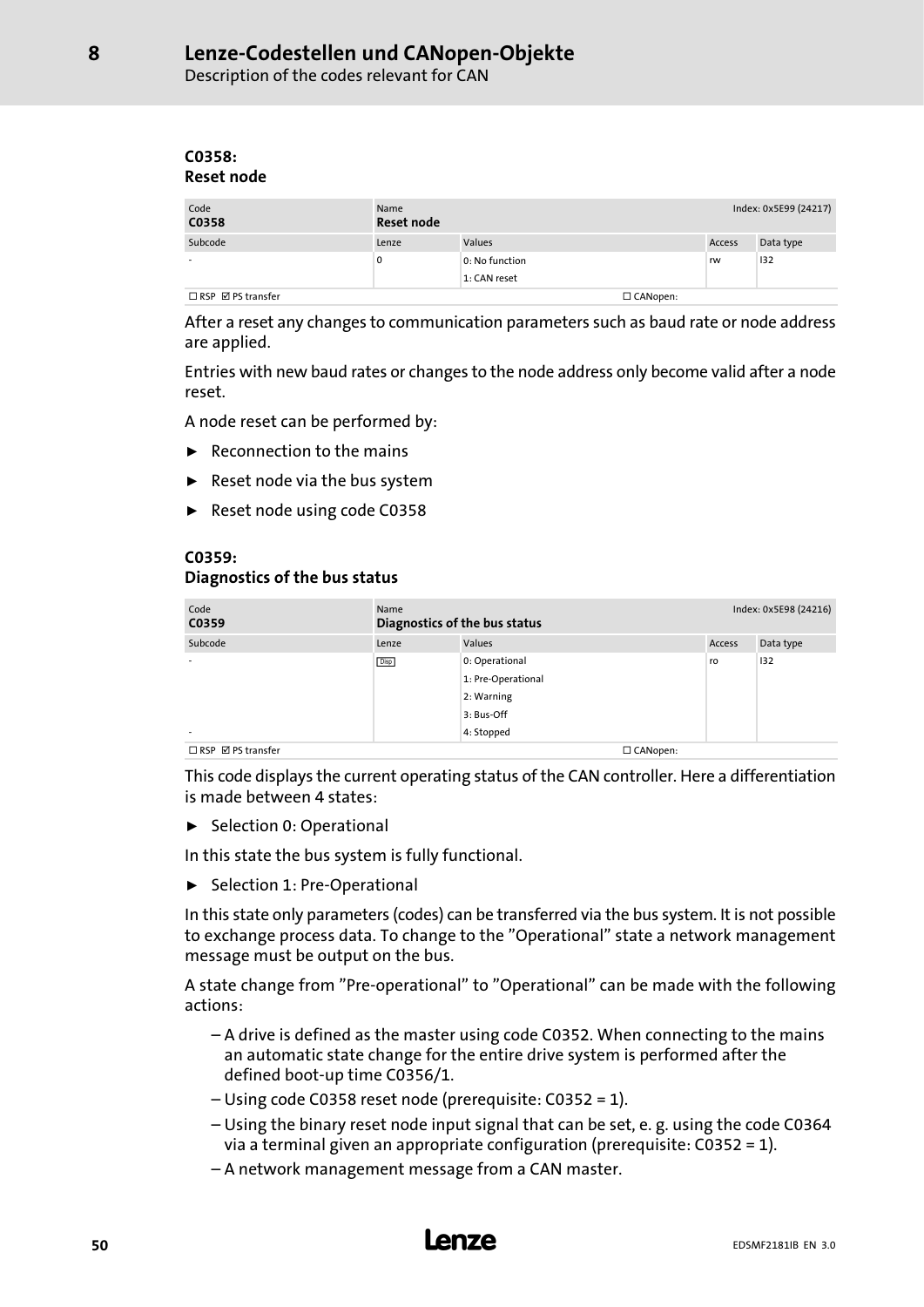<span id="page-50-0"></span> $\blacktriangleright$  Selection 2: Warning

Error messages have been received if the state is "Warning". The CAN node is now only passive; no more data are sent from the inverter.

The reason for this situation can be:

- A missing bus terminator
- Inadequate shielding
- Potential differences at the ground connection for the control electronics
- An excessively high bus load
- CAN node is not connected to the bus
- $\blacktriangleright$  Selection 3: Bus Off

The frequency of the erroneous messages has resulted in the CAN node decoupling itself from the bus. It is possible to switch to the "Pre−Operational" state with:

- A trip reset
- A reset node
- Reconnection to the mains
- ▶ Selection 4: Stopped

Only NMT telegrams can be received.

The state can be changed to "Pre−Operational" by:

- Reconnection to the mains
- Reset node via the bus system
- Reset node via the code C0358

#### C0360:

#### Diagnostics of the telegram counter

| Code<br>C0360                 | Name<br>Diagnostics of the telegram counter |        |     |                 | Index: 0x5E97 (24215) |           |  |
|-------------------------------|---------------------------------------------|--------|-----|-----------------|-----------------------|-----------|--|
| Subcode                       | Lenze                                       | Values |     |                 | Access                | Data type |  |
| 1, 2 (see table below)        | <b>Disp</b>                                 | 0      | [1] | 4294967295      | ro                    | 132       |  |
| $\Box$ RSP $\Box$ PS transfer |                                             |        |     | $\Box$ CANopen: |                       |           |  |
|                               |                                             |        |     |                 |                       |           |  |

|         |               | <b>Messages</b><br>• Message counter (number of messages) |
|---------|---------------|-----------------------------------------------------------|
| Subcode | Meaning       | • Counter value > 4294967295: Start again at 0            |
|         | 1 Message OUT | all sent                                                  |
|         | 2 Message IN  | all received                                              |

All CAN telegrams transmitted and received of this node are counted.

The counters have 32 bits, i. e. when a value of 4294967295 is exceeded, the counting process starts again at 0.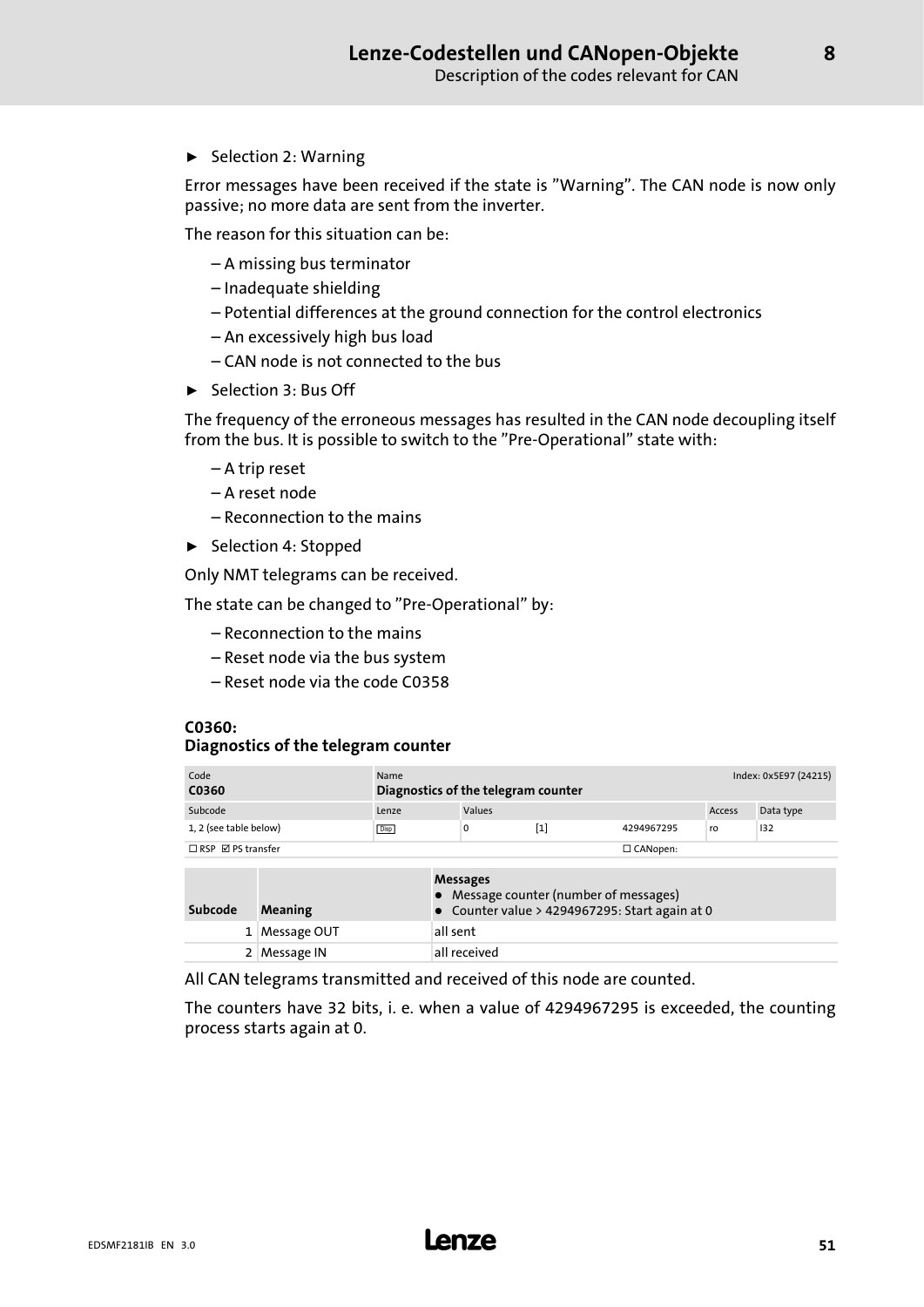<span id="page-51-0"></span>Description of the codes relevant for CAN

#### C0361: Diagnostics of the bus load

| Code<br>C0361                      | Name<br>Diagnostics of the bus load |               |       |                 | Index: 0x5E96 (24214) |           |
|------------------------------------|-------------------------------------|---------------|-------|-----------------|-----------------------|-----------|
| Subcode                            | Lenze                               | <b>Values</b> |       |                 | Access                | Data type |
|                                    | <b>Disp</b>                         | 0             | [1 %] | 100             | ro                    | 132       |
| $\Box$ RSP $\boxtimes$ PS transfer |                                     |               |       | $\Box$ CANopen: |                       |           |

Using this code the percentage total bus load can be determined. Erroneous messages are not taken into account here.

## Note!

- ► The bus load for all devices involved should not exceed 80 %.
- $\blacktriangleright$  If other devices, e. g. decentralised inputs and outputs are connected, these messages are also to be taken into account.

#### C1200:

Parameter data channel operating mode

| Code<br>C1200                 | Name  |        | Operating mode - parameter data channel | Index: 0x5B4F (23375) |        |           |
|-------------------------------|-------|--------|-----------------------------------------|-----------------------|--------|-----------|
| Subcode                       | Lenze | Values |                                         |                       | Access | Data type |
|                               |       |        |                                         |                       | rw     | 132       |
| $\Box$ RSP $\Box$ PS transfer |       |        |                                         | $\Box$ CANopen:       |        |           |

This code indicates which of the two parameter data channels is used to communicate with other nodes. The unused parameter data channels can be switched off, if required.

All Lenze inverters have two parameter data channels with different addressing. The address of the parameter channel 2 is calculated as follows:

Address of parameter data channel 2 =

Address of parameter data channel 1 + offset 64

| <b>Selection</b> | Accessible address range | Active parameter data channels |
|------------------|--------------------------|--------------------------------|
| 0                | 1127                     | SDO <sub>1</sub>               |
|                  | 163                      | SDO1 / SDO2                    |
|                  | 65  127                  | SDO1 / SDO2                    |

## Note!

The selection 0 means that the bus is operating in compliance with CANopen and there is no limitation on the address space.

In this case, the parameter data channel SDO2 is inactive.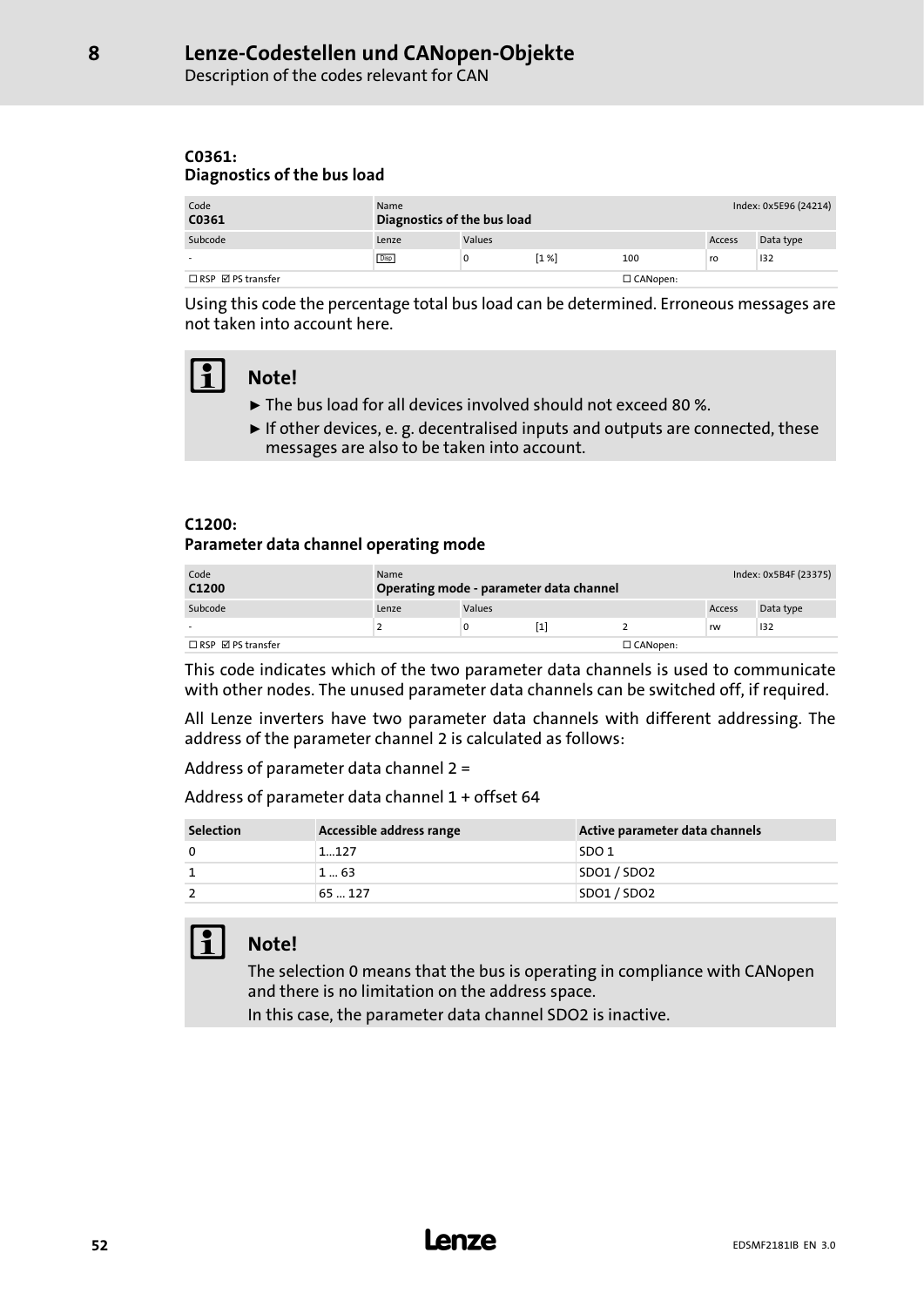#### <span id="page-52-0"></span>C1201: Communication timeout (CAN)

| Code<br>C1201                      | Name  | <b>Communication time-out (CAN)</b> |                  |                 |        |           |
|------------------------------------|-------|-------------------------------------|------------------|-----------------|--------|-----------|
| Subcode                            | Lenze | Values                              |                  |                 | Access | Data type |
|                                    | 1500  | 0                                   | $[1 \text{ ms}]$ | 10000           | rw     | 132       |
| $\Box$ RSP $\boxtimes$ PS transfer |       |                                     |                  | $\Box$ CANopen: |        |           |

The time set defines the time frame within which a CAN node must respond to a request.

If there is no response of the node, the requesting module assumes that the node is not available.

#### C1202: Time limit for node search

| Code<br>C1202                 | Name<br>Time limit for node search |        |                  | Index: 0x5B4D (23373) |        |           |
|-------------------------------|------------------------------------|--------|------------------|-----------------------|--------|-----------|
| Subcode                       | Lenze                              | Values |                  |                       | Access | Data type |
|                               | 1000                               | 0      | $[1 \text{ ms}]$ | 10000                 | rw     | 132       |
| $\Box$ RSP $\Box$ PS transfer |                                    |        |                  | $\Box$ CANopen:       |        |           |

For node search, the time set is regularly maintained. It must be selected high enough to enable the nodes to have enough time to respond. Otherwise, a too high value delays the search.



## Note!

If required, the settings in C1202 must be adapted if the delay time for search telegrams increased with code C1227.

#### C1203: Repeat tests

| Code<br>C1203                      | Name<br><b>Repeat tests</b> |        |     |                 |        | Index: 0x5B4C (23372) |
|------------------------------------|-----------------------------|--------|-----|-----------------|--------|-----------------------|
| Subcode                            | Lenze                       | Values |     |                 | Access | Data type             |
|                                    | 0                           | O      | [1] | 10              | rw     | 132                   |
| $\Box$ RSP $\boxtimes$ PS transfer |                             |        |     | $\Box$ CANopen: |        |                       |

The value to be set in code C1203 indicates the number of repetitions of the CAN telegrams which have not reached the receiver.

The precondition for this functionality is the activation of the CAN device monitoring function with code C1219 ( $\Box$  [54\)](#page-53-0).

This function extension is available from version 1.70 onwards!

The Lenze setting of the repeat tests was changed from 1 to 0 in order to obtain a corresponding return value from the communication module if a bus node is not available ("DEVICE\_NOT\_PRESENT").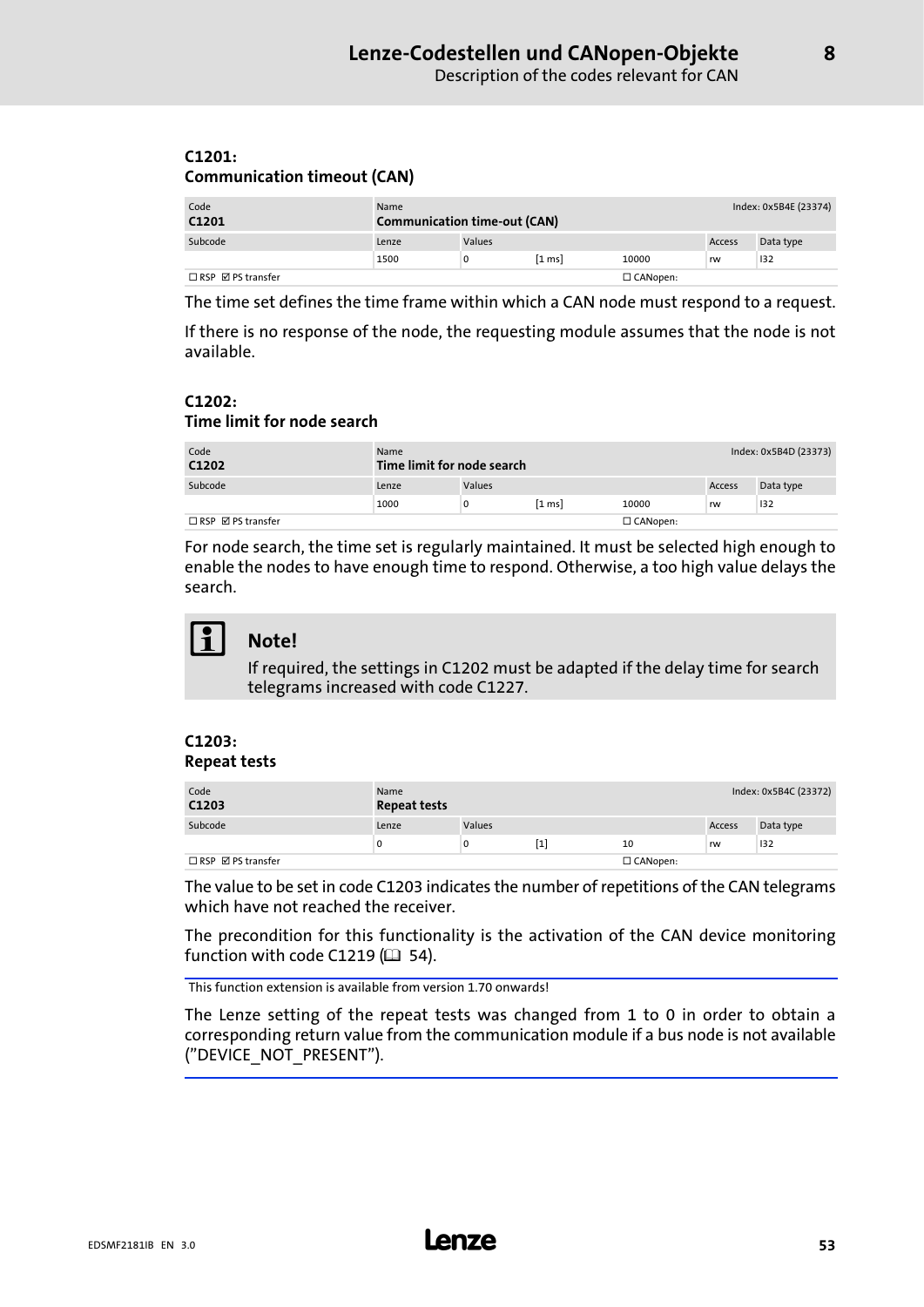Description of the codes relevant for CAN

#### C1209: Read out baud rate

<span id="page-53-0"></span>[8](#page-44-0)

| Code<br>C1209                      | Name<br>Read out baud rate |                             |                                                                                      | Index: 0x5B46 (23366) |           |  |
|------------------------------------|----------------------------|-----------------------------|--------------------------------------------------------------------------------------|-----------------------|-----------|--|
| Subcode                            | Lenze                      | Values                      |                                                                                      | Access                | Data type |  |
|                                    | <b>Disp</b>                | 0<br>п<br>2<br>3<br>4<br>16 | 500 kbit/s<br>250 kbit/s<br>125 kbit/s<br>50 kbit/s<br>1000 kbps<br>nothing detected | ro                    | 132       |  |
| $\Box$ RSP $\boxtimes$ PS transfer | □ CANopen:                 |                             |                                                                                      |                       |           |  |

Code C1209 can be used to determine which transfer rate was detected on the CAN bus. When "16" is indicated, there is no data traffic on the CAN bus.

#### C1215:

#### Time−out (automatic baud rate detection)

| Code<br>C1215                      | Name<br>Time-out |        |     | Index: 0x5B40 (23360) |        |           |
|------------------------------------|------------------|--------|-----|-----------------------|--------|-----------|
| Subcode                            | Lenze            | Values |     |                       | Access | Data type |
|                                    | 1000             | 0      | [1] | 60000                 | rw     | 132       |
| $\Box$ RSP $\boxtimes$ PS transfer |                  |        |     | $\Box$ CANopen:       |        |           |

By defining a time−out in code C1215, the baud rate (display with code C1209) on the CAN bus can be detected.

The baud rate is not checked if the value configured in code C1215 is set to zero.

When the time−out configured in code C1215 elapses, the CAN bus is accessed (for further information and limitations: see description of code C0351).

#### C1219: Activation of CAN device monitoring

| Code<br>C1219                      | Name  | <b>Activation of CAN device monitoring</b> |                 |        | Index: 0x5B3C (23356) |  |
|------------------------------------|-------|--------------------------------------------|-----------------|--------|-----------------------|--|
| Subcode                            | Lenze | <b>Values</b>                              |                 | Access | Data type             |  |
|                                    |       | 0: not activated<br>1: activated           |                 | rw     | U32                   |  |
| $\Box$ RSP $\boxtimes$ PS transfer |       |                                            | $\Box$ CANopen: |        |                       |  |

This code serves to activate the device monitoring.

The activated device monitoring enables the detection of bus nodes with disturbed bus communication.



This code can also be configured via the gateway configuration website of the 2180 communication module (EthernetCAN).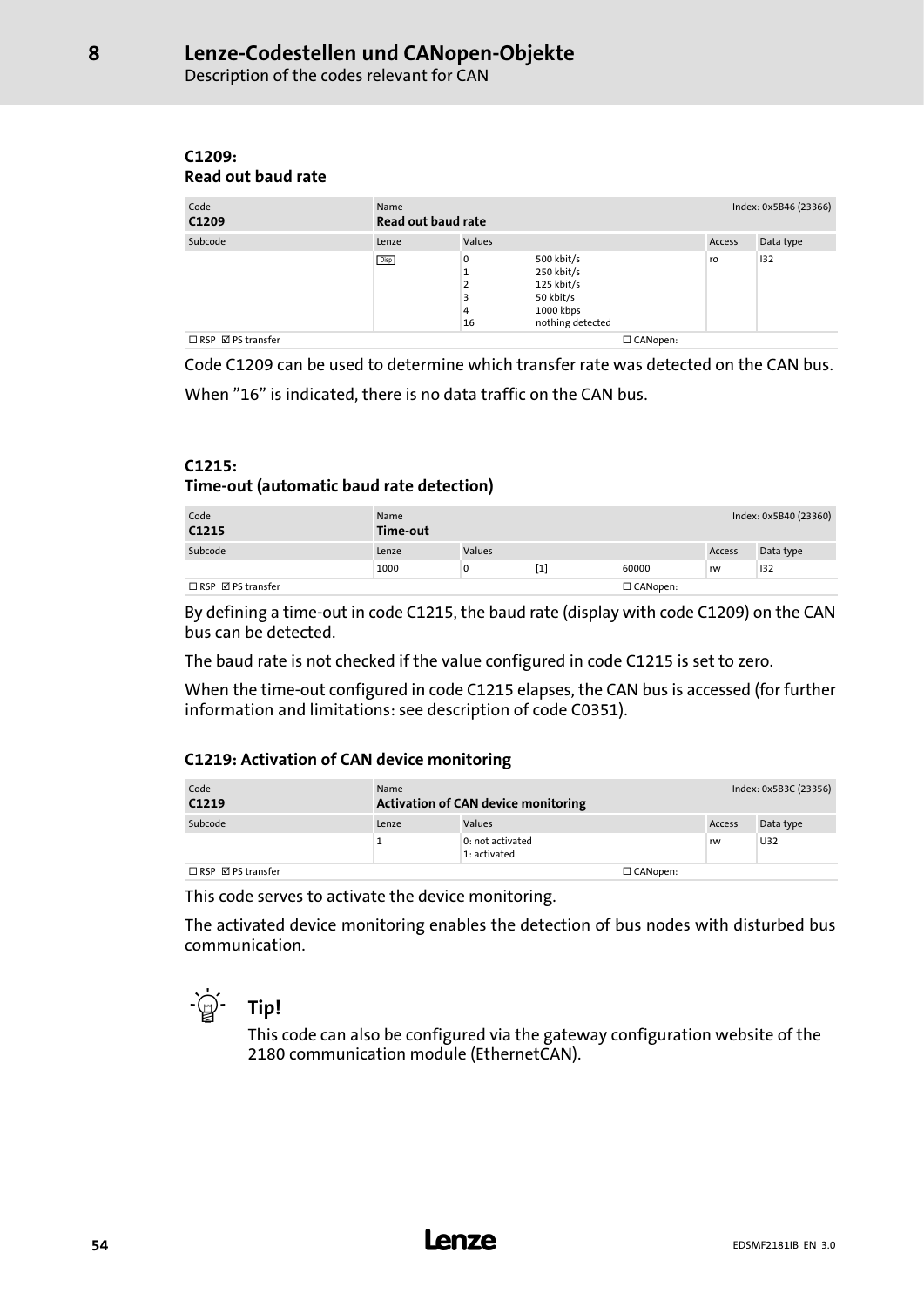#### <span id="page-54-0"></span>C1227: Delay time for search telegrams

| Code<br>C1227                 | Name  | Delay time for search telegrams |                  |                 | Index: 0x5B34 (23348) |           |
|-------------------------------|-------|---------------------------------|------------------|-----------------|-----------------------|-----------|
| Subcode                       | Lenze | <b>Values</b>                   |                  |                 | Access                | Data type |
|                               |       |                                 | $[1 \text{ ms}]$ | 100             | rw                    | 132       |
| $\Box$ RSP $\Box$ PS transfer |       |                                 |                  | $\Box$ CANopen: |                       |           |

| Selection | <b>Meaning</b>           |
|-----------|--------------------------|
| 0         | Quickest possible search |
| 1  10     | Delay time 1 ms          |
| 1119      | Delay time 10 ms         |
| 2029      | Delay time 20 ms         |
| $\cdots$  | $\cdots$                 |
| $\cdots$  | $\cdots$                 |
| 90100     | Delay time 90 ms         |

Searching the CAN bus during the start of a PC program can lead to faults if a bus is heavily loaded. In order to prevent this, a delay time between the transmission telegrams can be set. This, however, leads to an increase of the total search time. If required, C1202 must be adapted accordingly.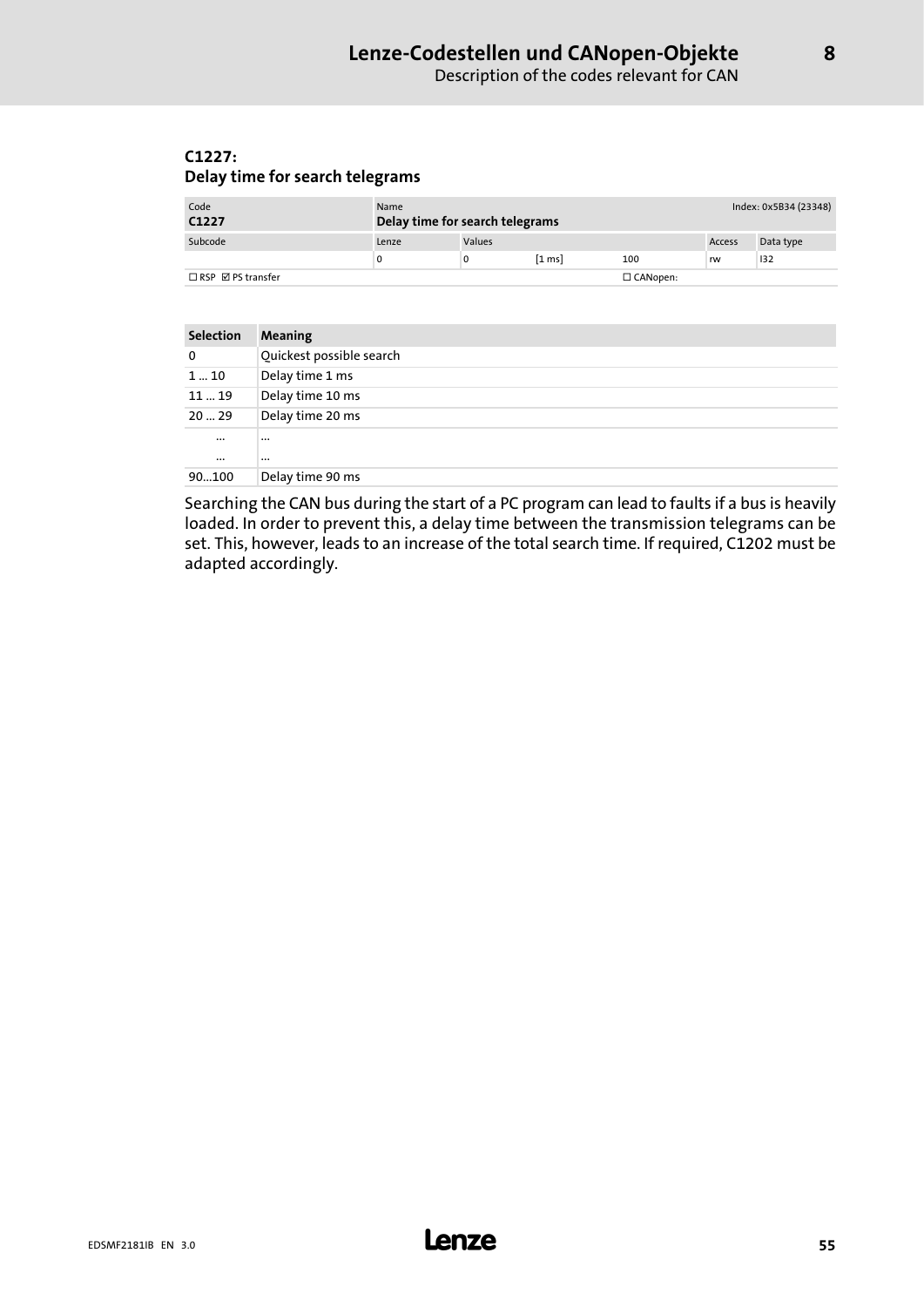### <span id="page-55-0"></span>8.3 Description of the CANopen objects implemented

#### I−1000hex: Device type

| Index $\left[_{\text{hex}}\right]$ | <b>Subindex</b> | <b>Name</b> | Data type | Value range    | <b>Authorisatio</b> |
|------------------------------------|-----------------|-------------|-----------|----------------|---------------------|
| $1-1000$                           |                 | Device type | U32       | $102^{32} - 1$ | ro                  |

The object I−1000 specifies the device profile for this device. It is also possible to include additional information here that is defined in the device profile itself. If no specific device profile is used, the content is "0x0000".

#### Data telegram assignment

| Byte 8                | Byte 7 | Byte 6                 | Byte 5 |  |  |
|-----------------------|--------|------------------------|--------|--|--|
| U32                   |        |                        |        |  |  |
| Device profile number |        | Additional information |        |  |  |

#### I−1001hex: Error register

Reading the error register

| Index $\left[\rm_{hex}\right]$ | Subindex | <b>Name</b>    | Data type | Value range | <b>Rights</b> |
|--------------------------------|----------|----------------|-----------|-------------|---------------|
| l-1001                         |          | Error register | U8        | 0255        | ro            |

Error status for the following bit assignment in the data byte (U8):

| Bit 7 | Bit 6 | Bit 5 | Bit 4 | Bit 3 | Bit 2 | Bit 1 | Bit 0 | <b>Error status</b>                  |
|-------|-------|-------|-------|-------|-------|-------|-------|--------------------------------------|
| 0     |       |       |       |       |       |       |       | No error                             |
| 0     | 0     |       |       |       |       | 0     |       | Error in the<br>communication module |
|       |       |       |       |       |       |       |       | Communication error                  |

#### I−1017hex: Producer heartbeat time

| Index $\left[{\rm {hex}}\right]$ | <b>Subindex</b>          | <b>Name</b>             | Data type | Value range | <b>Rights</b> |
|----------------------------------|--------------------------|-------------------------|-----------|-------------|---------------|
| $1-1017$                         | $\overline{\phantom{0}}$ | Producer heartbeat time | U32       | U 16        | rw            |

The heartbeat message is sent cyclically by the heartbeat generator (producer) to one or more recipients (consumers).

After configuring the heartbeat producer time, the heartbeat protocol starts at the transition from the NMT state INITIALISATION to the NMT state PREOPERATIONAL (if predefined value > 0).

## Note!

Unlike "node / life guarding" monitoring, the heartbeat protocol does not contain a "Remote Transmit Request" (RTR).

It is therefore not necessary for the recipient to answer after a heartbeat.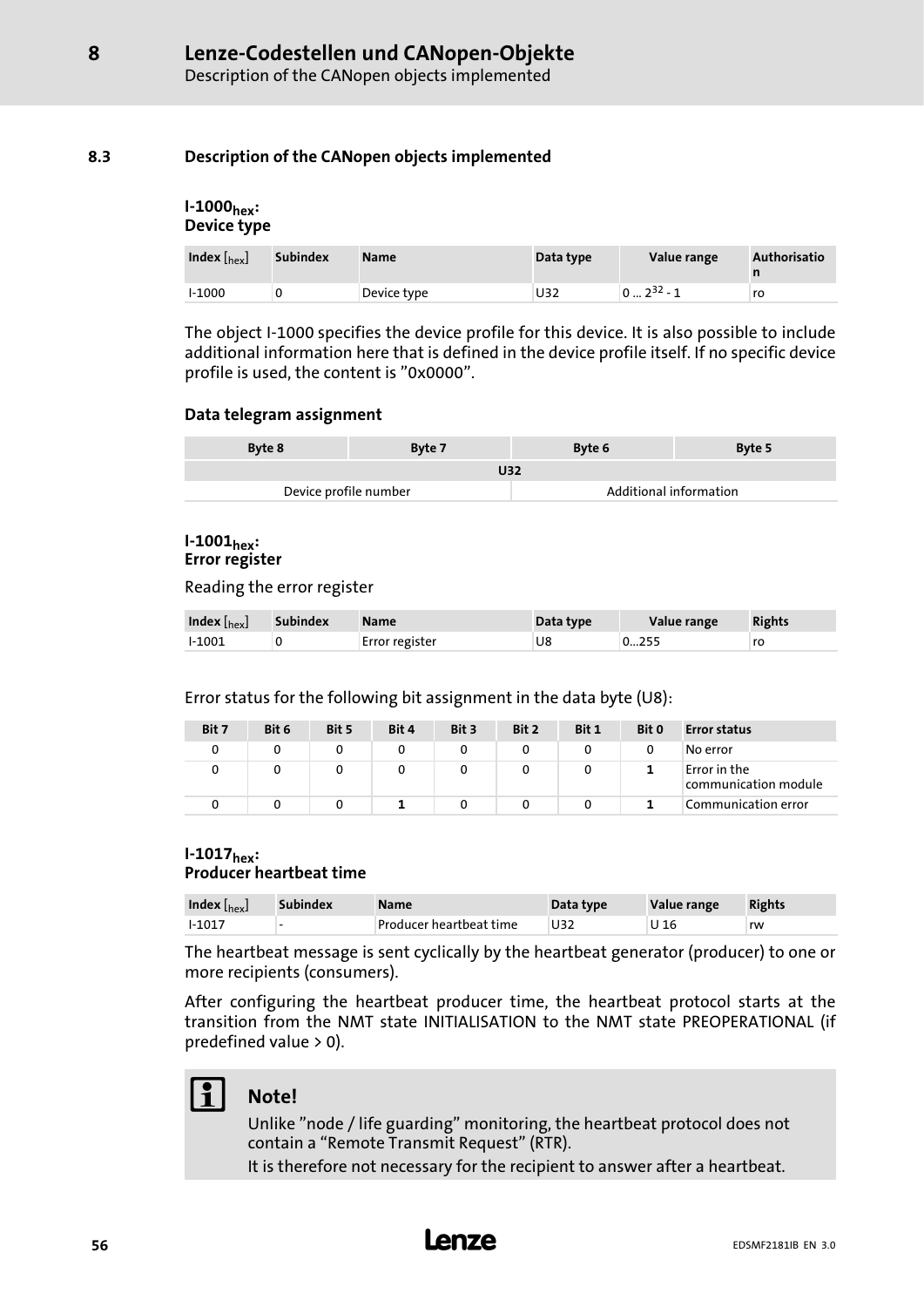## <span id="page-56-0"></span>I−1018<sub>hex</sub>: Module device description

Entry of vendor ID

| Index $\left[\begin{smallmatrix} h_{\rm ex} \end{smallmatrix}\right]$ | Subindex | <b>Name</b>               | Data type | Value range       | <b>Authorisation</b> |
|-----------------------------------------------------------------------|----------|---------------------------|-----------|-------------------|----------------------|
| $1 - 1018$                                                            | 04       | Module device description | Identity  | Module-specifi ro |                      |

#### **Subindices**

| <b>Subindex</b> | Meaning                                                    |
|-----------------|------------------------------------------------------------|
| 0               | Highest subindex                                           |
|                 | Vendor ID = ID assigned to Lenze by the organisation "CIA" |
| $\mathcal{P}$   | Product code                                               |
| З               | Revision number                                            |
| 4               | Serial number                                              |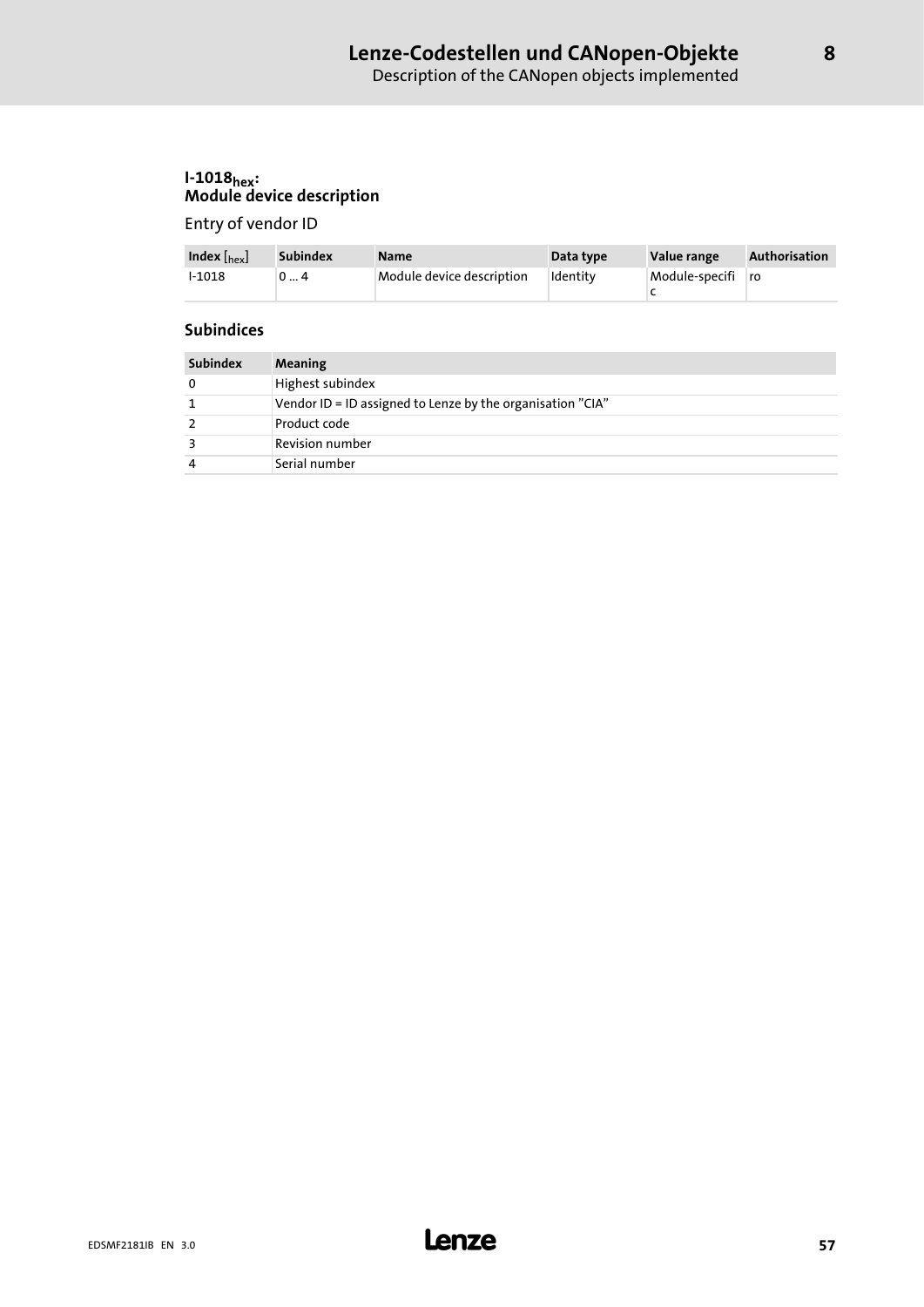#### <span id="page-57-0"></span>8.4 Description of the general codes

#### C0002 (extract): Device commands

| Code<br>C00002                                   | Name<br>Device commands |        | Index: 0x5FFD (24573) |        |           |
|--------------------------------------------------|-------------------------|--------|-----------------------|--------|-----------|
| Subcode                                          | Lenze                   | Values |                       | Access | Data type |
|                                                  | 0                       | 0, 1   |                       | rw     | 132       |
| $\Box$ RSP $\boxdot$ PS transfer $\Box$ PLC-STOP |                         |        | $\Box$ CANopen:       |        |           |

C0002 shows the status of the device command executed last. C00150 can be used to enquire the current status of the device control.

| <b>Values</b><br>(extract) | <b>Designation</b> | Info                                                                                                                                                             |
|----------------------------|--------------------|------------------------------------------------------------------------------------------------------------------------------------------------------------------|
| 0                          | Load Def.          | Load Lenze setting<br>• Only possible with controller inhibit and stopped<br>user program.                                                                       |
|                            | Load PS            | Load parameter set<br>The parameter set stored in the memory module is<br>loaded<br>$\bullet$ Only possible with controller inhibit and stopped<br>user program. |

#### C0099: Software version

| Code<br>C0099                      | Name<br>Software version |                                     | Index: 0x5F9C (24476) |              |
|------------------------------------|--------------------------|-------------------------------------|-----------------------|--------------|
| Subcode                            | Lenze                    | Values                              | Access                | Data type    |
|                                    | Disp                     | x.y<br>(x: major version, y: index) | ro                    | <b>FIX32</b> |
| $\Box$ RSP $\boxtimes$ PS transfer |                          | $\Box$ CANopen:                     |                       |              |

#### C0150: Status word

| Code<br>C0150                      | Name<br><b>CAN node address</b> |               |                 | Index: 0x5F69 (24425) |            |
|------------------------------------|---------------------------------|---------------|-----------------|-----------------------|------------|
| Subcode                            | Lenze                           | <b>Values</b> |                 | Access                | Data type  |
|                                    | Disp                            |               |                 | ro                    | <b>B16</b> |
| $\Box$ RSP $\boxtimes$ PS transfer |                                 |               | $\Box$ CANopen: |                       |            |

The binary interpretation of the displayed decimal value reflects the bit statuses of the status word:

- $\blacktriangleright$  Bit 0: Ready for operation
- ƒ Bit 1: Dial−up connection is available
- $\blacktriangleright$  Bit 2: Internal error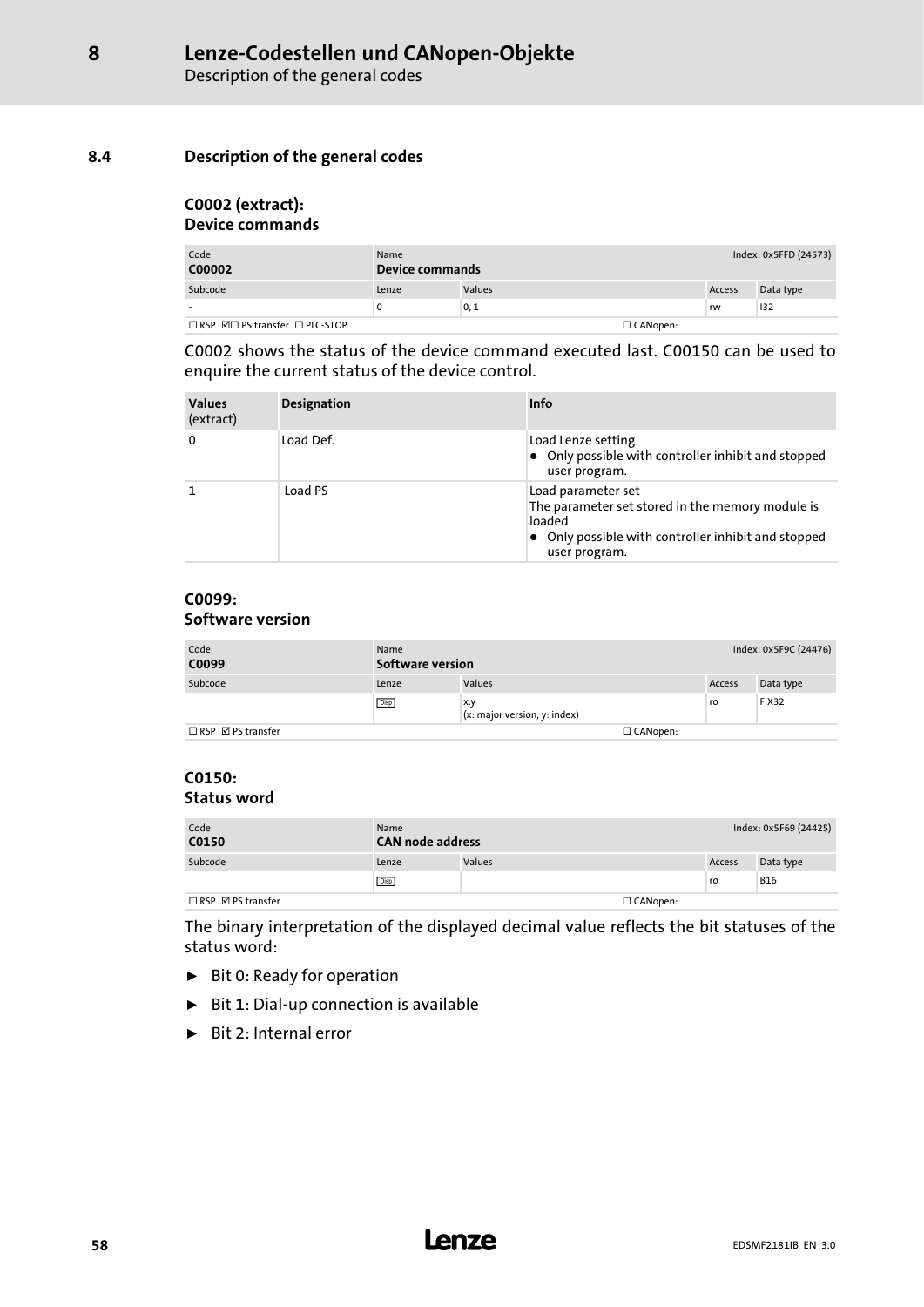#### <span id="page-58-0"></span>C0200: Software ID

| Code<br>C0200                      | Name<br>Software manufacturer's product code |        |                 | Index: 0x5F37 (24375) |           |
|------------------------------------|----------------------------------------------|--------|-----------------|-----------------------|-----------|
| Subcode                            | Lenze                                        | Values |                 | Access                | Data type |
|                                    | <b>Disp</b>                                  |        |                 | ro                    | VS        |
| $\Box$ RSP $\boxtimes$ PS transfer |                                              |        | $\Box$ CANopen: |                       |           |

During initialisation of the module it is determined which device is connected as a user based on the manufacturer's product code.

Value displayed for the 2181 communication module:

"33S2181F\_10000".

#### C1213: Fieldbus connection

| Code<br>C1213                      | Name  | <b>Fieldbus connection</b> |                 |               | Index: 0x5B42 (23362) |
|------------------------------------|-------|----------------------------|-----------------|---------------|-----------------------|
| Subcode                            | Lenze | Values                     |                 | <b>Access</b> | Data type             |
|                                    | 0     | 0, 1                       |                 | rw            | <b>FIX32</b>          |
| $\Box$ RSP $\boxtimes$ PS transfer |       |                            | $\Box$ CANopen: |               |                       |

In code C1213, the fieldbus connection has to be entered:

C1213 = 0: connection of modemCAN 2181 and the inverter via the CAN bus.

C1213 = 1: connection of modemCAN 2181 with the diagnostic interface of the inverter-9400.



### Note!

It is not possible to operate both connections of the communication module in parallel.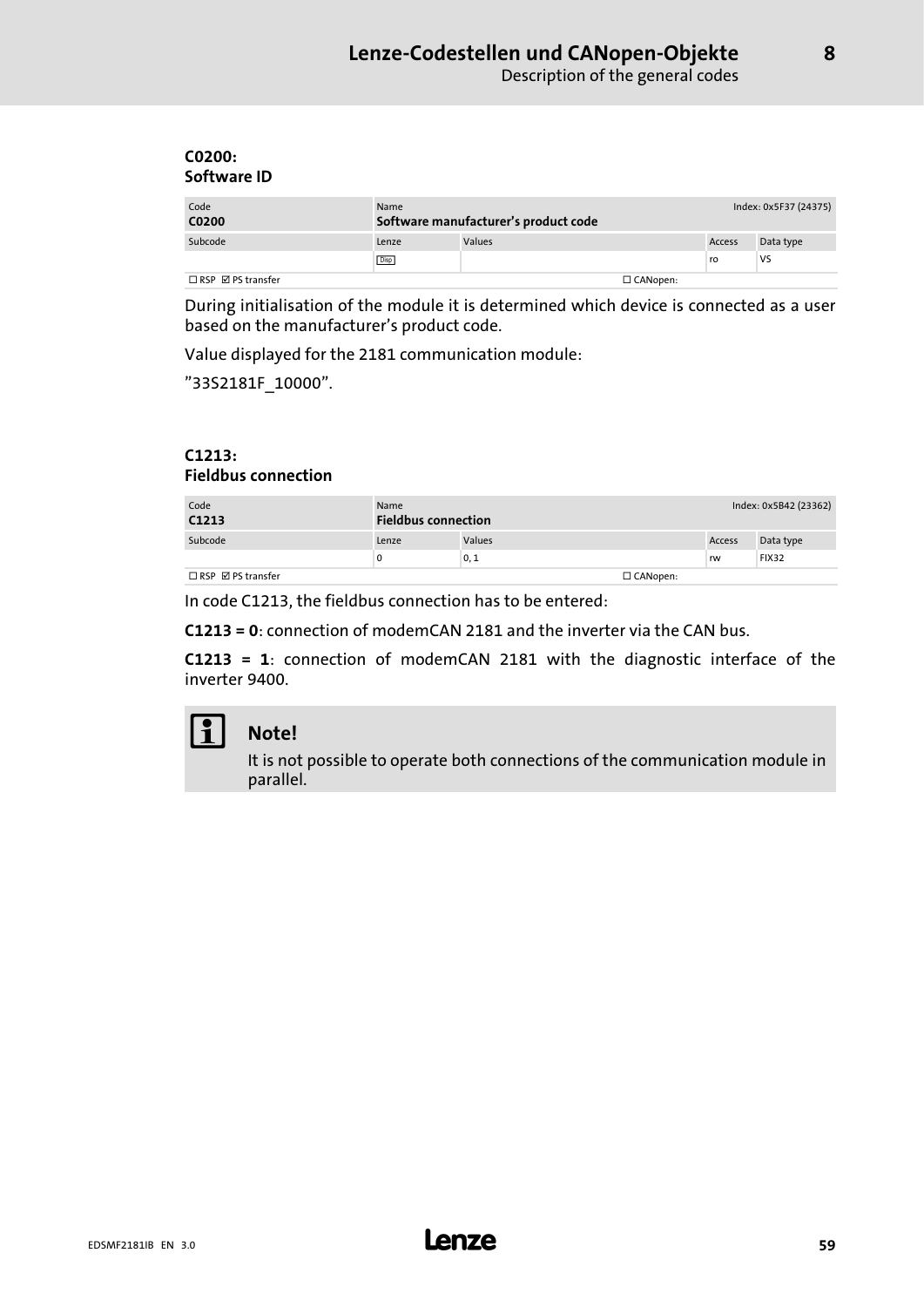#### <span id="page-59-0"></span>8.5 Description of the codes relevant for the modem

#### C1204: Password

| Code<br>C1204                      | Name<br>Password |                               |                 |        | Index: 0x5B4B (23371) |
|------------------------------------|------------------|-------------------------------|-----------------|--------|-----------------------|
| Subcode                            | Lenze            | Values                        |                 | Access | Data type             |
|                                    |                  | Empty: no password protection |                 | W      | <b>VS</b>             |
| $\Box$ RSP $\boxtimes$ PS transfer |                  |                               | $\Box$ CANopen: |        |                       |

Code C1204 provides the possibility of protecting the ModemCAN 2181 communication module against unauthorised access by allocation of a password.

During the dialup process, the password stored in the PC is compared with the password stored in the communication module:

- $\blacktriangleright$  The dialup process is continued if both passwords are identical.
- $\blacktriangleright$  The dialup process is aborted immediately or after a short waiting time if the passwords are not identical or the user names do not comply with each other (see code C1223).

## Note!

- ƒ In code C1204 a new password, or − with an empty selection field − no password, can be entered via the CAN bus.
- $\blacktriangleright$  The password is not reset when the Lenze setting is loaded.
- $\blacktriangleright$  The new password is only accepted after mains switching.
- ▶ Observe upper and lower case letters.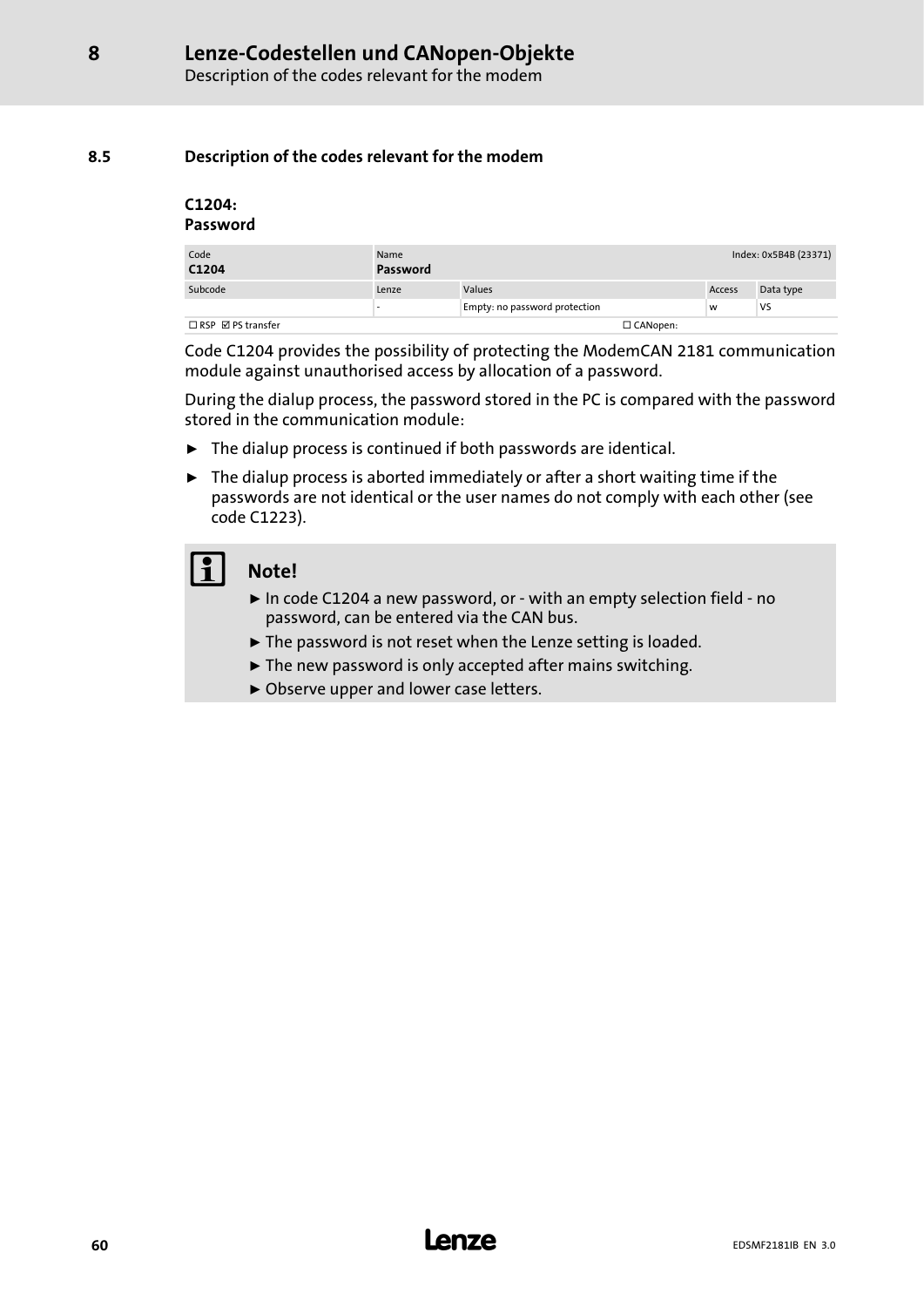#### <span id="page-60-0"></span>C1205: Callback phone number

| Code<br>C1205                      | Name<br>Callback phone number |        |                 | Index: 0x5B4A (23370) |           |
|------------------------------------|-------------------------------|--------|-----------------|-----------------------|-----------|
| Subcode                            | Lenze                         | Values |                 | Access                | Data type |
|                                    | ٠                             |        |                 | rw                    | VS        |
| $\Box$ RSP $\boxtimes$ PS transfer |                               |        | $\Box$ CANopen: |                       |           |

With code C1205, a telephone connection (callback phone number) can be entered, which is called back immediately after the dial−up process.

If no phone number is entered in C1205, a callback is not executed; the connection is maintained and is directly used for remote maintenance.



## Note!

Changes to this code only become effective if the mains is switched again, or by a modem reset (code C1226).

To enable your PC to take a callback from the communication module, it is required to mark the corresponding connection as "Callback" in the system bus configurator.



## $-\mathbb{Q}$  Tip!

More information about the callback function can be found in the online help of the system bus configurator.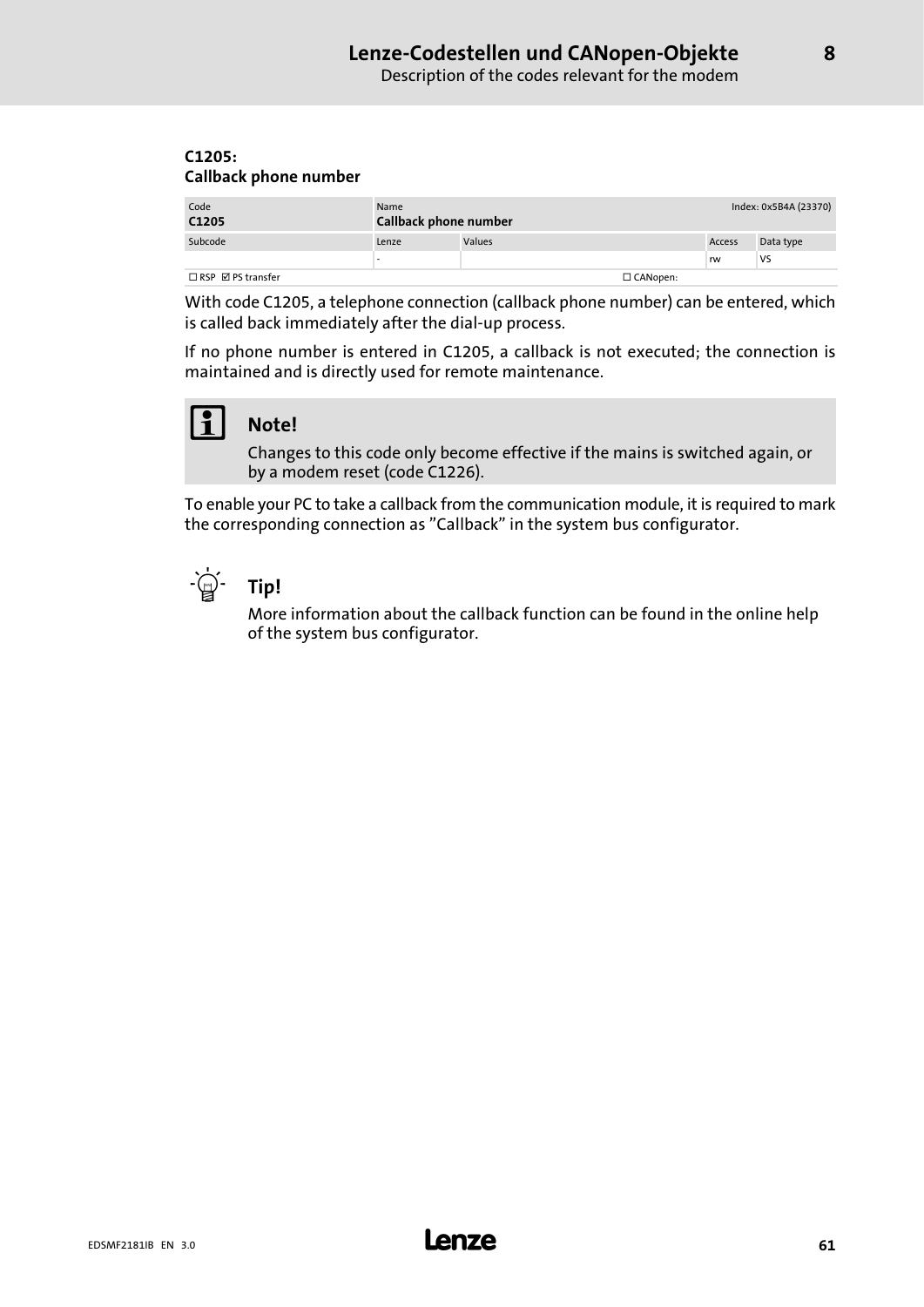## Lenze−Codestellen und CANopen−Objekte

Description of the codes relevant for the modem

#### C1206: Modem initialisation

| Code<br>C1206                 | Name<br><b>Modem initialisation</b> |        |                 | Index: 0x5B49 (23369) |           |
|-------------------------------|-------------------------------------|--------|-----------------|-----------------------|-----------|
| Subcode                       | Lenze                               | Values |                 | <b>Access</b>         | Data type |
|                               | AT&FE100&K3&<br>D2&C1               |        |                 | rw                    | VS        |
| $\Box$ RSP $\Box$ PS transfer |                                     |        | $\Box$ CANopen: |                       |           |

# Note!

In most cases, the use of the Lenze setting is sufficient for initialising the modem.

However, if it is not possible to establish a connection, there is the possibility of adapting the initialisation command via the applicable AT commands. Only change the value of this code if you are absolutely sure that it is necessary!

An incorrect initialisation command may make another dialup process impossible. In this case you have to load the Lenze setting of the modem and correct the AT commands entered before.

With code C1206, the internal or external modem receives an initialisation command that in most cases consists of several AT commands.



### Note!

Changes to this code only become effective if the mains is switched again, or by a modem reset (code C1226).



### Tip!

For the ModemCAN 2181 communication module, a part of the whole amount of commands is represented in the annex of these instructions.

#### C1207:

#### Switch−over of internal / external modem

| Code<br>C1207                 | Name  | Switch-over of internal / external modem |                 |        | Index: 0x5B48 (23368) |
|-------------------------------|-------|------------------------------------------|-----------------|--------|-----------------------|
| Subcode                       | Lenze | <b>Values</b>                            |                 | Access | Data type             |
|                               | 0     | 0, 1                                     |                 | rw     | <b>FIX32</b>          |
| $\Box$ RSP $\Box$ PS transfer |       |                                          | $\Box$ CANopen: |        |                       |

Using code C1207, a switch−over from the internal to the external modem can be effected. This code can only be written to via CAN.

## Note!

Changes to this code only become effective if the mains is switched again, or by a modem reset (code C1226).

<span id="page-61-0"></span>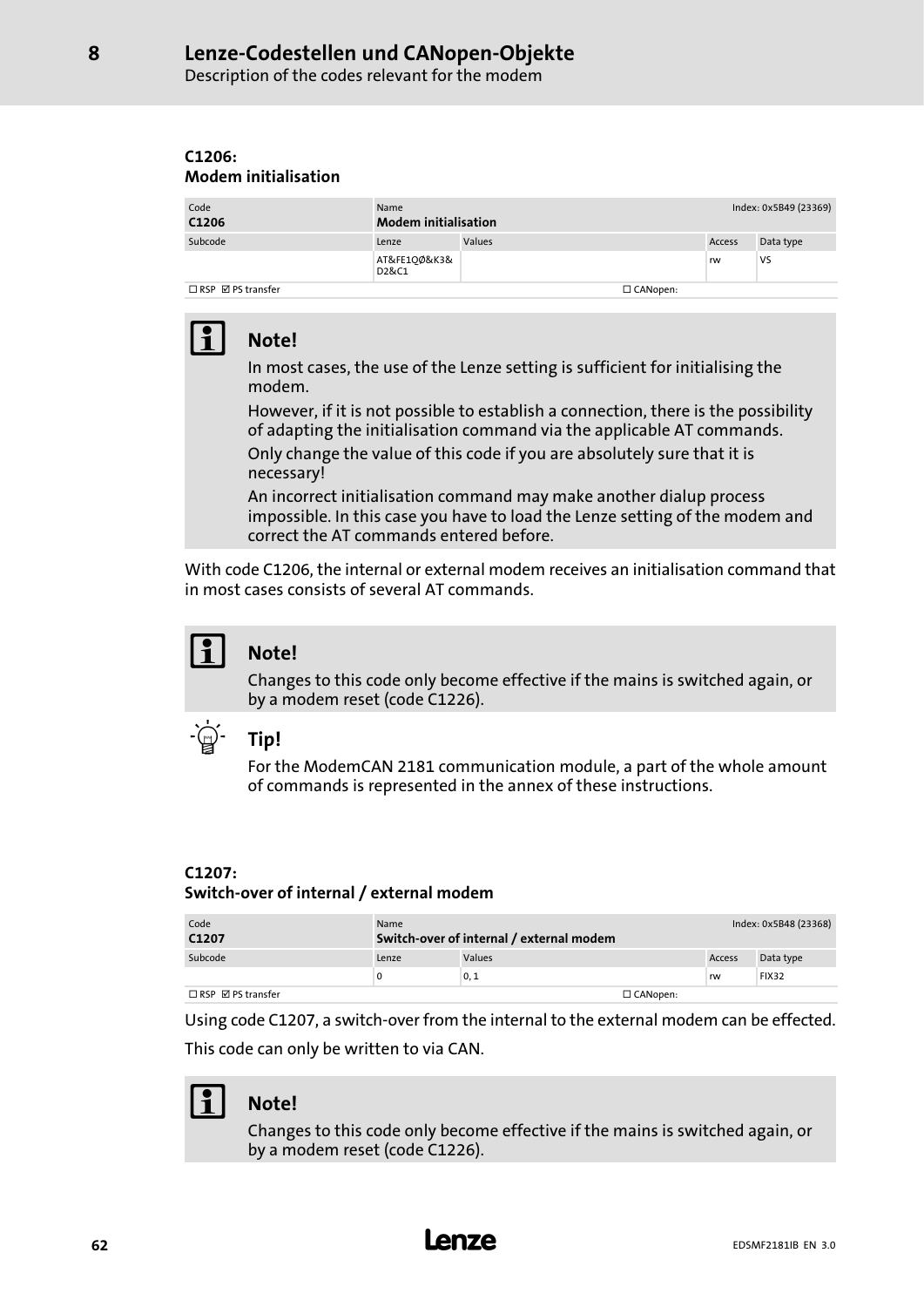<span id="page-62-0"></span>

| C1208:              |  |
|---------------------|--|
| <b>Country code</b> |  |

| Code<br>C1208                      | Name<br><b>Country code</b> |               |                 |        | Index: 0x5B47 (23367) |
|------------------------------------|-----------------------------|---------------|-----------------|--------|-----------------------|
| Subcode                            | Lenze                       | Values        |                 | Access | Data type             |
|                                    | 253                         | See $\Box$ 68 |                 | rw     | <b>FIX32</b>          |
| $\Box$ RSP $\boxtimes$ PS transfer |                             |               | $\Box$ CANopen: |        |                       |

By means of code C1208, the code for the country in which the modem is used can be entered.

The internal modem is approved for many countries. However, since the properties required in the respective countries show slight differences, the modem must adapt to the situation in each case. For this, enter the corresponding country code which is the same in all European countries.



### Note!

Changes to this code only become effective if the mains is switched again, or by a modem reset (code C1226).

### C1223:

#### user name

| Code<br>C1223                      | Name<br>User name |               |                 | Index: 0x5B38 (23352) |           |
|------------------------------------|-------------------|---------------|-----------------|-----------------------|-----------|
| Subcode                            | Lenze             | <b>Values</b> |                 | Access                | Data type |
|                                    | Lenze             |               |                 | rw                    | VS        |
| $\Box$ RSP $\boxtimes$ PS transfer |                   |               | $\Box$ CANopen: |                       |           |

Code C1223 can be used to enter a user name. By the Lenze setting, the user name "Lenze" is pre−assigned to the code.



## Note!

- $\blacktriangleright$  The user name is not reset when the Lenze setting is loaded.
- ▶ Observe upper and lower case letters.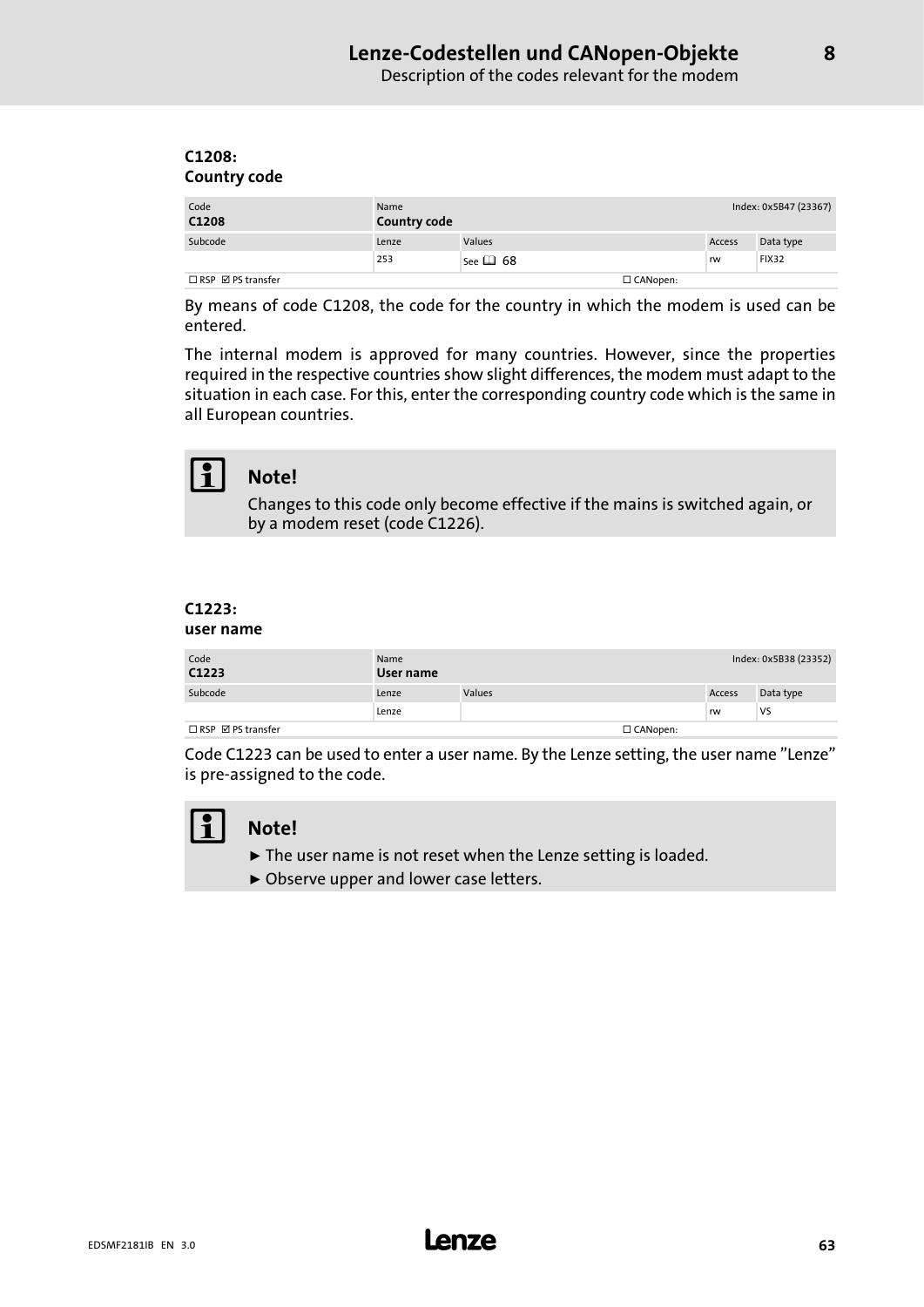<span id="page-63-0"></span>Description of the codes relevant for the modem

#### C1225: baud rate of the external modem

| Code<br>C1225                      | Name<br>Baud rate of the external modem |                |           | Index: 0x5B36 (23350) |               |              |
|------------------------------------|-----------------------------------------|----------------|-----------|-----------------------|---------------|--------------|
| Subcode                            | Lenze                                   | Values         |           |                       | <b>Access</b> | Data type    |
|                                    | 3                                       | 0              | 9600 bps  |                       | rw            | <b>FIX32</b> |
|                                    |                                         |                | 19200 bps |                       |               |              |
|                                    |                                         | $\overline{2}$ | 38400 bps |                       |               |              |
|                                    |                                         | 3              | 57600 bps |                       |               |              |
| $\Box$ RSP $\boxtimes$ PS transfer |                                         |                |           | $\Box$ CANopen:       |               |              |

Code C1225 is used for determining the baud rate via which the communication module communicates with external modems. Most modems are provided with a function for the automatic detection of the baud rate, so that it is not necessary to alter this parameter. Only in exceptional cases, the default baud rate of the external modem must be set here. If initialisation with the baud rate configured fails, an automatic attempt to use another baud rate is made.

### $\begin{bmatrix} 9 \\ 1 \end{bmatrix}$  Note!

Changes to this code only become effective if the mains is switched again, or by a modem reset (code C1226).

#### C1226: modem reset

| Code<br>C1226                      | Name<br>Modem reset |        |                 | Index: 0x5B35 (23349) |           |  |
|------------------------------------|---------------------|--------|-----------------|-----------------------|-----------|--|
| Subcode                            | Lenze               | Values |                 | Access                | Data type |  |
|                                    | 0                   | 0, 1   |                 | rw                    | 132       |  |
| $\Box$ RSP $\boxtimes$ PS transfer |                     |        | $\Box$ CANopen: |                       |           |  |

The change made to the modem parameters only becomes effective when the mains is switched for the next time, or by activation of code C1226.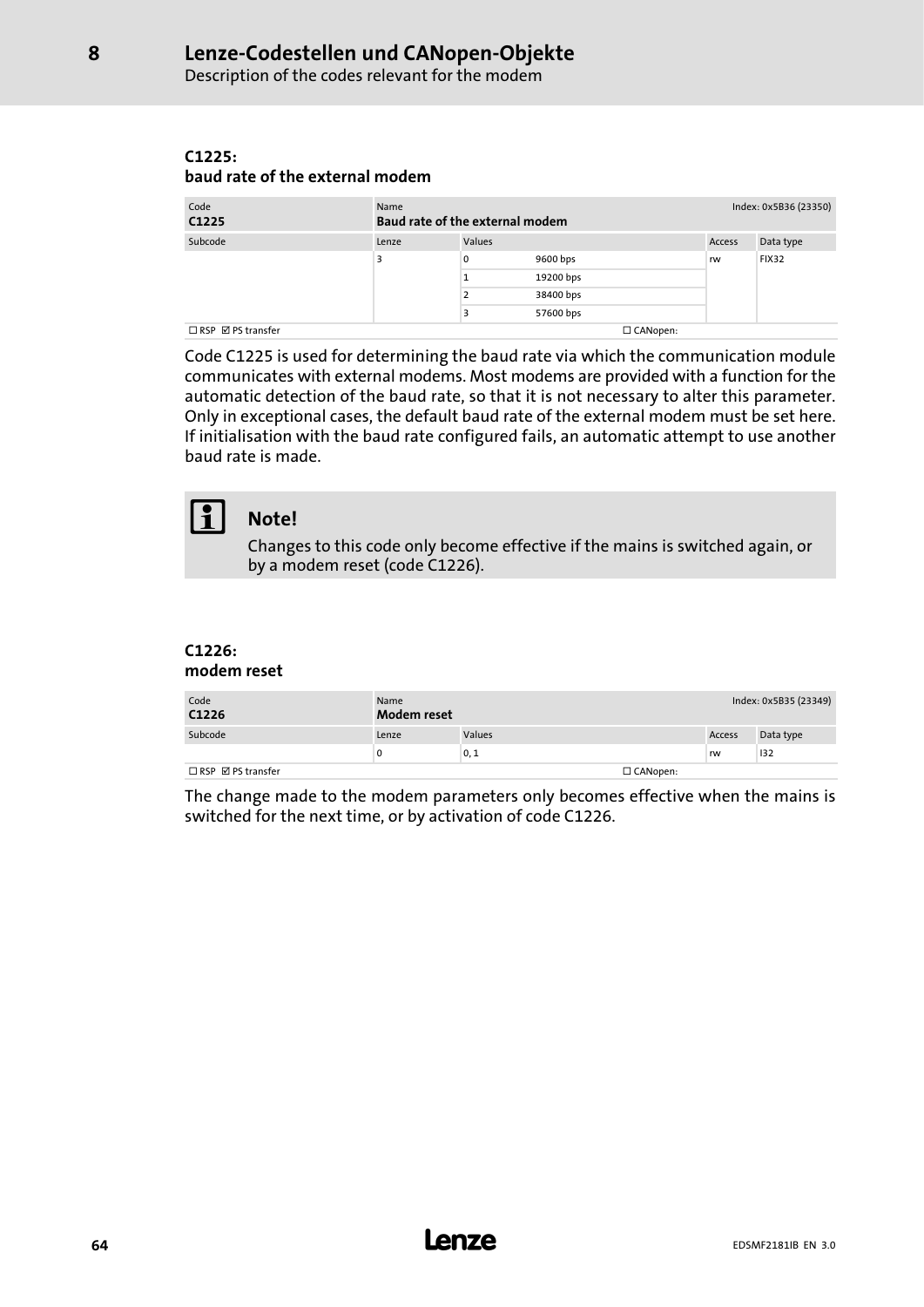## <span id="page-64-0"></span>9 Troubleshooting and fault elimination

| Possible cause of error       | <b>Diagnostics</b>                | Remedy                        |
|-------------------------------|-----------------------------------|-------------------------------|
| The device is not switched on | Power LED does not illuminate     | Check external voltage supply |
| CAN bus error                 | <b>ERR LED is lit or blinking</b> | Check CAN wiring              |

#### 9.1 Signalling of the CANopen RUN LED and ERROR LED

#### 9.1.1 CAN operating mode

#### CANopen ERROR LED

The CANopen ERROR LED displays the status of the physical CAN level and shows errors on the basis of missing CAN messages (SYNC, GUARD or HEARTBEAT). It is lit red.

| No.            | <b>ERROR LED</b>      | <b>STATUS</b>               | <b>Description</b>                                                                                                                |
|----------------|-----------------------|-----------------------------|-----------------------------------------------------------------------------------------------------------------------------------|
| $\mathbf{1}$   | OFF                   | No error                    | The device is ready for operation.                                                                                                |
| $\overline{2}$ | Single lighting<br>up | Warning limit is<br>reached | At least one of the error counters of the CAN controller has<br>reached or exceeded the warning level (too many error<br>frames). |
| З              | Flicker               | AutoBaud/LSS                | The automatic baud rate detection or LSS services are<br>running. (ERROR LED and RUN LED flicker alternately).                    |
| 4              | Double lighting<br>up | Error control event         | A guard event (NMT slave or NMT master) or heartbeat<br>event (heartbeat consumer) has occurred.                                  |
| -5             | Triple lighting<br>up | Sync error                  | The sync message has not been received within the time<br>configured for the time monitoring of the communication<br>cycle        |
| 6              | On                    | <b>Bus Off</b>              | The CAN controller is in the bus-off state.                                                                                       |

#### CANopen RUN LED

The CANopen RUN LED displays the CANopen−NMT status. It is lit up green.

| No.            | <b>CAN RUN LED</b>    | <b>STATUS</b>      | <b>Description</b>                                                                                                         |
|----------------|-----------------------|--------------------|----------------------------------------------------------------------------------------------------------------------------|
|                | Flicker               | AutoBaud/LSS       | The automatic baud rate detection or LSS services are<br>running. (ERROR LED and RUN LED flicker alternately).<br>Optional |
|                | Single lighting<br>up | <b>STOPPED</b>     | The device in the STOPPED state.                                                                                           |
|                | Blinking              | PRE-OPERATIONAL    | The device is in the PREOPERATIONAL state.                                                                                 |
| $\overline{4}$ | On                    | <b>OPERATIONAL</b> | The device is in the OPERATIONAL state.                                                                                    |

#### Message states and lighting rates

The following message states are distinguished: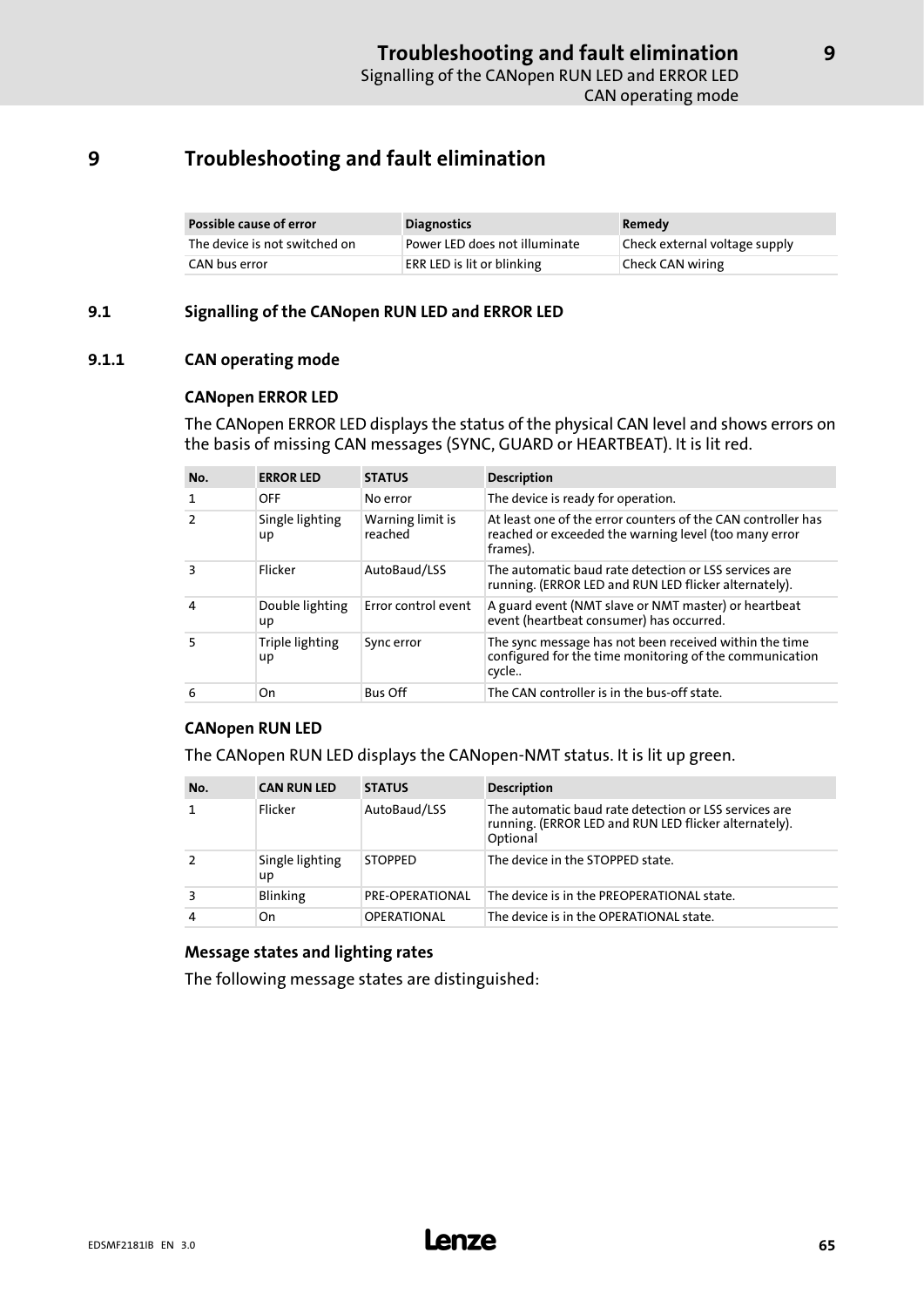## Troubleshooting and fault elimination

Signalling of the CANopen RUN LED and ERROR LED Operating mode − diagnostic interface

| <b>Signalling</b>             | Meaning                                                                                                                                                                             |
|-------------------------------|-------------------------------------------------------------------------------------------------------------------------------------------------------------------------------------|
| LED is lit                    | On.                                                                                                                                                                                 |
| <b>IFD</b> is not lit         | <b>OFF</b>                                                                                                                                                                          |
| <b>LED</b> flickers           | Isophase on and off with approx. 10 Hz: on for approx. 50 ms and off for approx.<br>50 ms.                                                                                          |
| LED is blinking               | Isophase on and off with approx. 2.5 Hz: on for approx. 200 ms, followed by off<br>for approx. 200 ms.                                                                              |
| Single lighting up of the LED | A short lighting up (approx. 200 ms) followed by a long off phase (approx. 1000<br>ms).                                                                                             |
| Double lighting up of the LED | LED shortly lights up twice in one sequence (approx. 200 ms), interrupted by an<br>off phase (approx. 200 ms). The sequence is completed by a long off phase<br>(approx. 1000 ms).  |
| Triple lighting up of the LED | LED shortly lights up thrice in one sequence (approx. 200 ms), interrupted by an<br>off phase (approx. 200 ms). The sequence is completed by a long off phase<br>(approx. 1000 ms). |

### 9.1.2 Operating mode - diagnostic interface



## $\left| \begin{array}{c} \bullet \\ \bullet \end{array} \right|$  Note!

In this operating mode, the CANopen ERR LED is lit if no device is connected.

[9](#page-64-0)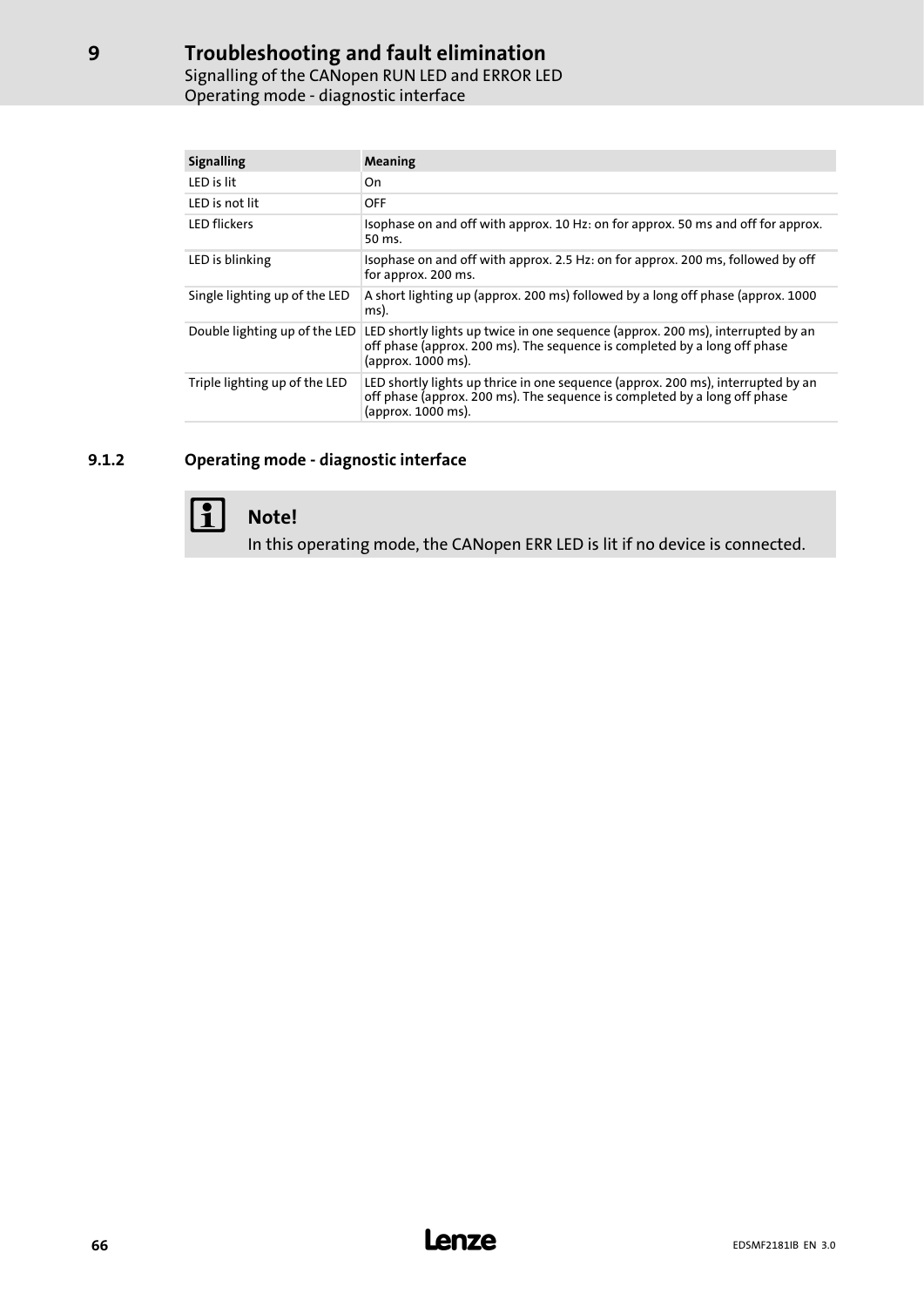## <span id="page-66-0"></span>10 Appendix

### 10.1 Modem standards

| <b>Application range</b> | <b>Name</b>             |
|--------------------------|-------------------------|
| Data transfer            | V.34                    |
|                          | V.32bis                 |
|                          | V.22bis                 |
|                          | V.22                    |
|                          | V.23                    |
|                          | V.21                    |
|                          | Bell212A                |
|                          | <b>Bell103</b>          |
| Error correction         | V.42 (LAP-M or MNP 2-4) |
| Data compression         | V.42bis                 |
|                          | MNP5                    |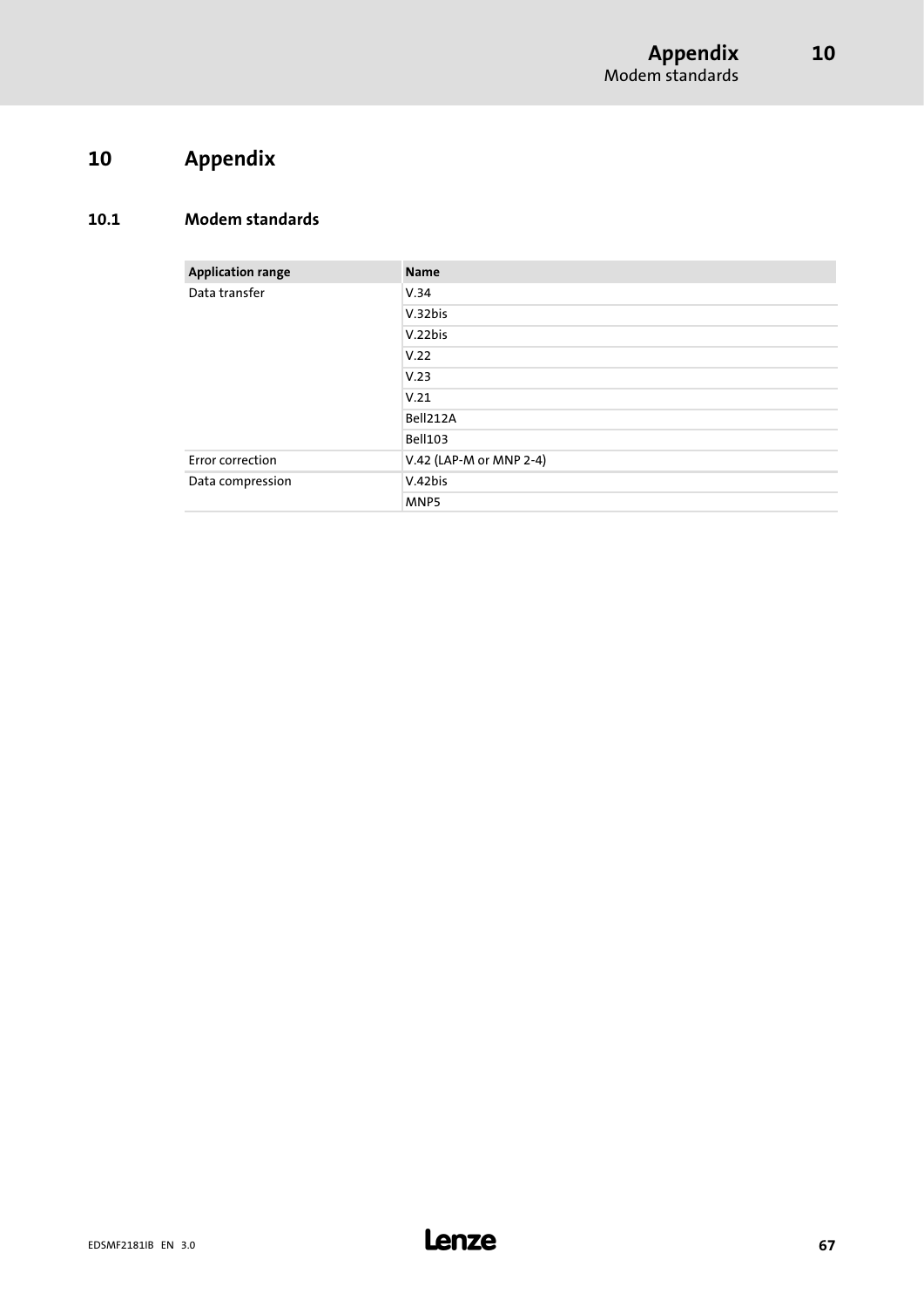#### <span id="page-67-0"></span>10.2 List of countries

The national telephone standards differ somewhat. For this reason the communication assembly needs to be configured for use in certain countries.

The modem used supports the following standards:

- ► CTR21 (Common Technical Regulation): This approval applies for all EU countries including Norway and Switzerland. It is based on the TBR21 standard prepared by the ETSI (European Telecommunications Standard Institute).
- ▶ FCC Part 68 (Federal Communications Commission): This approval applies for the USA.

Some countries require special adaptations which must be entered into the decimal code with code C1208 for this device (see table below).

The following lists provides information on the countries in which the device can be used in relation to telecommunication standards.

## 1 Note!

If the respective country is not in the list, only an external modem that complies with the related national regulations is allowed to be used.

|                       | Code      |                |                   |
|-----------------------|-----------|----------------|-------------------|
| Country               | hex       | dec            | Approval          |
| Argentina             | 07        | $\overline{7}$ | available         |
| Australia             | 09        | 9              | available         |
| Austria               | <b>FD</b> | 253            | CTR <sub>21</sub> |
| Belgium               | <b>FD</b> | 253            | CTR <sub>21</sub> |
| <b>Brazil</b>         | 16        | 22             | available         |
| Canada                | <b>B5</b> | 181            | available         |
| Chile                 | 99        | 153            | available         |
| China                 | <b>B5</b> | 181            | available         |
| Cyprus                | <b>FD</b> | 253            | <b>CTR21</b>      |
| <b>Czech Republic</b> | <b>FD</b> | 253            | CTR <sub>21</sub> |
| Denmark               | <b>FD</b> | 253            | CTR <sub>21</sub> |
| Estonia               | <b>FD</b> | 253            | CTR <sub>21</sub> |
| Finland               | <b>FD</b> | 253            | CTR <sub>21</sub> |
| France                | <b>FD</b> | 253            | CTR <sub>21</sub> |
| Germany               | <b>FD</b> | 253            | CTR <sub>21</sub> |
| <b>Great Britain</b>  | <b>FD</b> | 253            | available         |
| Greece                | <b>FD</b> | 253            | CTR <sub>21</sub> |
| Greenland             | <b>FD</b> | 253            | CTR <sub>21</sub> |
| Hong Kong             | 99        | 153            | available         |
| Hungary               | <b>FD</b> | 253            | CTR21             |
| India                 | 99        | 153            | available         |
| Indonesia             | 99        | 153            | available         |
| Ireland               | <b>FD</b> | 253            | CTR21             |
| Israel                | <b>B5</b> | 181            | CTR <sub>21</sub> |

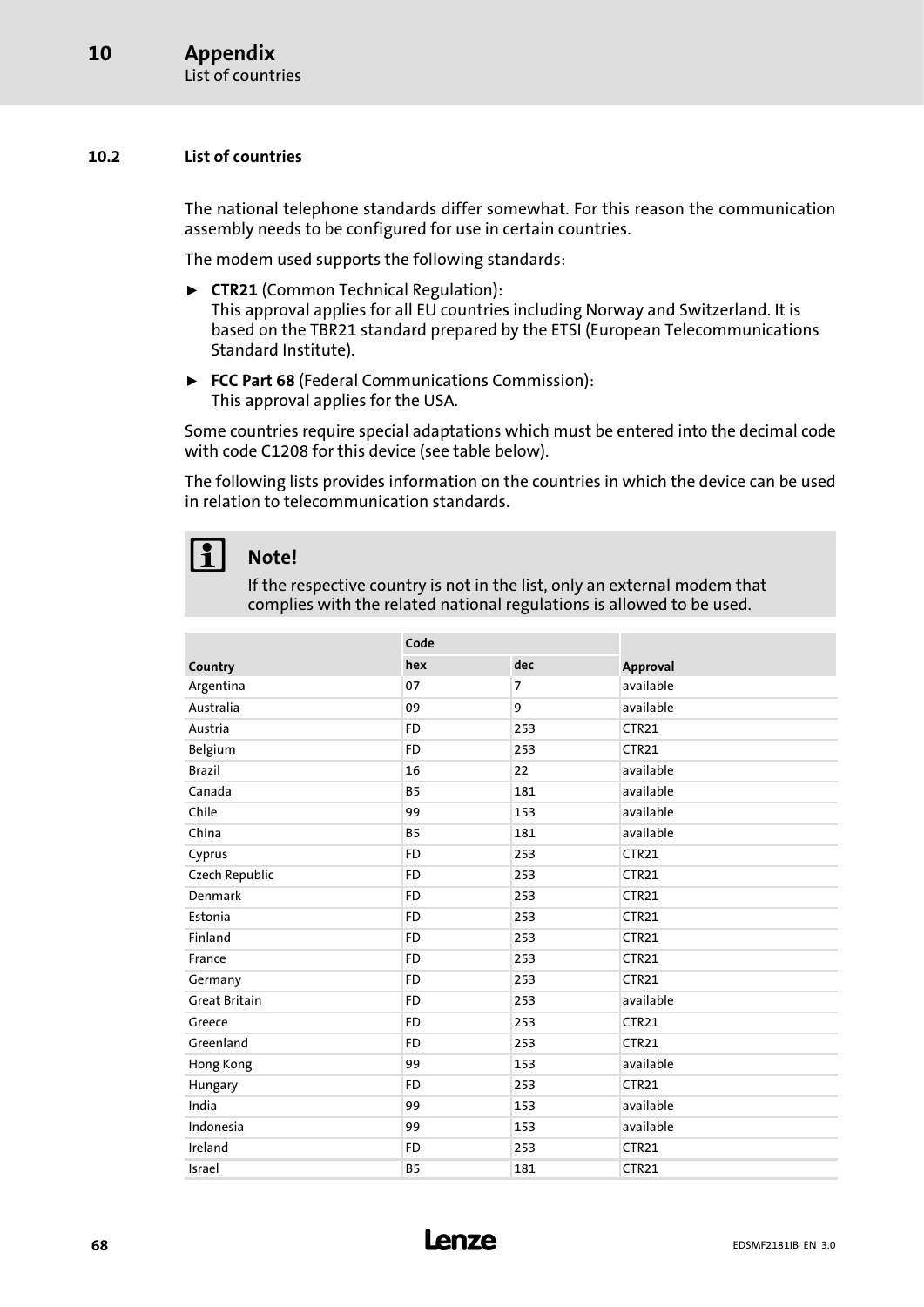|                    | Code      |     |                       |
|--------------------|-----------|-----|-----------------------|
| Country            | hex       | dec | <b>Approval</b>       |
| Italy              | <b>FD</b> | 253 | CTR <sub>21</sub>     |
| Japan              | 00        | 0   | available             |
| Korea              | <b>B5</b> | 181 | available             |
| Liechtenstein      | <b>FD</b> | 253 | CTR21                 |
| Luxembourg         | <b>FD</b> | 253 | CTR21                 |
| Malaysia           | 6C        | 108 |                       |
| Mexico             | <b>B5</b> | 181 | available             |
| <b>Netherlands</b> | <b>FD</b> | 253 | CTR21                 |
| New Zealand        | <b>7E</b> | 126 | available             |
| Norway             | <b>FD</b> | 253 | CTR <sub>21</sub>     |
| Philippines        | <b>B5</b> | 181 | available             |
| Poland             | 99        | 153 | available             |
| Portugal           | <b>FD</b> | 253 | CTR <sub>21</sub>     |
| Russia             | <b>B5</b> | 181 | available             |
| Singapore          | 96        | 156 | available             |
| Slovakia           | <b>FD</b> | 253 | CTR21, in preparation |
| Slovenia           | <b>FD</b> | 253 | available             |
| South Africa       | 9F        | 159 |                       |
| Spain              | <b>FD</b> | 253 | CTR <sub>21</sub>     |
| Sweden             | <b>FD</b> | 253 | CTR21                 |
| Switzerland        | <b>FD</b> | 253 | CTR <sub>21</sub>     |
| Taiwan             | <b>FE</b> | 254 | available             |
| Turkey             | <b>FD</b> | 253 | available             |
| <b>USA</b>         | <b>B5</b> | 181 | available             |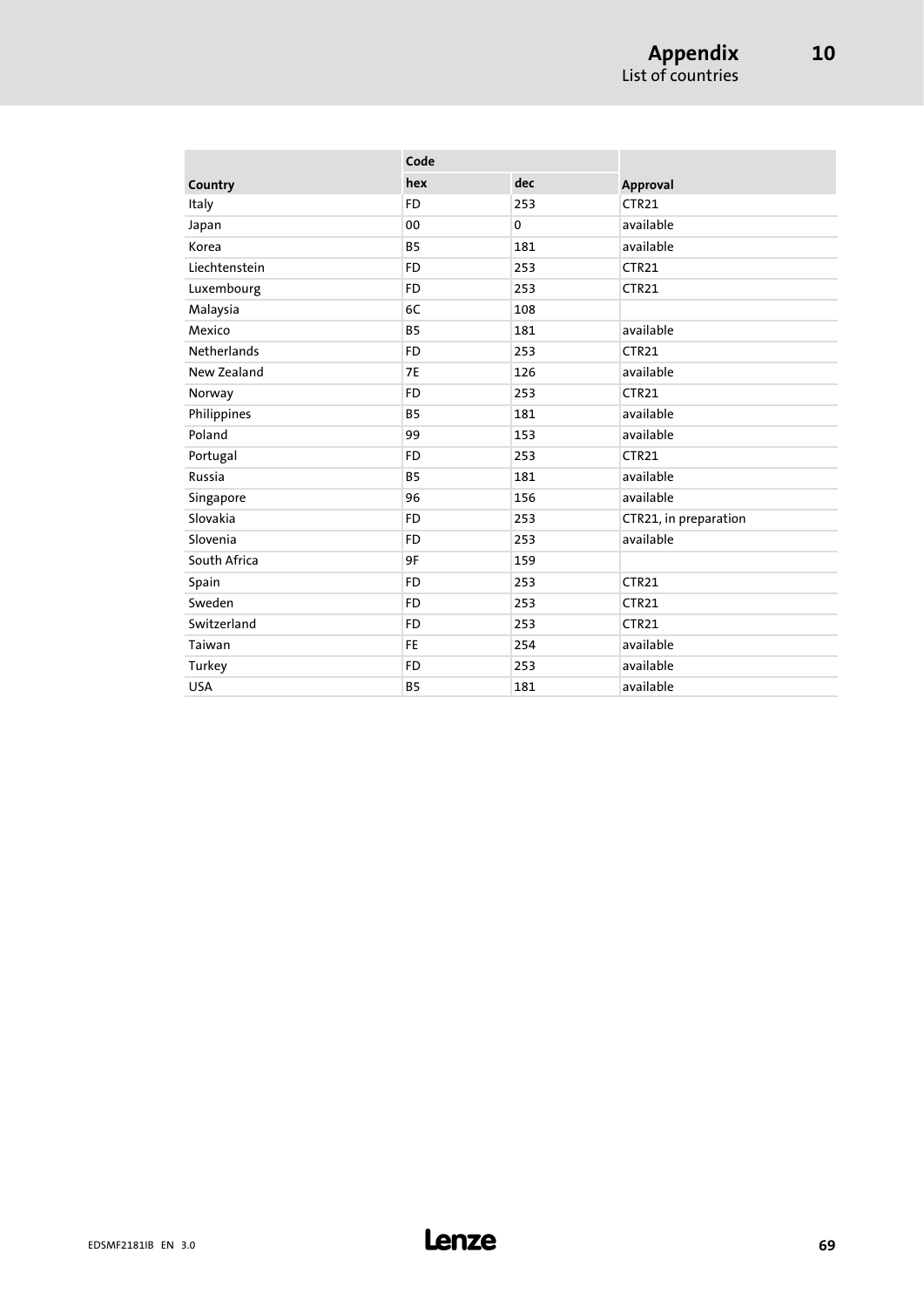#### Appendix AT commands [10](#page-66-0)

General modem control commands

#### 10.3 AT commands

#### 10.3.1 General modem control commands

#### Command: \N

#### Operating mode − error correction

Checks the preferred error correction operating mode which is set automatically when a subsequent data connection is established. This command is defined by the third party manufacturer's firmware configuration.

| Command | <b>Default</b><br>setting |                 | Values defined<br><b>Result codes</b>                                                                                                                                                                                                                                            |                                                                                                                                                                                       |  |
|---------|---------------------------|-----------------|----------------------------------------------------------------------------------------------------------------------------------------------------------------------------------------------------------------------------------------------------------------------------------|---------------------------------------------------------------------------------------------------------------------------------------------------------------------------------------|--|
| \N      | 5                         | \N0             | Selects the buffered operating mode at normal speed<br>(deactivates the error correction operating mode).<br>(Forces & Q6).                                                                                                                                                      | ОΚ<br>otherwise ERROR                                                                                                                                                                 |  |
|         |                           | \N1             | Serial interface selected: Selects the direct operating<br>mode and equals &M0, Q0 operating mode. (Forces<br>&Q0). Parallel interface selected: the same as \N0.                                                                                                                |                                                                                                                                                                                       |  |
|         |                           | \N <sub>2</sub> | Selects the reliable (error correction) operating mode.<br>The modem attempts to establish a LAPM connection<br>first, then an MNP connection. If no reliable<br>connection is established, the modem hangs up.<br>(Forces&Q5, S36=4 and S48=7).                                 |                                                                                                                                                                                       |  |
|         |                           | \N3             | Selects the auto-reliable operating mode which works<br>in the same way as $\N2$ , except for the fact that the<br>inability to establish a reliable connection causes the<br>modem to go back to the buffered operating mode at<br>normal speed. (Forces &Q5, S36=7 and S48=7). |                                                                                                                                                                                       |  |
|         |                           | \N4             | Selects the LAPM error correction operating mode. If it<br>is not possible to establish a LAPM error correction<br>connection, the modem hangs up. (Forces & Q5 and<br>S48=0). Note: The -K1 command can overwrite an \N4<br>command.                                            |                                                                                                                                                                                       |  |
|         |                           |                 | \N5                                                                                                                                                                                                                                                                              | Selects the MNP error correction operating mode. If it<br>is not possible to establish an MNP error correction<br>connection, the modem hangs up. (Forces &Q5, S36=4<br>and S48=128). |  |

#### Command: &F Restores the configuration provided by the factory (profile)

The modem loads the preset configuration provided by the factory (profile). The default settings made by the factory are marked for each command and in the S−parameter descriptions. A configuration (profile) consists of a subset of S−parameters.

| Command | <b>Default</b><br>setting | Values defined  |                                                    | <b>Result codes</b>                    |
|---------|---------------------------|-----------------|----------------------------------------------------|----------------------------------------|
|         |                           | &F <sub>0</sub> | Restoring configuration 0 provided by the factory. | ОΚ<br><b>ERROR</b> if the<br>modem has |
|         |                           | &F              | Restoring configuration 1 provided by the factory. | established a<br>connection.           |

#### <sup>70</sup> **Lenze** EDSMF2181IB EN 3.0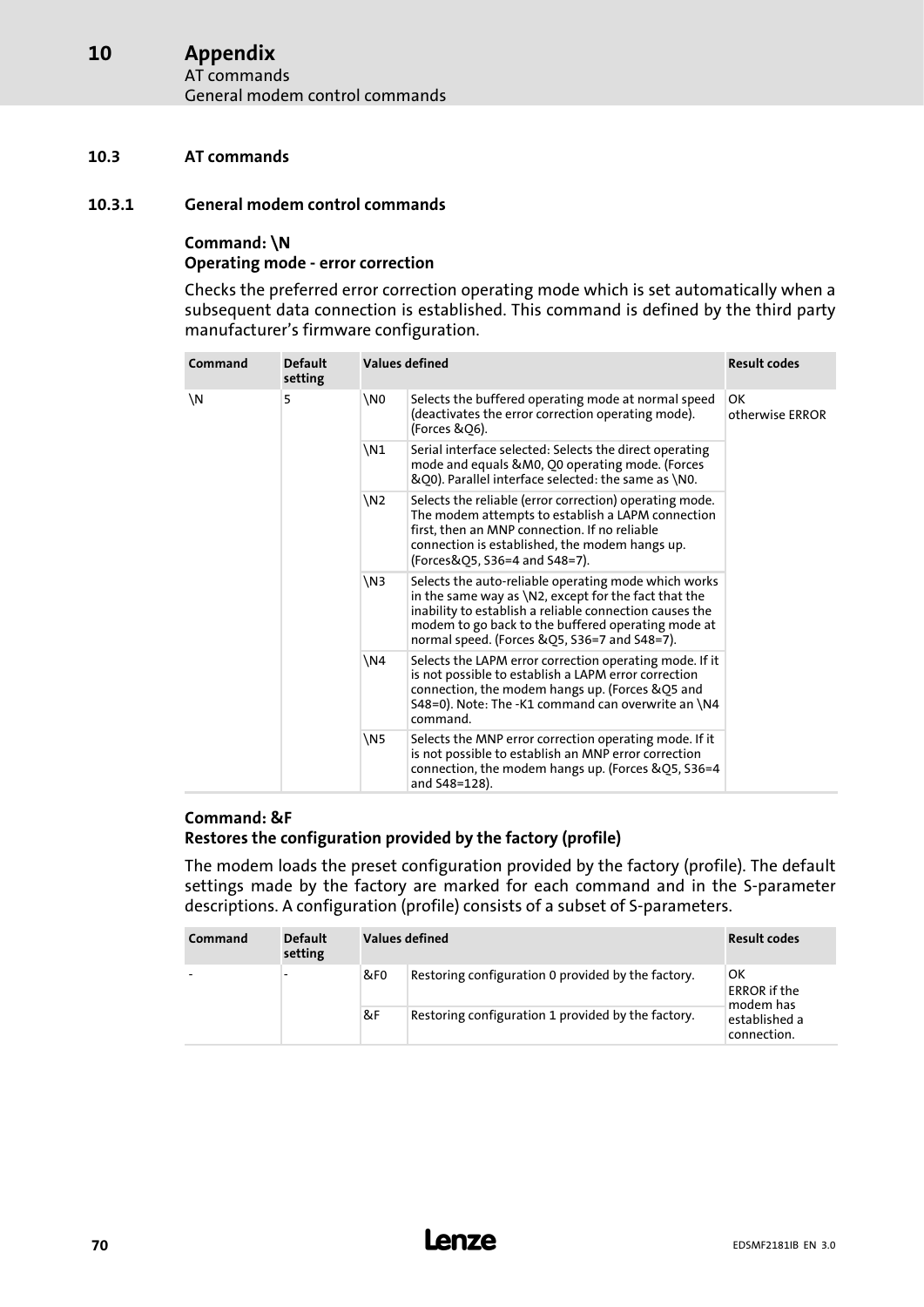[10](#page-66-0)

#### Command: &Y Creation of a default reset profile

Selects the user profile that is used after a hard reset.

| Command | <b>Default</b><br>setting | Values defined |                           | <b>Result codes</b>                                            |
|---------|---------------------------|----------------|---------------------------|----------------------------------------------------------------|
| &Y      |                           | &Y0            | The modem uses profile 0. | OK<br><b>ERROR if <value></value></b><br>$is > 1$ or if        |
|         |                           | &Y1            | The modem uses profile 1. | NVRAM is not<br>installed or is not<br>ready for<br>operation. |

#### Command: &W Save current configuration

Saves the current (active) configuration (profile), including the S−parameters, to one of the two user profiles in NVRAM, as defined by the parameter value. This command triggers an error message if it is determined by the NVRAM test that NVRAM is not installed or is not ready for operation. The current configuration consists of a list of storable parameters which is represented in the &V−command. These settings are reset to the active configuration if a Z−command is received, or at the start. (See &Y−command).

| Command | <b>Default</b><br>setting | Values defined | <b>Result codes</b>                          |                        |
|---------|---------------------------|----------------|----------------------------------------------|------------------------|
| &W      |                           | &W0            | Save the current configuration as profile 0. | OK.<br>otherwise ERROR |
|         |                           | &W1            | Save the current configuration as profile 1. |                        |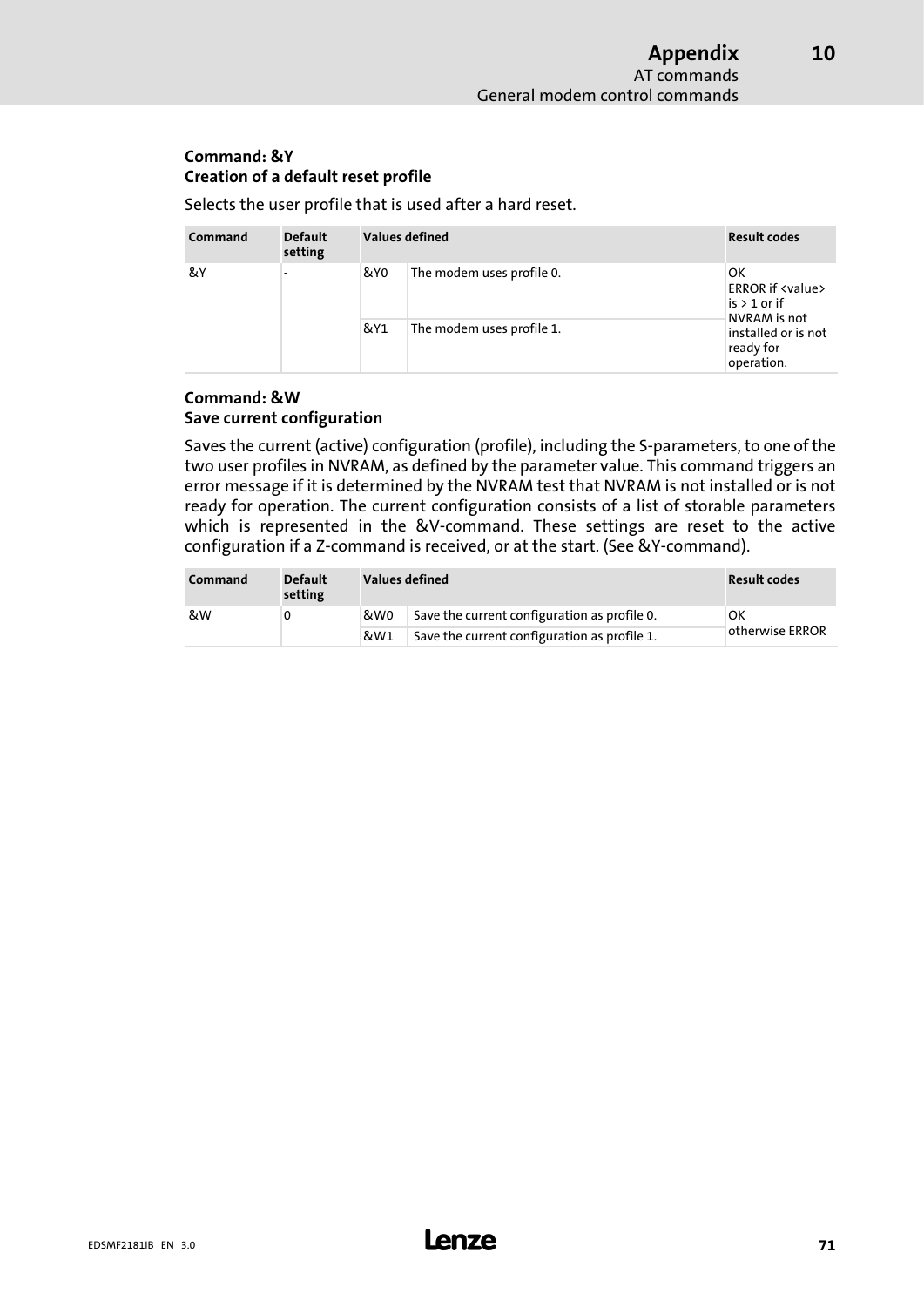#### Appendix [10](#page-66-0)

AT commands Interface commands for the DEE modem

#### 10.3.2 Interface commands for the DEE modem

## Command: X

#### Extended result codes

Selects the subset of the result code messages used by the modem to inform the DEE about the results of the commands. Blind dialling is activated or deactivated by the country parameters. If the user wants to force a dial tone detection, a "W" can be inserted in the character string to be selected. (See D−command, not described in this manual). The information below is based on the standard version of the X result table. If the modem is in the "Facsimile" operating mode (+FCLASS=1, 1,0, or 2), CONNECTED without a speed display is the only message being transmitted to indicate a connection.

| Command | <b>Default</b><br>setting | <b>Values defined</b> |                                                                                                                                                                                                                                                                                                                                                                                                                                                                                                                                                                                                                                                 | <b>Result codes</b>   |
|---------|---------------------------|-----------------------|-------------------------------------------------------------------------------------------------------------------------------------------------------------------------------------------------------------------------------------------------------------------------------------------------------------------------------------------------------------------------------------------------------------------------------------------------------------------------------------------------------------------------------------------------------------------------------------------------------------------------------------------------|-----------------------|
| X       | 4                         | X <sub>0</sub>        | Deactivates the signalling of busy signals if this is not<br>forced in the country requirements; only sends OK,<br>CONNECT, RING, NO CARRIER, ERROR, and NO<br>ANSWER result codes. Blind dialling is<br>activated/deactivated by the country parameters. If<br>the function for busy signal detection is activated and<br>a busy signal is detected, NO CARRIER is signalled. If<br>the function for dial tone detection is activated or<br>selected and no dial tone is detected, NO CARRIER<br>instead of NO DIAL TONE is signalled. The value 000b<br>is rewritten to S22 bits 6, 5, and 4, respectively.                                   | OK<br>otherwise ERROR |
|         |                           | X1                    | Deactivates the signalling of busy signals if this is not<br>forced in the country requirements; only sends OK,<br>CONNECT, RING, NO CARRIER, ERROR, NO ANSWER,<br>and CONNECT XXXX (XXXX = rate). Blind dialling is<br>activated/deactivated by the country parameters. If<br>the function for busy signal detection is activated and<br>a busy signal is detected, NO CARRIER instead of BUSY<br>is signalled. If the function for dial tone detection is<br>activated or selected and no dial tone is detected, NO<br>CARRIER instead of NO DIAL TONE is signalled. The<br>value 100b is rewritten to S22 bits 6, 5, and 4,<br>respectively. |                       |
|         |                           | X3                    | Activates the signalling of busy signals; only sends<br>OK, CONNECT, RING, NO CARRIER, ERROR, NO<br>ANSWER, and CONNECT XXXX. Blind dialling is<br>activated/deactivated by the country parameters. If<br>the function for dial tone detection is activated and<br>no dial tone is detected, NO CARRIER is signalled. The<br>value 110b is rewritten to S22 bits 6, 5, and 4,<br>respectively.                                                                                                                                                                                                                                                  |                       |
|         |                           | X4                    | Activates the signalling of busy signals; send all<br>messages. The value 111b is rewritten to S22 bits 6, 5,<br>and 4, respectively.                                                                                                                                                                                                                                                                                                                                                                                                                                                                                                           |                       |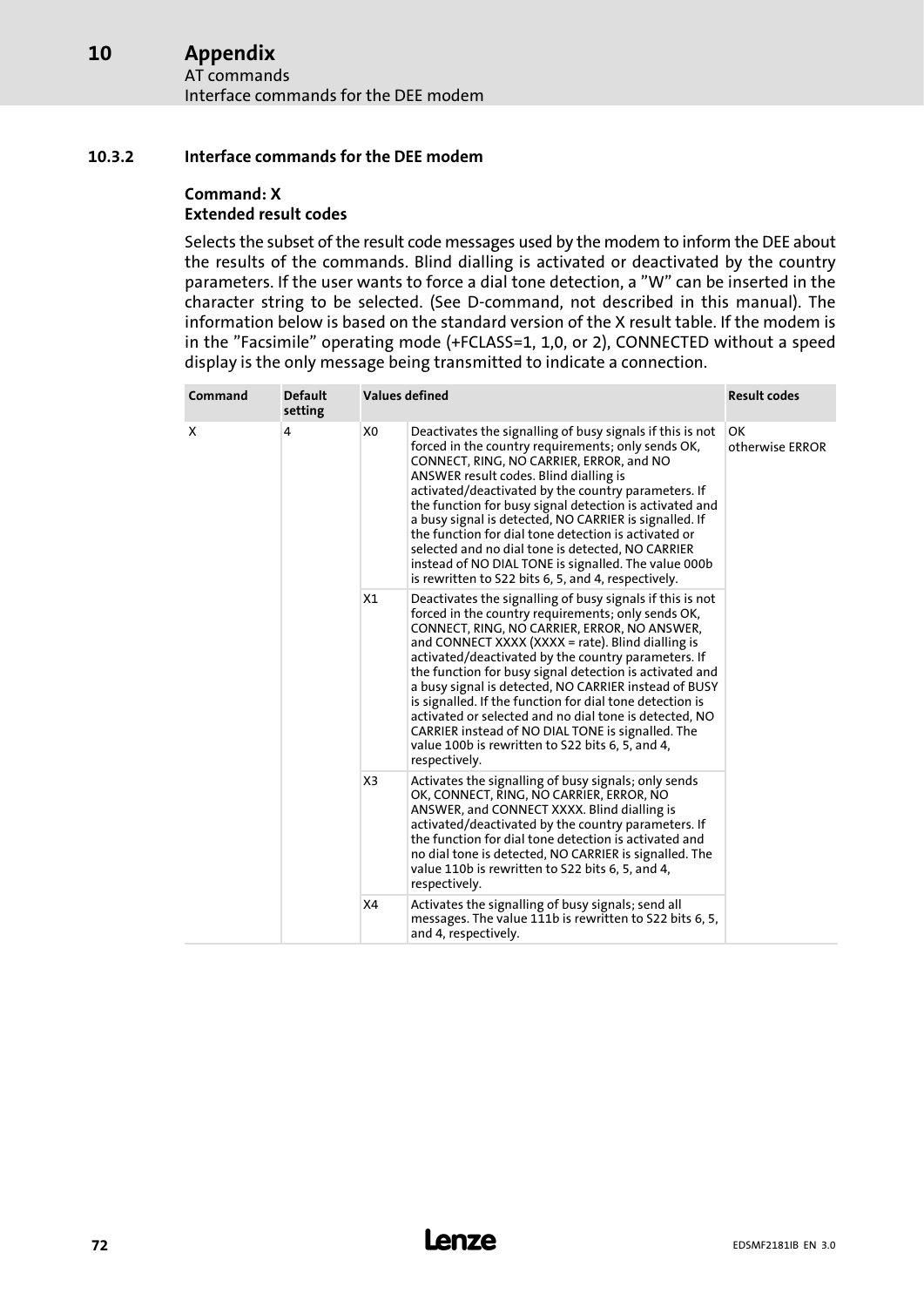#### <span id="page-72-0"></span>10.3.3 Call control commands

#### Command: T

#### Preset dual tone multiplexed frequency dialling

Forces DTMF dialling mode until the next P−dial modifier or P−command is received. The modem sets an S−parameter bit to indicate that each subsequent dialling process is to take place in dual tone multiplexed frequency dialling. The DP−command (not described in this manual) overwrites this command. Deletes S14 bit 5. This command may not be permitted in some countries. (See P−command).

| Command | <b>Default</b><br>setting | <b>Values defined</b> | <b>Result codes</b> |
|---------|---------------------------|-----------------------|---------------------|
|         |                           |                       | <b>OK</b>           |
|         |                           |                       |                     |

#### Command: P Preset pulse dialling mode

Forces pulse dialling mode until the next T−dial modifier or T−command is received. Sets S14 bit 5. When a dialling command is executed, expressly specifying a dialling process for this specific call (e.g. ATDT), this command is overwritten, so that each future dialling process is executed in dual tone multiplexed frequency dialling. (See T−command). This command may not be permitted in some countries.

| Command | <b>Default</b><br>setting | <b>Values defined</b> | <b>Result codes</b> |
|---------|---------------------------|-----------------------|---------------------|
| D       |                           |                       | 'OK                 |
|         |                           |                       |                     |

#### Command: &G Select guard tone

Induces the modem to generate the guard tone selected by this command (only for modems with phase−shift−keyed modulation, DPSK). If it is valid, the parameter value is rewritten to S23 bits 6 and 7. This command may not be permitted in some countries.

| Command | <b>Default</b><br>setting |     | Values defined                            | <b>Result codes</b>       |  |
|---------|---------------------------|-----|-------------------------------------------|---------------------------|--|
| &G      | 0                         | &G0 | Deactivates guard tone (default setting). | $\langle$ value> = 0 to 2 |  |
|         |                           | &G1 | Deactivates guard tone.                   | otherwise ERROR           |  |
|         |                           | &G2 | Selects 1800 Hz guard tone.               |                           |  |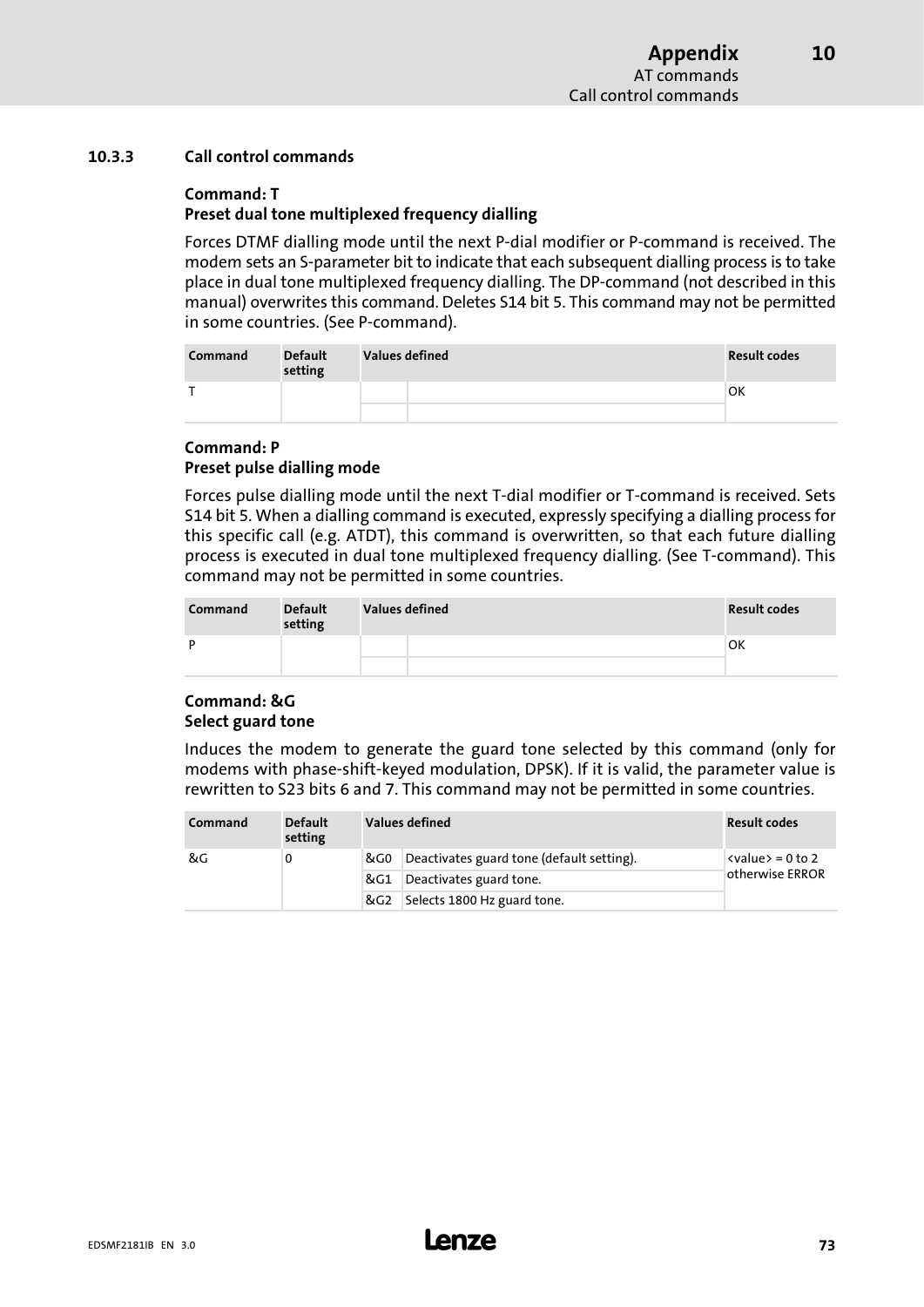# Appendix

AT commands Call control commands

#### Command: &P Select pulse dialling mode make/break ratio

Determines the make/break ratio which is used in pulse dialling mode. The default setting depends on the country. If it is valid, the parameter value is rewritten to S28 bits 3 and 4.

| Command | <b>Default</b><br>setting |     | Values defined<br><b>Result codes</b>                          |                       |  |  |  |
|---------|---------------------------|-----|----------------------------------------------------------------|-----------------------|--|--|--|
| &P      | 0                         | &P0 | Selects a 39%-61% make/break ratio at 10 pulses per<br>second. | OK<br>otherwise ERROR |  |  |  |
|         |                           | &P1 | Selects a 33%-67% make/break ratio at 10 pulses per<br>second. |                       |  |  |  |
|         |                           | &P2 | Selects a 39%-61% make/break ratio at 20 pulses per<br>second. |                       |  |  |  |
|         |                           | &P3 | Selects a 33%-67% make/break ratio at 20 pulses per<br>second. |                       |  |  |  |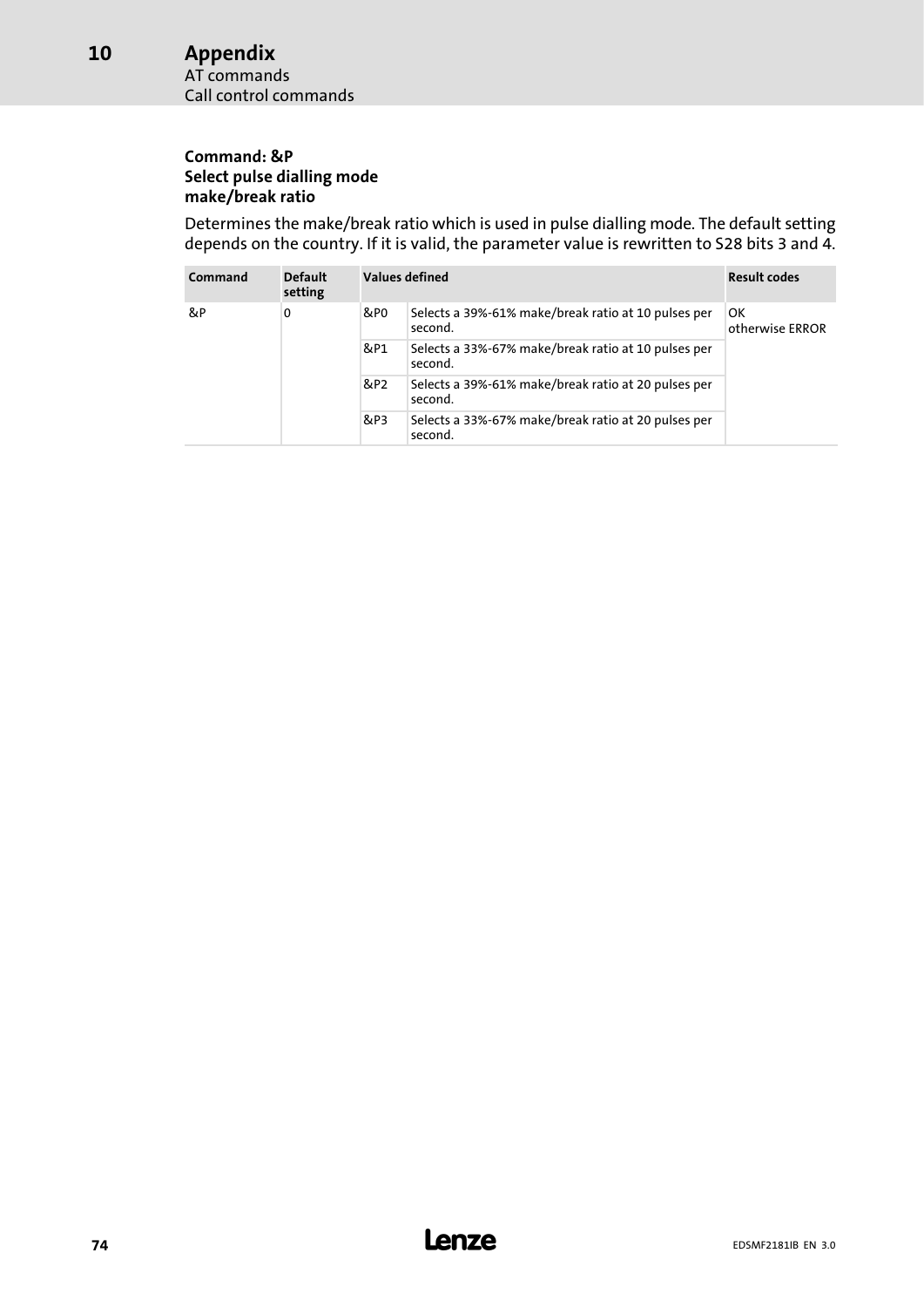[10](#page-66-0)

#### <span id="page-74-0"></span>10.3.4 Modulation control commands

#### Command: +MS Modulation range

This composite parameter for an extended format checks the mode of operation of the modulation capabilities in the modem. It accepts 6 subparameters. Syntax: +MS=[<carrier>[,<automode>[,<min\_tx\_rate>[,<max\_tx\_rate> [,<min\_rx\_rate> [, < max\_rx\_rate>]]]]]] Where possible, the following table lists <carrier>, <min\_tx\_rate>, <max\_tx\_rate>, <min\_rx\_rate> and <max\_rx\_rate> −values:

| <b>Modulation</b>                        | <carrier></carrier> | Possible ( <min rate="" rx="">, <min rate="" rx="">, (<min rate="" tx="">), and<br/><max rate="" tx="">) rates (bps)</max></min></min></min>                                                                                                                   |
|------------------------------------------|---------------------|----------------------------------------------------------------------------------------------------------------------------------------------------------------------------------------------------------------------------------------------------------------|
| <b>Bell 103</b>                          | B103                | 300                                                                                                                                                                                                                                                            |
| <b>Bell 212</b>                          | B212                | 1200 Rx/75 Tx or 75 Rx/1200 Tx                                                                                                                                                                                                                                 |
| V.21                                     | V <sub>21</sub>     | 300                                                                                                                                                                                                                                                            |
| V.22                                     | V <sub>22</sub>     | 1200                                                                                                                                                                                                                                                           |
| V.22bis                                  | V22B                | 2400 or 1200                                                                                                                                                                                                                                                   |
| V.23                                     | V23C                | 1200                                                                                                                                                                                                                                                           |
| V.32                                     | V32                 | 9600 or 4800                                                                                                                                                                                                                                                   |
| V.32bis                                  | V32B                | 14400, 12000, 9600, 7200, or 4800                                                                                                                                                                                                                              |
| V.34                                     | V34                 | 33600, 31200, 28800, 26400, 24000, 21600, 19200, 16800, 14400, 12000,<br>9600, 7200, 4800, or 2400                                                                                                                                                             |
| 56K                                      | K56                 | 56000, 54000, 52000, 50000, 48000, 46000, 44000, 42000, 40000, 38000,<br>36000, 34000, 32000                                                                                                                                                                   |
| V.90                                     | V90                 | 56000, 54667, 53333, 52000, 50667, 49333, 48000, 46667, 45333, 44000,<br>42667, 41333, 40000, 38667, 37333, 36000, 34667, 33333, 32000, 30667,<br>29333, 28000                                                                                                 |
| V.92<br>downstream                       | V92                 | 56000, 54667, 53333, 52000, 50667, 49333, 48000, 46667, 45333, 44000,<br>42667, 41333, 40000, 38667, 37333, 36000, 34667, 33333, 32000, 30667,<br>29333, 28000                                                                                                 |
| V.92 upstream<br>$\cdot$ $\cdot$ $\cdot$ | V92                 | 48000, 46667, 45333, 44000, 42667, 41333, 40000, 38667, 37333, 36000,<br>34667, 33333, 32000, 30667, 29333, 28000, 26667, 25333, 24000<br>the contract of the contract of the contract of the contract of the contract of the contract of the contract of<br>. |

Note: It may be the case that some <carrier> values of certain modem models are not supported. It may for instance happen that V92 modem models do not support K56 modem models.

Tab. 10−1 +MS command supports rates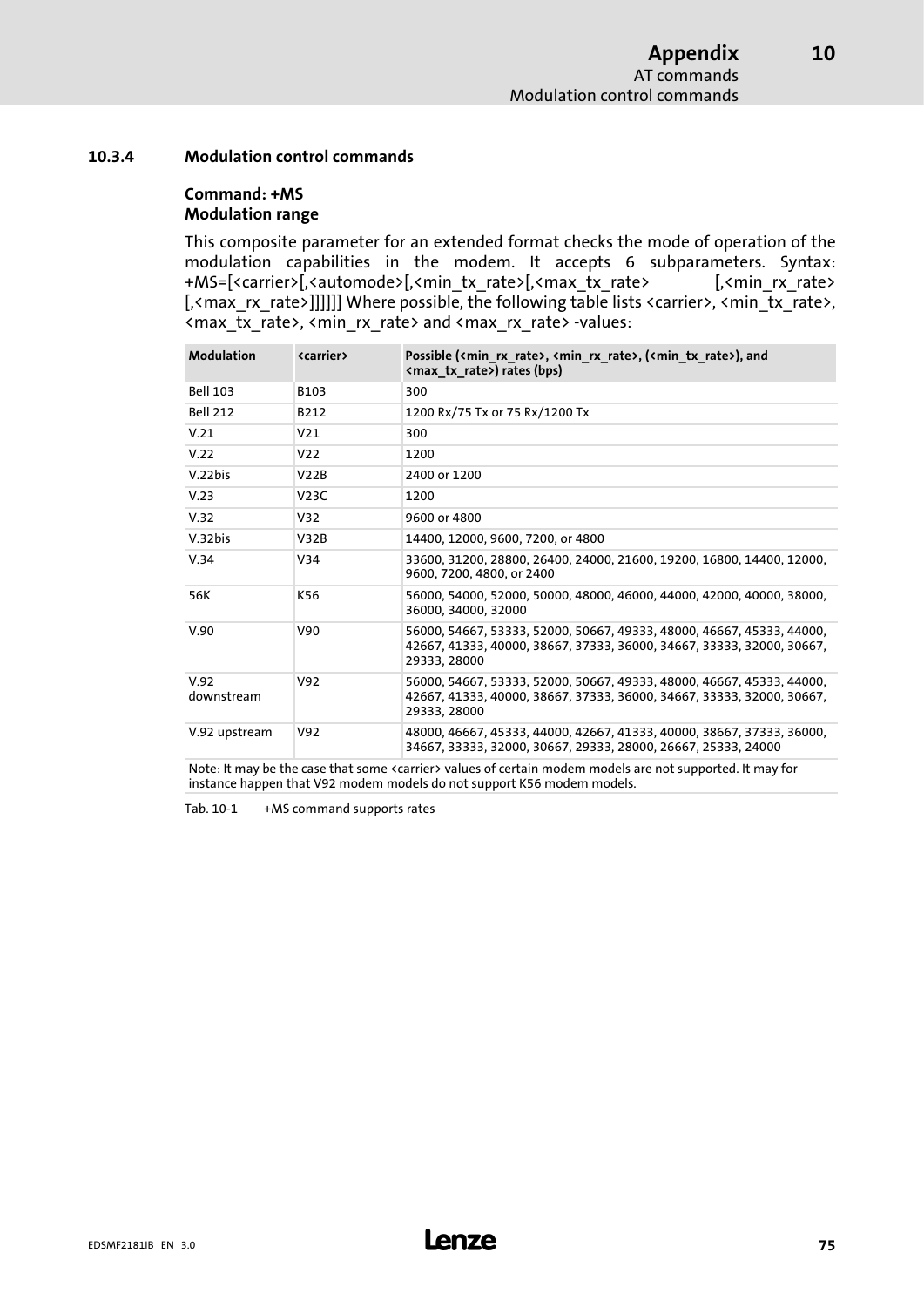# Appendix

#### AT commands Modulation control commands

| Command                  | <b>Default</b><br>setting | <b>Values defined</b>                                                                                                                                                                                                                                                                                                                                                                                                                                                                                                                                                                                                                                                                                                                                                                                                                                                                                                               | <b>Result codes</b>                                          |
|--------------------------|---------------------------|-------------------------------------------------------------------------------------------------------------------------------------------------------------------------------------------------------------------------------------------------------------------------------------------------------------------------------------------------------------------------------------------------------------------------------------------------------------------------------------------------------------------------------------------------------------------------------------------------------------------------------------------------------------------------------------------------------------------------------------------------------------------------------------------------------------------------------------------------------------------------------------------------------------------------------------|--------------------------------------------------------------|
| +MS                      |                           | <carrier><br/>A string that specifies the modem carrier preferred, which is<br/>used when a connection is created or answered. <carrier><br/>values are strings of up to eight characters, which only<br/>consist of digits and upper case letters. <carrier> values for<br/>ITU standard modulations have the following form:<br/><letter>&lt;1-4 digits&gt;<other as="" letters,="" required="">. Values<br/>defined are listed in Tab. 10-1.</other></letter></carrier></carrier></carrier>                                                                                                                                                                                                                                                                                                                                                                                                                                      | OK - valid string<br>for<br>subparameters<br>otherwise ERROR |
|                          |                           | <automode><br/>A numerical value which activates or deactivates the<br/>automatic modulation setting (ITU-T V.32bis annex A or V.8).<br/><math>0 =</math> auto-mode activated. <math>1 =</math> auto-mode deactivated (default<br/>setting).</automode>                                                                                                                                                                                                                                                                                                                                                                                                                                                                                                                                                                                                                                                                             |                                                              |
|                          |                           | <min rate="" rx=""> and <max rate="" rx=""><br/>Numerical values that specify the lowest <math>\langle \text{cmin }</math> rx rate&gt;)<br/>and highest (<math>\langle</math> max rx rate&gt;) rate at which the modem can<br/>establish a receive connection. They can also be used to<br/>determine other limit values for the reception and distinguish<br/>them from the transmission. Values for this subparameter<br/>are decimally coded in bps units. The possible values for each<br/>modulation are listed in Tab. 10-1. According to the <carrier><br/>values and the replacement <carrier> values entered, as they<br/>are determined during operation, current values are limited<br/>to possible values. (Default setting = lowest <math>\langle \text{cmin }</math> rx rate&gt;)<br/>and highest (<math>\langle</math> max rx rate&gt;) rate supported by the carrier<br/>selected).</carrier></carrier></max></min> |                                                              |
|                          |                           | <min rate="" tx=""> and <max rate="" tx=""><br/>Numerical values that specify the lowest <math>\langle \text{cmin }</math> rx rate&gt;)<br/>and highest (<math>\langle</math>max rx rate&gt;) rate at which the modem can<br/>establish a transmission connection. Non-zero values for this<br/>subparameter are decimally coded in bps units. The possible<br/>values for each modulation are listed in Tab. 10-1. Current<br/>values are limited to possible values according to the<br/><carrier> and replacement <carrier> values entered, as they<br/>are determined during operation. (Default setting = lowest<br/>(<min rate="" tx="">) and highest (<max rate="" tx="">) rate<br/>supported by the carrier selected).</max></min></carrier></carrier></max></min>                                                                                                                                                          |                                                              |
| <b>Commands reported</b> |                           |                                                                                                                                                                                                                                                                                                                                                                                                                                                                                                                                                                                                                                                                                                                                                                                                                                                                                                                                     |                                                              |

| COMMICTION ICPULICA |                                                                                                                                                                                                                                                                                                                                                                                                                                                                                                                                                                                        |
|---------------------|----------------------------------------------------------------------------------------------------------------------------------------------------------------------------------------------------------------------------------------------------------------------------------------------------------------------------------------------------------------------------------------------------------------------------------------------------------------------------------------------------------------------------------------------------------------------------------------|
| +MS?                | Reports current rates<br>Response:<br>+MS: <carrier>,<automode>,<min rate="" tx="">, <max rate="" tx="">, <min rate="" rx="">,<max rate="" rx=""><br/><b>Note:</b> The current active settings are reported under control of the +MR parameters.<br/>Example:<br/>+MS: K56, 1,300,33600,300,56000 for default values.<br/>This example allows for maximum system flexibility for defining optimum reception and<br/>transmission rates during operation.</max></min></max></min></automode></carrier>                                                                                  |
| $+MS=?$             | Reports the parameter value range supported<br>Response:<br>+MS: (< carrier> range),( <automode> range),(<min rate="" tx=""> range),(<max rate="" tx=""><br/>range),<math>\langle \text{cmin} \rangle</math> rate&gt; range),<math>\langle \text{cmax} \rangle</math> rate&gt; range)<br/>Example 1:<br/>+MS:(B103,B212,V21,V22,V22B,V23C,V32,V32B,V34,<br/>K56,V90),(0,1),(300-33600),(300-33600),(300-56000),(300-56000)<br/>Example 2:<br/>+MS:(B103,B212,V21,V22,V22B,V23C,V32,V32B,V34,<br/>V90,V92),(0,1),(300-33600),(300-33600),(300-56000),(300-56000)</max></min></automode> |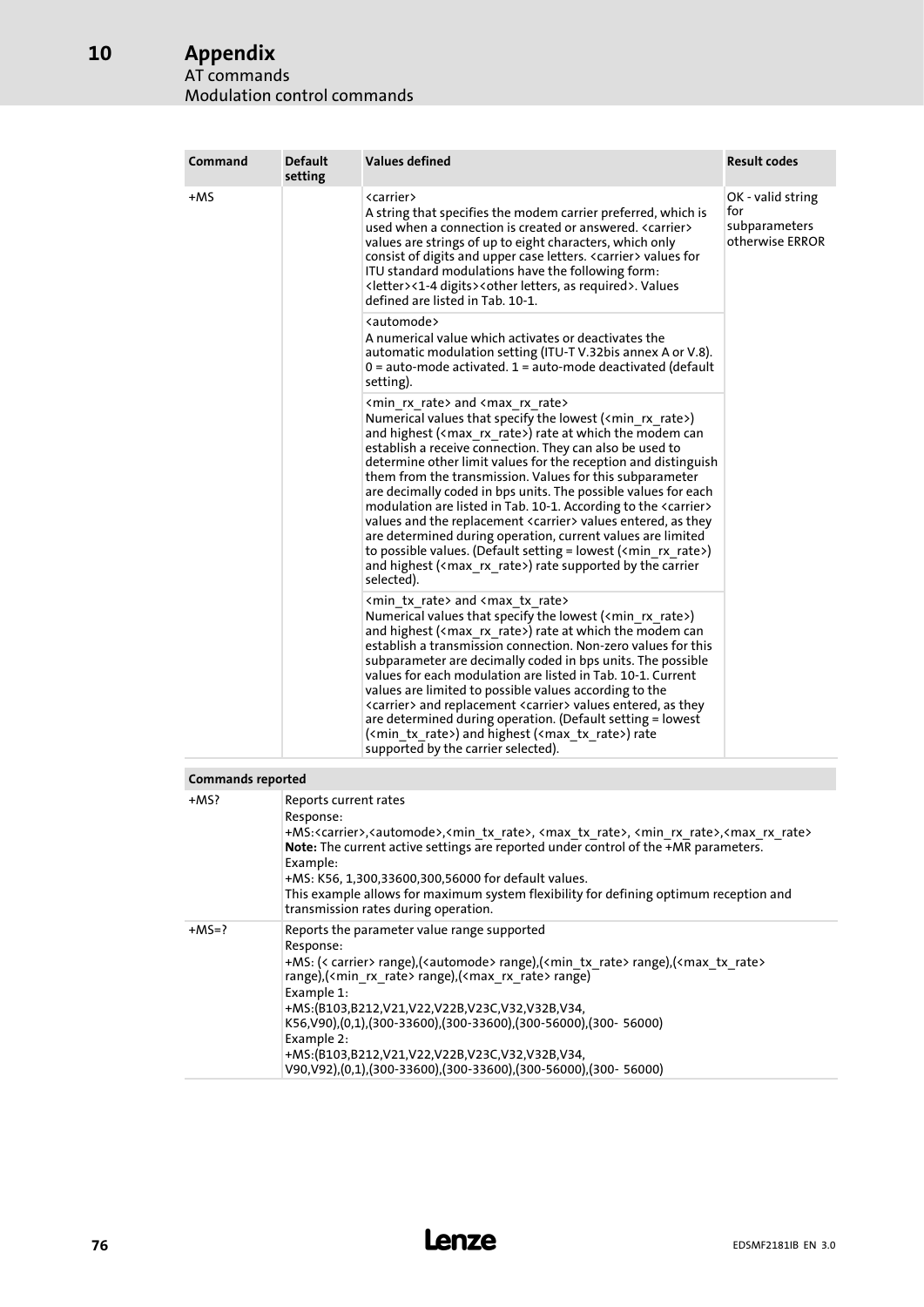[10](#page-66-0)

#### Command: B CCITT or Bell

If the modem is configured so that it allows both options, the modem selects Bell or CCITT modulation for a connection with a speed of 300 or 1200 bps. Every other connection uses a CCITT standard modulation. If it is valid, the parameter value is rewritten to S27 bit 6.

| Command | <b>Default</b><br>setting |           | Values defined                                                                                                                       | <b>Result codes</b>   |  |
|---------|---------------------------|-----------|--------------------------------------------------------------------------------------------------------------------------------------|-----------------------|--|
| в       | 0                         | B0        | Selects CCITT operation for 300 or 1200 bps during the<br>connection establishment and a subsequent<br>connection (default setting). | OK<br>otherwise ERROR |  |
|         |                           | <b>B1</b> | Selects BELL operation for 300 or 1200 bps during the<br>connection establishment and a subsequent<br>connection.                    |                       |  |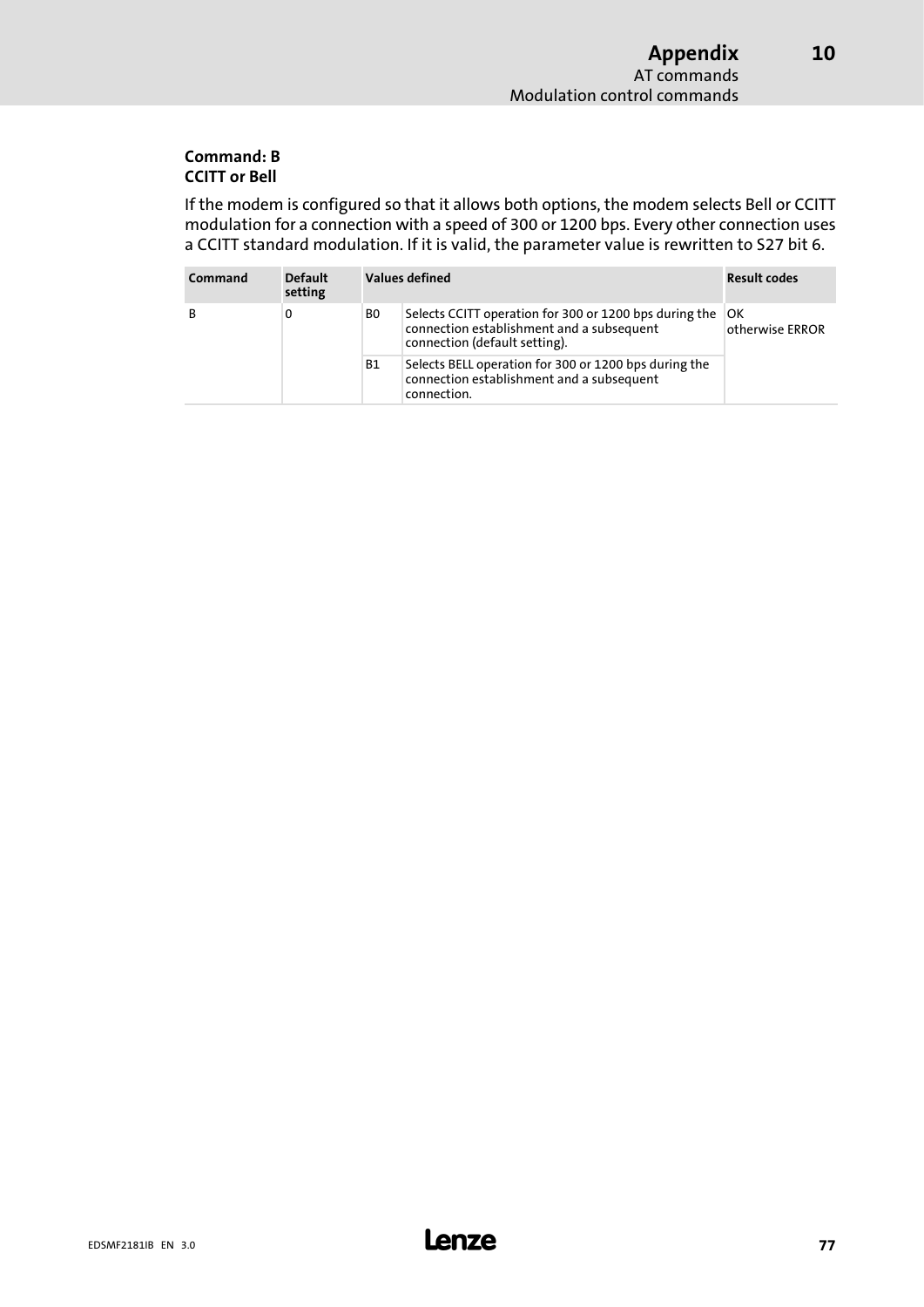#### <span id="page-77-0"></span>Appendix [10](#page-66-0)

AT commands Data compression commands

#### 10.3.5 Data compression commands

#### Command: %C

#### Activate/deactivate data compression

Activates or deactivates the setting for data compression. The modem can only execute data compression on an error−free connection. If it is valid, the parameter value is rewritten to S41 bits 0 and 1.

| Command | <b>Default</b><br>setting |     | <b>Values defined</b><br><b>Result codes</b>                                             |              |  |  |  |
|---------|---------------------------|-----|------------------------------------------------------------------------------------------|--------------|--|--|--|
| %C      |                           | %C0 | Deactivates data compression. Resets S46 bit 1.                                          | OK           |  |  |  |
|         |                           | %C1 | Activates MNP 5 data compression setting. Resets S46<br>bit 1.                           | <b>ERROR</b> |  |  |  |
|         |                           | %C2 | Activates V. 42bis data compression. Resets S46 bit 1.                                   |              |  |  |  |
|         |                           | %C3 | Activates both V.42 bis and MNP 5 data compression.<br>Sets S46 bit 1 (default setting). |              |  |  |  |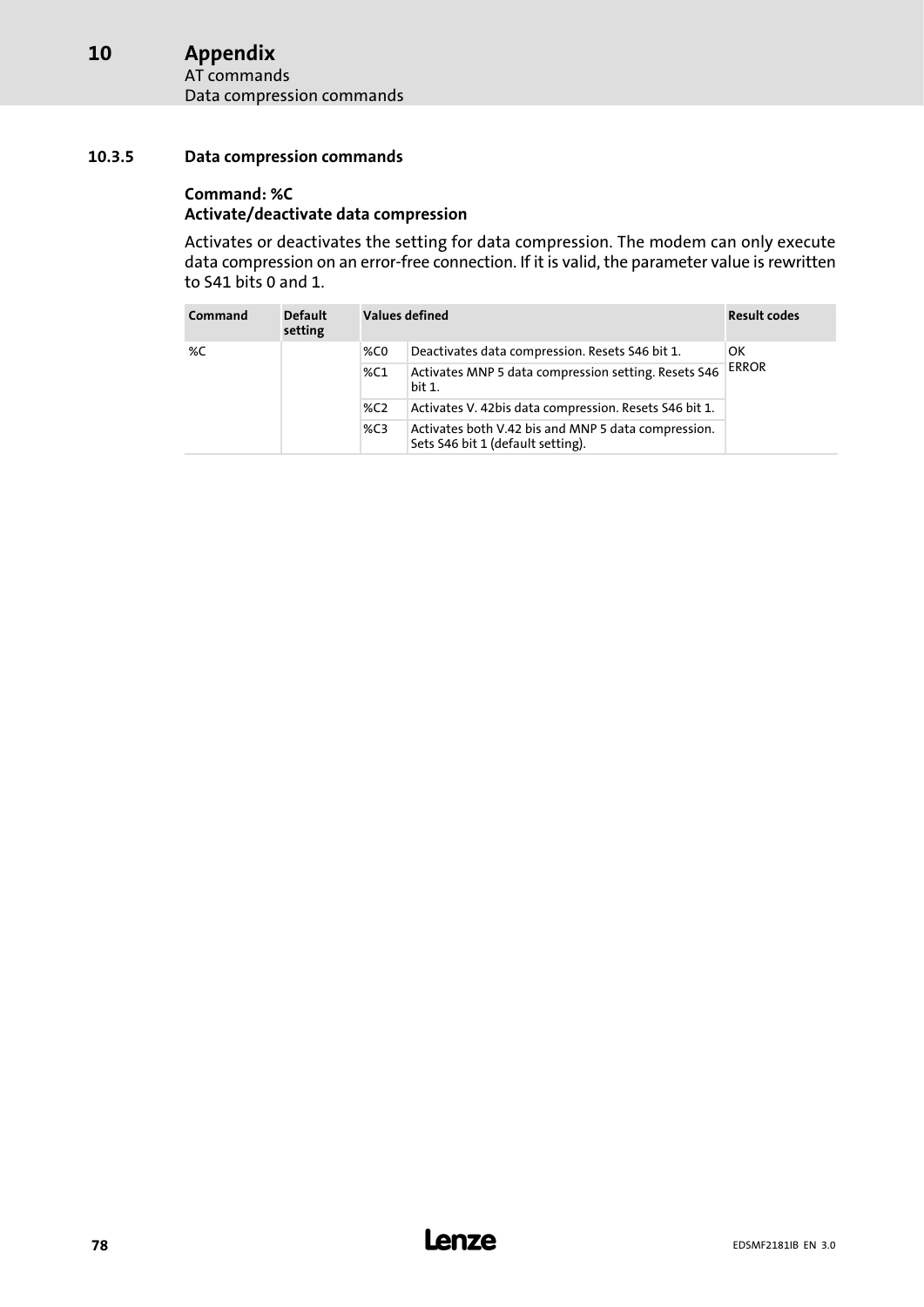#### <span id="page-78-0"></span>10.3.6 S−register

Certain modem values or parameters are stored in memory locations, the so−called S−registers. Use the S−commands (not described in this manual) to read or alter the contents of S−registers (see previous section). \*Register values can be stored on one of two user profiles by means of the &W−command.

| Register Unit |                  | Range      | <b>Default</b><br>setting | <b>Description</b>                                                                                                                                                                                                                                                                                                                                                                                                                                                                                                                                                                                                                                                                                                                                                                                                                                                                           |
|---------------|------------------|------------|---------------------------|----------------------------------------------------------------------------------------------------------------------------------------------------------------------------------------------------------------------------------------------------------------------------------------------------------------------------------------------------------------------------------------------------------------------------------------------------------------------------------------------------------------------------------------------------------------------------------------------------------------------------------------------------------------------------------------------------------------------------------------------------------------------------------------------------------------------------------------------------------------------------------------------|
| S0            | 1 bell<br>signal | 0 - 255    | 0                         | Number of bell signals to the automatic response:<br>Sets the number of bell signals until the modem responds. ATS0=0<br>completely deactivates the automatic response. *                                                                                                                                                                                                                                                                                                                                                                                                                                                                                                                                                                                                                                                                                                                    |
| S3            | Decimal          | $0 - 127$  | 13 (^M)                   | Carriage return character:<br>Defines the command line and the end character of the result code.<br>Only refers to asynchronous operation.                                                                                                                                                                                                                                                                                                                                                                                                                                                                                                                                                                                                                                                                                                                                                   |
| S4            | Decimal          | $0 - 127$  | $10(^1)$                  | Line feed character:<br>Defines the character that is identified as line feed. Only refers to<br>asynchronous operation. The line feed control character is output after<br>the return control character if long result codes are used.                                                                                                                                                                                                                                                                                                                                                                                                                                                                                                                                                                                                                                                      |
| S6            | Seconds          | $2 - 255$  | 2                         | Waiting time before blind dialling or for dial tone:<br>1. Defines the time in seconds for which the modem waits before it<br>starts dialling after it has answered at blind dialling. This operation,<br>however, can be influenced by some ATX options specified by<br>country restrictions. The "waiting for dial tone" call progress feature<br>(W-dial modifier in the dial string) overwrites the value in register<br>S6 (if configured for the USA).<br>2. Defines the time in seconds for which the modem waits for the dial<br>tone if it detects a "W" dial modifier and before it reports a NO DIAL<br>TONE result code. (W class). The default setting depends on the<br>respective country. The modem always pauses for at least 2<br>seconds, even if the value of S6 is less than 2 seconds. *                                                                               |
| S7            | Seconds          | $1 - 255*$ | 50                        | Waiting time for carrier, silence or dial tone:<br>1. Defines the time in seconds for which the modem waits for the<br>carrier before it hangs up. The timer is started when the modem<br>stops the dialling process (originate), or 2 seconds after it has<br>answered (respond). In "Originate" mode, the timer is always reset<br>when an answer tone is detected, if this is permitted by the country<br>restrictions.<br>2. Defines the time in seconds for which the modem waits for silence<br>if it encounters the @ dial modifier before it continues with the<br>next dial string parameter.<br>3. Defines the time in seconds for which the modem waits for the dial<br>tone if it encounters a "W" dial modifier before it continues with<br>the next dial string parameter (USA model). The default setting<br>depends on the respective country. *                             |
| S8            | Seconds          | $2 - 255$  | 2                         | Pause for dial delay:<br>Defines the time in seconds for which the modem must pause if it<br>encounters the "," dial modifier in the dial string. *                                                                                                                                                                                                                                                                                                                                                                                                                                                                                                                                                                                                                                                                                                                                          |
| <b>S10</b>    | 0.1 s            | 1 - 255    | 14                        | Lost carrier for hang up delay:<br>Defines the time in tenths of a second for which the modem waits<br>before it hangs up after a loss of the carrier. This allows for a<br>temporary carrier loss without the local modem cancelling the<br>connection. If register S10 is set to 255, the modem works as if a carrier<br>is always present.*<br>The current time period for which the modem waits before it cancels<br>the connection is the value in register S10 minus the value in register<br>S9. Therefore the S10 value must be greater than the S9 value, or the<br>modem cancels the connection before it detects the carrier.<br>Note: The following applies to the call waiting detection. If the modem<br>is set to the USA country code and S10 >=16, the modem detects the<br>call waiting tone and hangs up. If S10 <16, the modem does not detect<br>the call waiting tone. |

\* Register values can be stored on one of the two user profiles with the &W commands.

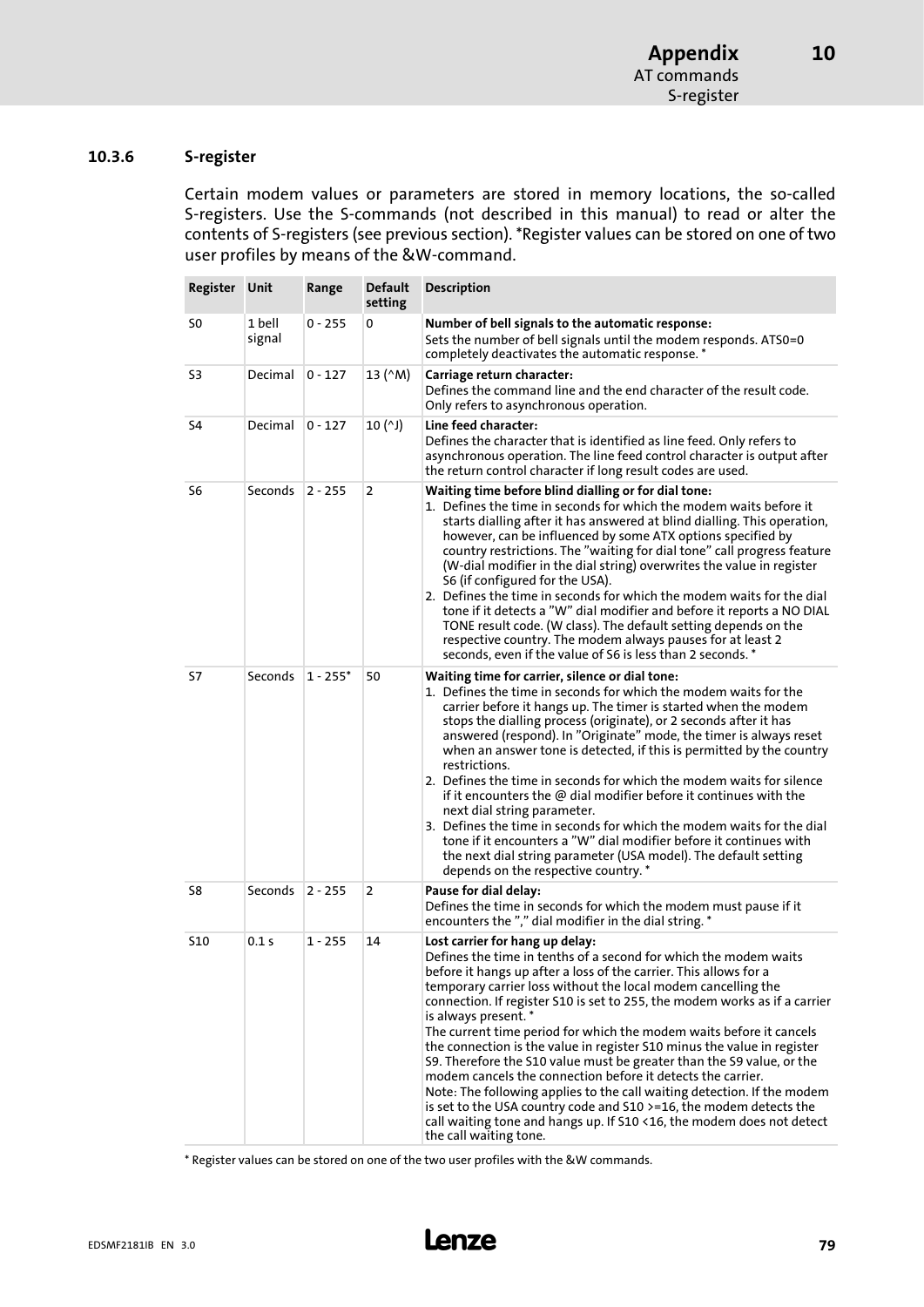# <span id="page-79-0"></span>11 Index

## A

[Application, as directed, 6](#page-5-0) [Application as directed, 6](#page-5-0) [Application range, 14](#page-13-0) [AT commands, 70](#page-69-0)

# B

Baud rate, system bus (CAN). Siehe baud rate [Bus cable length, 25](#page-24-0)

# $\mathsf{C}$

[C0002: Device commands, 58](#page-57-0) [C0099: Software version, 58](#page-57-0) [C0150: Status word, 58](#page-57-0) [C0200: Software ID, 59](#page-58-0) [C0350: CAN node address, 48](#page-47-0) [C0351: CAN baud rate, 49](#page-48-0) [C0351: Set baud rate, 49](#page-48-0) [C0358: Reset node, 50](#page-49-0) [C0359: Diagnostics of the bus status, 50](#page-49-0) [C0360: Diagnostics of the telegram counter, 51](#page-50-0) [C0361: Diagnostics bus load, 52](#page-51-0) [C1200: Parameter data channel operating mode, 52](#page-51-0) [C1201: Communication timeout \(CAN\), 53](#page-52-0) [C1202: Time limit for node search, 53](#page-52-0) [C1203: Repeat tests, 53](#page-52-0) [C1204: Password, 60](#page-59-0) [C1205: Callback phone number, 61](#page-60-0) [C1206: Modem initialisation, 62](#page-61-0) [C1207: Switch−over internal / external modem, 62](#page-61-0) [C1208: Country code, 63](#page-62-0) [C1209:Read out baud rate, 54](#page-53-0) [C1213: Fieldbus connection, 59](#page-58-0) [C1215: Automatic baud rate detection, 54](#page-53-0) [C1219: Activation of CAN device monitoring, 54](#page-53-0) [C1223: user name, 63](#page-62-0) [C1225: baud rate of the external modem, 64](#page-63-0) [C1226: modem reset, 64](#page-63-0) [C1227: Delay time for search telegrams, 55](#page-54-0) [Cable cross−section, 25](#page-24-0)

[Cable specification, 24](#page-23-0) [Call control commands, 73](#page-72-0) [CAN bus connection, 24](#page-23-0) [CANopen objects, 45](#page-44-0) [CANopen objects implemented, 47](#page-46-0) [CANopen parameter channels, 42](#page-41-0) [CANopen RUN LED and ERROR LED, 65](#page-64-0) [CE conformity, 6](#page-5-0) [CE−typical drive system, 20](#page-19-0) [Code numbers, Access via the communication module, 42](#page-41-0) [Code numbers / index, Conversion, 42](#page-41-0) [Commands for the DEE modem, 72](#page-71-0) [Commissioning, 31](#page-30-0) − [Initial switch−on, 38](#page-37-0) [Commissioning with the system bus configurator, 32](#page-31-0) [Communication via CAN, 21](#page-20-0) [Communication via the diagnostic interface \(9400\), 22](#page-21-0) [Configuring the communication module, 35](#page-34-0) [Conformity, 6](#page-5-0)[, 15](#page-14-0) [Connection for an external modem, 28](#page-27-0) [Connection for the CAN bus, 24](#page-23-0) [Connections, 11](#page-10-0) [Controls, 11](#page-10-0)

# D

[Data compression commands, 78](#page-77-0) [Data transfer, 41](#page-40-0) [Data transfer via modem, 44](#page-43-0) [Data transfer via the diagnostic interface, 43](#page-42-0) [Definition of notes used, 10](#page-9-0) [Description of the CANopen objects implemented, 56](#page-55-0) [Description of the codes relevant for CAN, 48](#page-47-0) [Description of the codes relevant for the modem, 60](#page-59-0) [Description of the general codes, 58](#page-57-0) [Device protection, 9](#page-8-0)[, 18](#page-17-0) [Device type, 56](#page-55-0) [Diagnostic interface, 30](#page-29-0) [Displays, 11](#page-10-0) [Disposal, 7](#page-6-0)

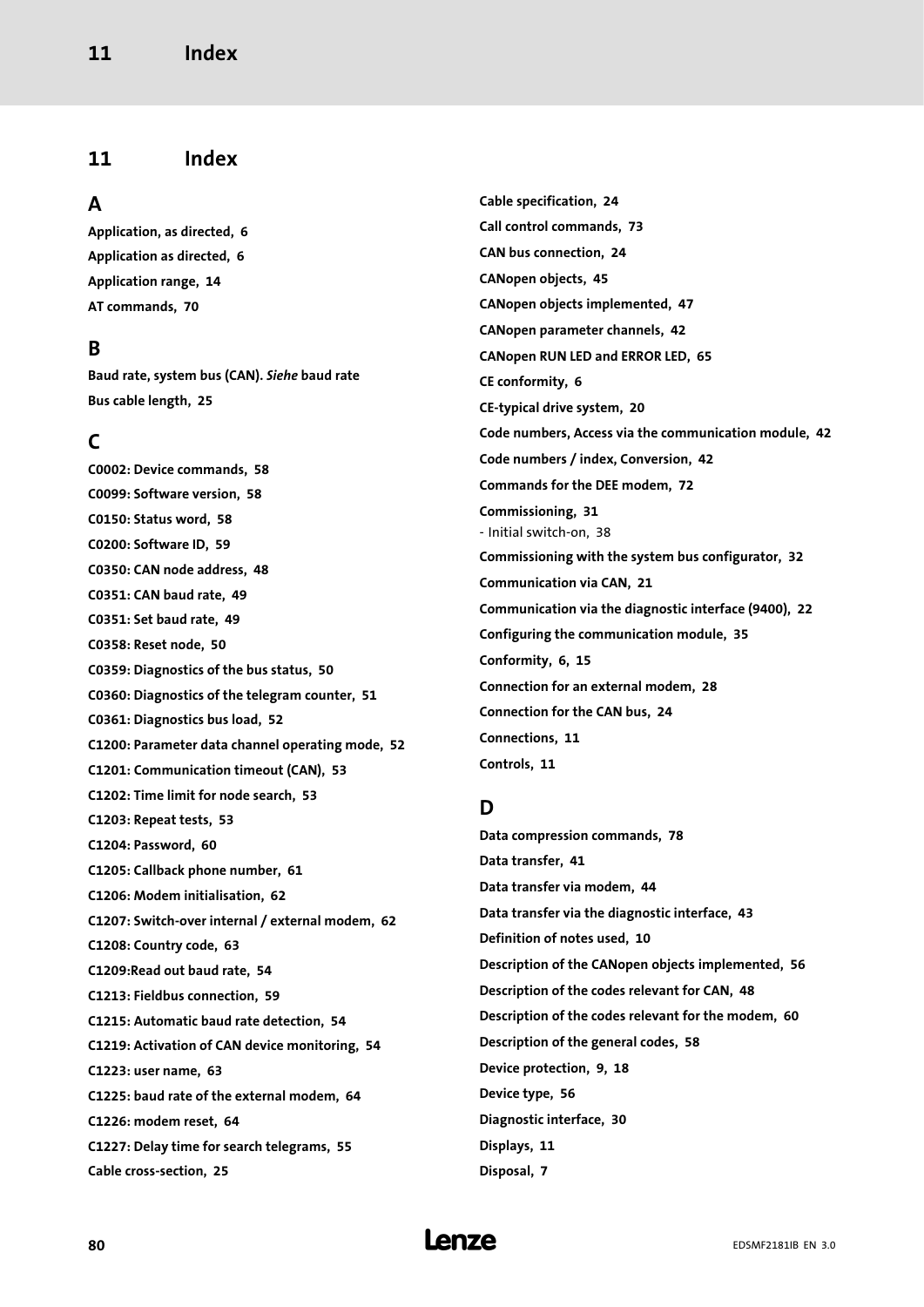# E

[Electrical installation, 20](#page-19-0)

[Error register, 56](#page-55-0)

Examples

- − [Indexing of Lenze codes, 42](#page-41-0)
- − [Selection help for cable length / number of repeaters, 26](#page-25-0)

[External modem \(connection\), 28](#page-27-0)

# H

[Hardware version, type code, 13](#page-12-0)

# I

[I−1000, device type, 56](#page-55-0) [I−1001, Error register, 56](#page-55-0) [I−1017, Producer heartbeat time, 56](#page-55-0) [I−1018, module device description, 57](#page-56-0) [Identification, 13](#page-12-0) [Index, Conversion, 42](#page-41-0) [Indexing of Lenze codes, 42](#page-41-0) [Initial switch−on, 38](#page-37-0) [Installation, 18](#page-17-0) − [electrical, 20](#page-19-0) − [mechanical, 19](#page-18-0) [Installation of required drivers, 33](#page-32-0) Inverter − [application as directed, 6](#page-5-0) − [labelling, 6](#page-5-0) − [C0361, 52](#page-51-0) − [C1200, 52](#page-51-0) − [C1201, 53](#page-52-0) − [C1202, 53](#page-52-0) − [C1203, 53](#page-52-0) − [C1204, 60](#page-59-0) − [C1205, 61](#page-60-0) − [C1206, 62](#page-61-0) − [C1207, 62](#page-61-0) − [C1208, 63](#page-62-0) − [C1209, 54](#page-53-0) − [C1213, 59](#page-58-0) − [C1215, 54](#page-53-0) − [C1219, 54](#page-53-0) − [C1223, 63](#page-62-0) − [C1225, 64](#page-63-0) − [C1226, 64](#page-63-0) [Liability, 7](#page-6-0) [List of countries, 68](#page-67-0)

# L

[Labelling, inverter, 6](#page-5-0) [LED status displays, 12](#page-11-0) [Legal regulations, 6](#page-5-0) [Lenze Codes, C1227, 55](#page-54-0) [Lenze codes, 45](#page-44-0) − [C00002, 58](#page-57-0) − [C0099, 58](#page-57-0) − [C0150, 58](#page-57-0) − [C0200, 59](#page-58-0) − [C0350, 48](#page-47-0) − [C0351, 49](#page-48-0) − [C0358, 50](#page-49-0) − [C0359, 50](#page-49-0) − [C0360, 51](#page-50-0)

EDSMF2181IB EN 3.0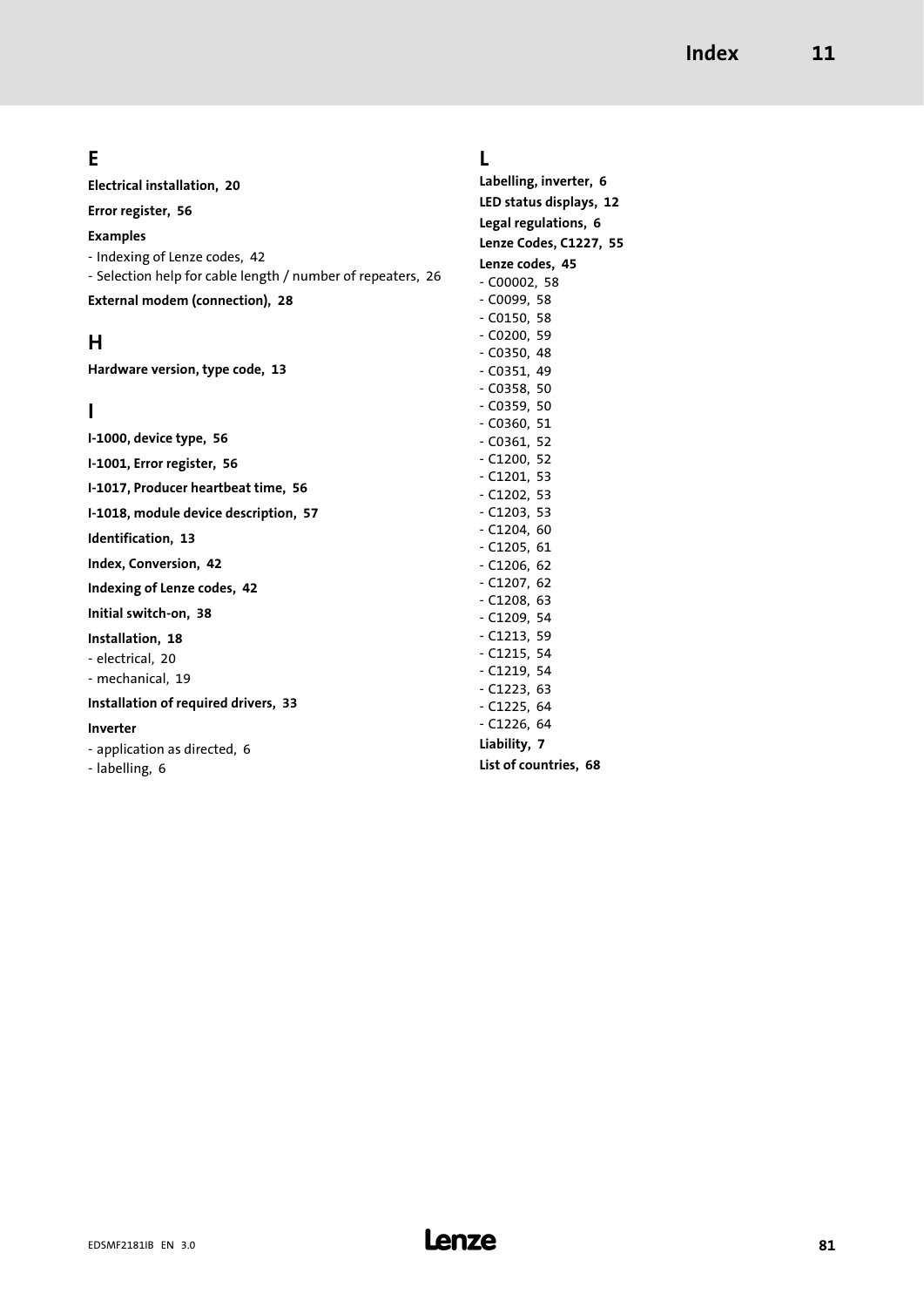# M

[Manufacturer, 6](#page-5-0) [Mechanical installation, 19](#page-18-0) [Modem control commands, 70](#page-69-0) [Modem standards, 67](#page-66-0) [Modular connecting cable, 29](#page-28-0) [Modulation control commands, 75](#page-74-0) [Module device description, 57](#page-56-0)

### N

[Nameplate, 13](#page-12-0) [Notes, definition, 10](#page-9-0)

# P

[Pluggable terminal strip, Use, spring connection, 23](#page-22-0) [Pluggable terminal strips, handling, 23](#page-22-0) [Producer heartbeat time, 56](#page-55-0) [Product description, 11](#page-10-0) [Product features, 14](#page-13-0) [Protection of persons, 9](#page-8-0) [Protective insulation, 16](#page-15-0)

# R

[Residual hazards, 9](#page-8-0)

# S

[S−register, 79](#page-78-0) [Safety instructions, 8](#page-7-0) − [definition, 10](#page-9-0) − [device− and application−specific, 9](#page-8-0) − [layout, 10](#page-9-0) [Selection help for cable length / number of repeaters,](#page-25-0) [Example, 26](#page-25-0) [Signalling, 38](#page-37-0) [Signalling acc. to DR303−3, 40](#page-39-0) [Signalling of the CANopen RUN LED and ERROR LED, 65](#page-64-0) [Software version, type code, 13](#page-12-0) [Specification of the transmission cable, 24](#page-23-0) [Status LED, 12](#page-11-0) [Switch on, initial, 38](#page-37-0) [System bus \(CAN\), baud rate, 25](#page-24-0)[, 26](#page-25-0) [System bus configurator, 33](#page-32-0) [System requirements, 32](#page-31-0)

# T

[TAE connecting cable, 29](#page-28-0) [Technical data, 15](#page-14-0) [Telephone connection, 29](#page-28-0) [Telephone socket, assignment, 29](#page-28-0) [Terminal data, 23](#page-22-0) [Transmission cable, specification, 24](#page-23-0) [Troubleshooting and fault elimination, 65](#page-64-0) [Type code, 13](#page-12-0) − [finding, 13](#page-12-0)

# V

[Validity of the documentation, 4](#page-3-0) [Voltage supply, 23](#page-22-0)

# W

[Warranty, 7](#page-6-0) [Wiring according to EMC, 20](#page-19-0)